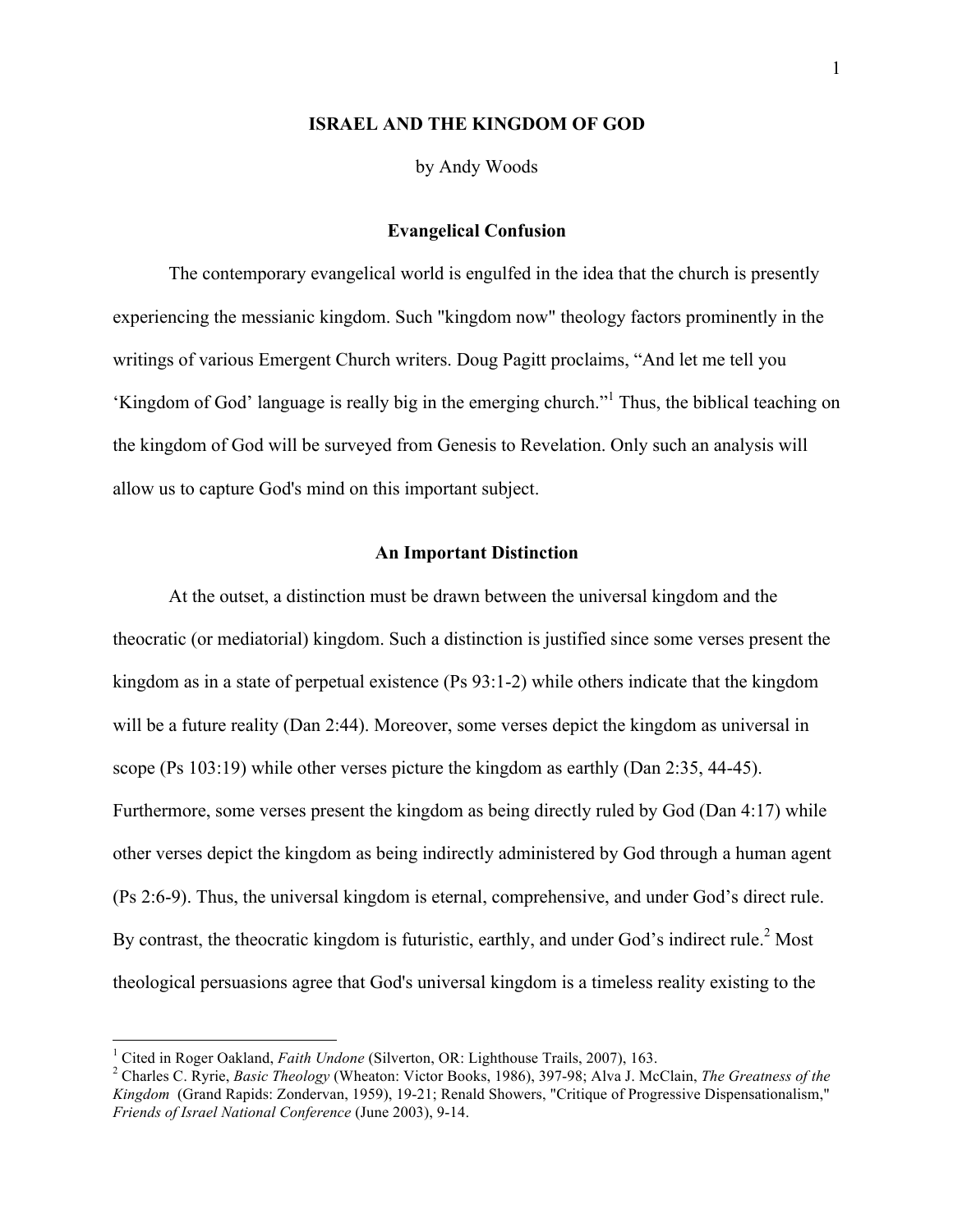present hour. However, theological disagreement relates to the alleged present manifestation of the theocratic kingdom. Thus, the focus of this paper will not be upon the generally acknowledged universal kingdom but rather on what the Bible teaches concerning the theocratic kingdom.

## **Early Genesis**

The biblical story of the kingdom begins as early as the Garden of Eden. Here, God placed Adam and Eve in a position of authority over God's creation. Gen 1:26-28 says: "Then God said, 'Let Us make man in Our image, according to Our likeness; and let them rule over the fish of the sea and over the birds of the sky and over the cattle and over all the earth, and over every creeping thing that creeps on the earth.' God created man in His own image, in the image of God He created him; male and female He created them. God blessed them; and God said to them, 'Be fruitful and multiply, and fill the earth, and subdue it; and rule over the fish of the sea and over the birds of the sky and over every living thing that moves on the earth.'" It should be noted that Adam and Eve were given authority over the physical realm (fish, birds, living things that move on the earth). Here, God arranged for humanity's first couple to govern God's creation on God's behalf. The technical term for this hierarchy is the office of Theocratic Administrator. This term simply refers to someone who governs for God. In other words, God ruled the world indirectly through the first Adam.

However, Satan soon took the form of a serpent with the specific goal of perverting and reversing this divinely ordained hierarchy. Instead of governing the physical world for God, Adam and Eve were influenced by creation (the serpent) to rebel against God (Gen 3). Such rebellion represented a top to bottom reversal of God's original intention for the office of Theocratic Administrator. Satan's success in inciting this rebellion effectively removed the office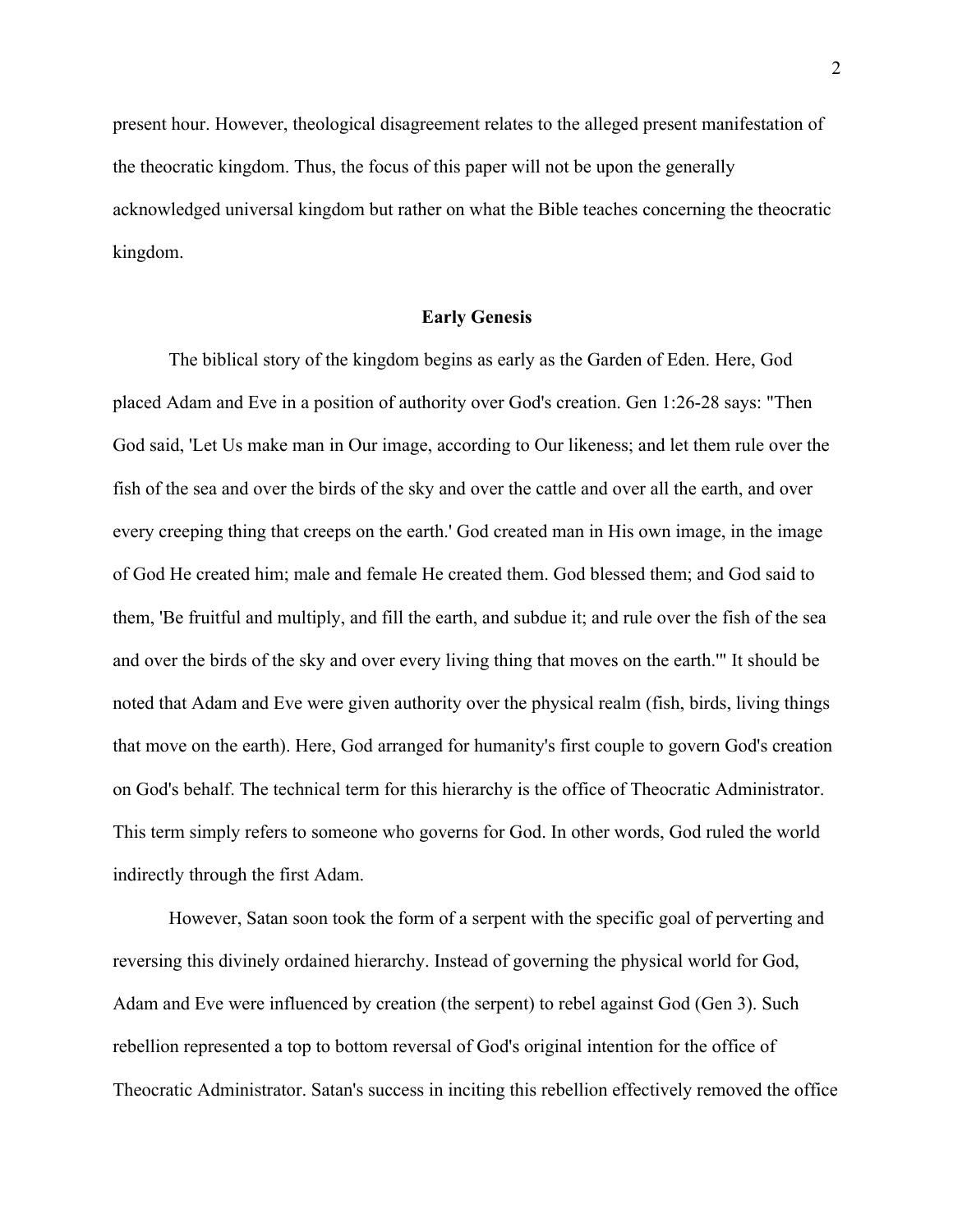of Theocratic Administrator from the earth, as Satan became the ruler of the world (Luke 4:5-8; John 12:31; 14:30; 16:11; 2 Cor 4:4; Eph 2:2). What then is the story-line of the Bible? It is how this office is restored through the messianic kingdom. Just as God the Father originally intended to indirectly govern the physical world through the first Adam, He will one day govern the world through the Last Adam or God the Son.

The restoration of the physical kingdom or office of Theocratic Administrator as the dominant theme of the Bible has been recognized by numerous theologians. Note Charles Ryrie's explanation:

Why is an earthly kingdom necessary? Did He not receive His inheritance when He was raised and exalted in heaven? Is not His present rule His inheritance? Why does there need to be an earthly kingdom? Because He must be triumphant *in the same arena* where He was seemingly defeated. His rejection by the rulers of this world was on this earth (1 Cor. 2:8). His exaltation must also be on this earth. And so it shall be when He comes again to rule this world in righteousness. He has waited long for His inheritance; soon He shall receive it  $3$ 

## **Biblical Covenants**

The next major place in God's Word that speaks to the reality of a future messianic kingdom are those sections that reveal God's covenants with His special nation Israel. It is helpful to understand why God created and entered into a covenant with Israel. According to tradition, Nimrod, the leader of the rebellion at the Tower of Babel (Gen 10:8-9), and his wife Semiramis became the founders of the mystery religion known as the Mother-Child Cult. Their son Tammuz born through an alleged miraculous conception was killed by a wild animal and miraculously raised to life. This event led to the worship of the

 <sup>3</sup> Ryrie, *Basic Theology*, 511.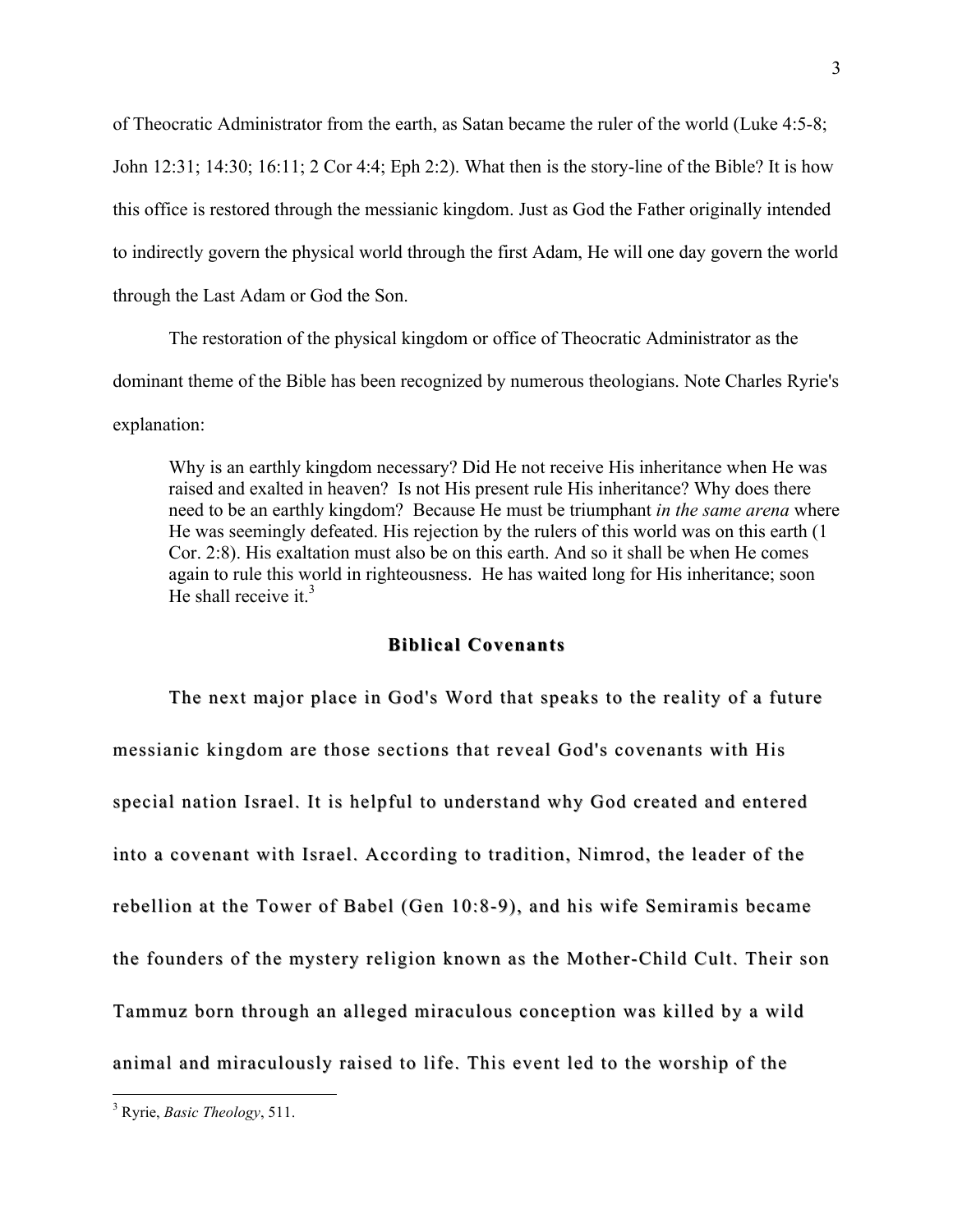mother (Semiramis) and the child (Tammuz). When God confounded the languages at Babel consequently ushering in multiple ethnicities (Gen  $11:1-9$ ), this Mother-Child Cult was exported into every culture that followed. Although the names of the mother and the child were changed from culture to culture, these religions still epitomized the same idolatrous religious system that began at Babel. In Assyria, the mother was Ishtar and the child was Tammuz. In Phoenicia, it was Astarte and Baal. In Egypt, it was Isis and Osiris or Horus. In Greece, it was Aphrodite and Eros. In Rome, it was Venus and Cupid.<sup>4</sup> Given the idolatrous origin of these nations, God through Abram began a new nation independent of this universal impact at Babel. This nation, later called Israel (Num 24:17), would become His vehicle of exporting His messianic blessings to the world (Gen  $3:15; 12:3$ ).

Thus, the next place in God's Word that speaks to the reality of a future messianic kingdom are those sections that reveal God's covenants with His special nation Israel. A covenant in ancient times is similar to a legal contract today, which binds the parties to the agreement to perform in a specific way. In the biblical covenants, the God of the universe legally obligated Himself to fulfill specific promises directly for Israel and indirectly for the world. Let us

 <sup>4</sup> Alexander Hislop, *The Two Babylons* (reprint, New York: Loizeaux, 1959), 19-90; John Walvoord, "Revelation," in *Bible Knowledge Commentary*, ed. Walvoord and Zuck (CO: Victor, 1983), 970.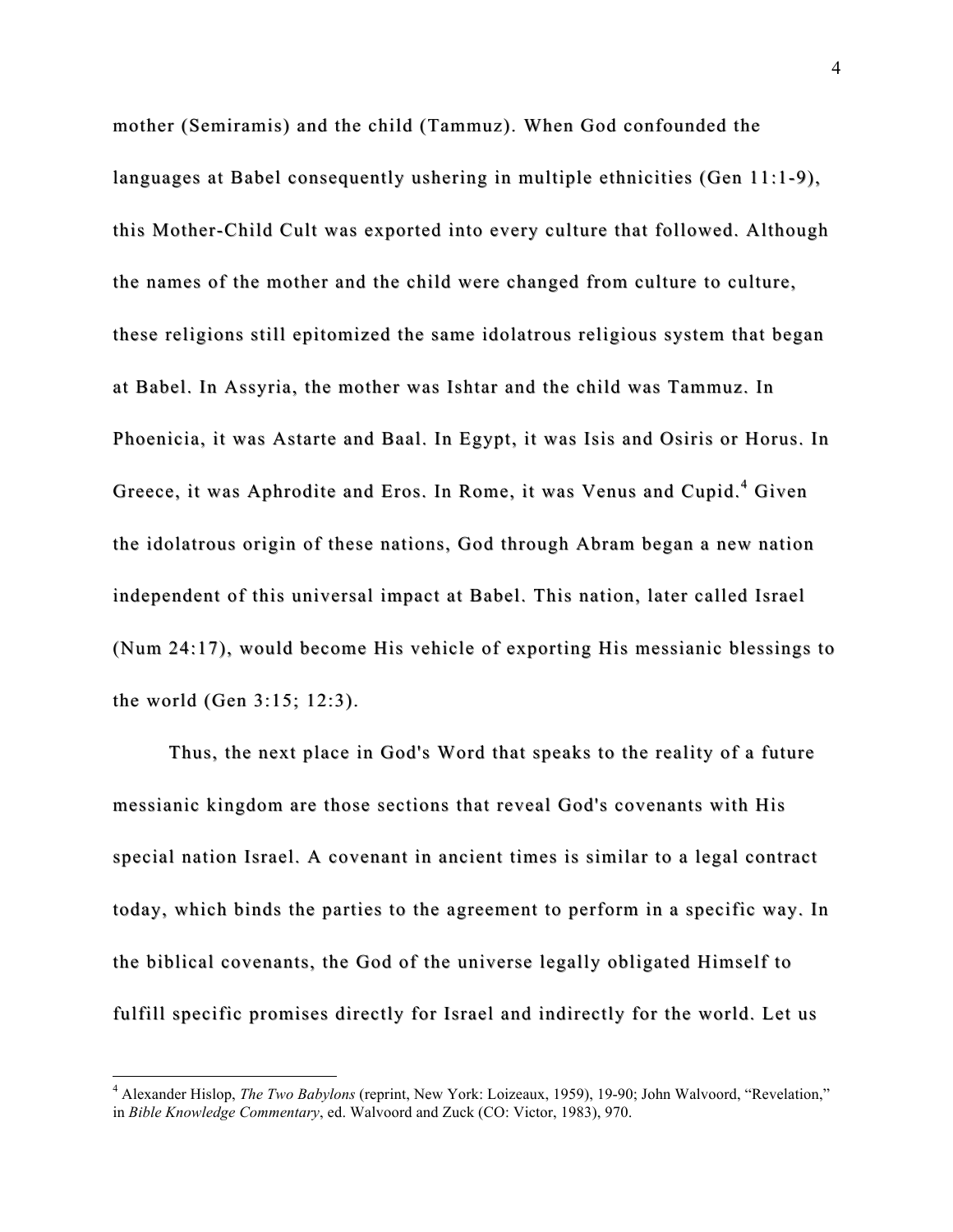briefly explain the content of these covenants and then note their contribution to a promised future earthly kingdom.

Israel's foundational covenant, known as the Abrahamic Covenant (Gen. 12:1-3; 15:18), unconditionally promises three elements to Israel: land extending from modern day Egypt to Iraq (Gen. 15:18-21), seed or innumerable descendants (Gen. 15:4-5; 22:17), and blessing (Gen. 15:1). These three promises are amplified in subsequent covenants (or sub-covenants) that God made with the nation. The land provision is amplified in the land covenant (Deut. 29–30). The blessing component is amplified in the New Covenant (Jer. 31:31-34). Here, God promised to write His laws on the hearts of the Jews.

Regarding the seed promises, from Abraham's many seed would ultimately come a singular seed (Gen. 3:15; Gal. 3:16) or descendant who would procure all of the promises found in the Abrahamic Covenant for Israel consequently ushering in blessing for the nation and world. This seed aspect of the Abrahamic Covenant's promises is later amplified in what is known as the Davidic Covenant. After God rejected Saul, who was the nation's first king, God selected David from among Jesse's sons (1 Sam. 16:1) leading to David's anointing as the nation's second king (1 Sam. 16:13). In time, God entered into a covenant with David, which promised that through David's lineage would come an eternal house, throne, and kingdom (2 Sam. 7:13- 16). In other words, God through David's lineage would usher in an eternal dynasty and throne. The Old Testament continually reaffirms that there would eventually arise a Davidic descendant who would usher in all that was unconditionally promised to both Abraham and David (Ps. 89; Amos 9:11; Hosea 3:5; Isa. 7:13-14; 9:6-7; Ezek. 34:23; 37:24).

These covenantal obligations make an enormous impact upon the reality of a future earthly kingdom when it is understood that these promises are *literal, unconditional,* and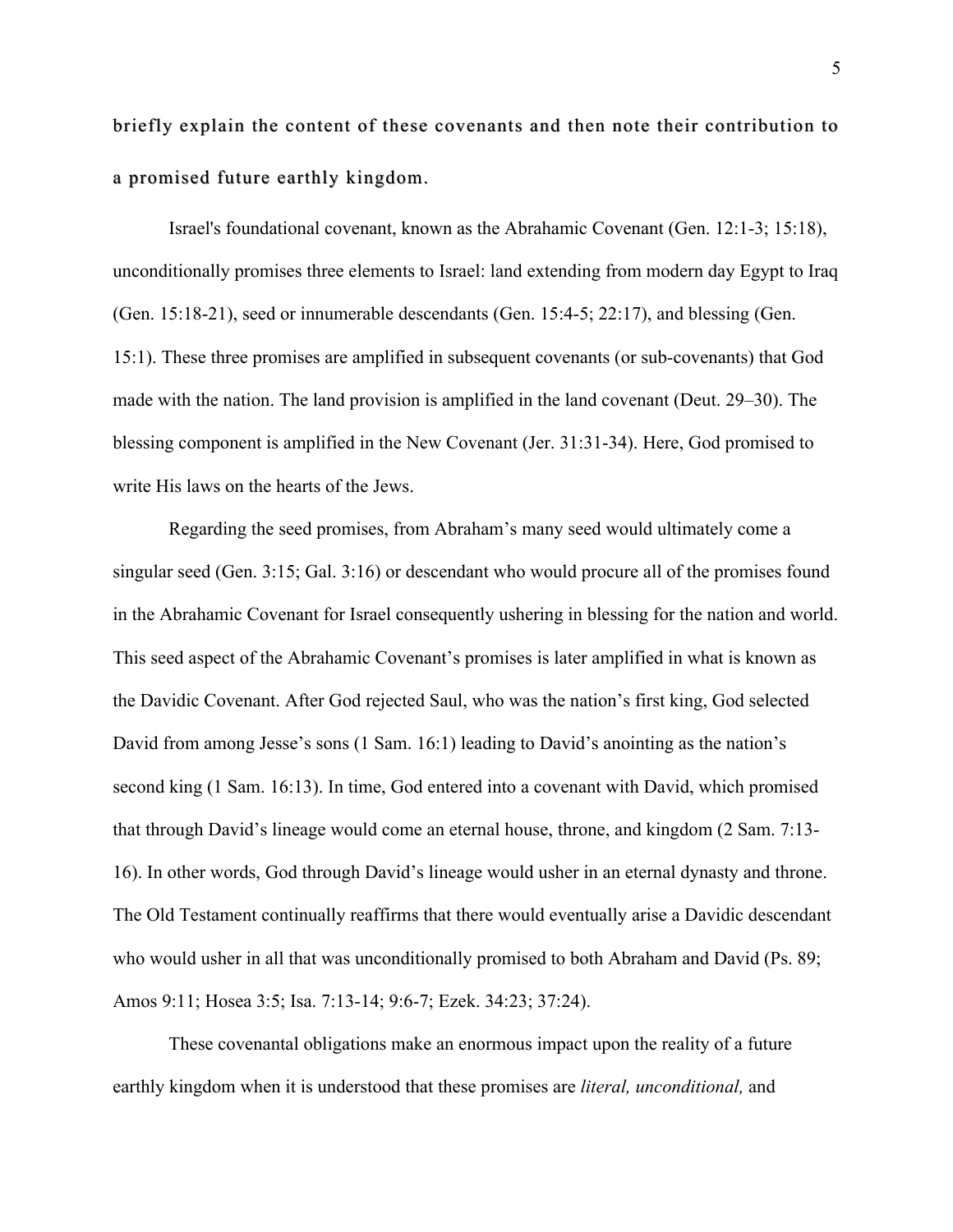*unfulfilled*. Several reasons make it apparent that these promises should be construed *literally*. The promises are terrestrial or earthly in nature. In fact, Abraham was told by God to walk around the very land that he and his people would one day possess (Gen. 13:17). The promises are made exclusively with national Israel rather than the church, which was not yet in existence (Matt. 16:18). Regarding the seed, they concern David's physical line. There is nothing in the context of 2 Samuel 7 which would lead the reader to the conclusion that these promises are to be understood as anything other than literal and earthly. Since these promises to David are an amplification of the seed component of the Abrahamic Covenant, they share the Abrahamic Covenant's literalness and terrestrial nature.

In addition to being literal, these covenantal obligations are *unconditional*. An unconditional promise is the opposite of a conditional promise, which requires some sort of performance on the part of one of the contracting parties before the other party is obligated to perform. If these promises were conditional, Israel would be obligated to do something before God was obligated to fulfill His covenantal obligations. However, these promises are, in actuality, unconditional. In other words, the ultimate performance in fulfillment of these promises rests solely in what God has obligated Himself to do regardless of the performance of Israel.

The late prophecy scholar Dr. John F. Walvoord identifies four reasons as to why these covenantal promises are unconditional.<sup>5</sup> First, Walvoord notes the typical ancient Near Eastern, covenant-ratification ceremony, which God used to establish the Abrahamic Covenant (Gen 15). In this ceremony, severed animal carcasses were placed into two rows and the parties to the covenant passed through these rows. Such a solemn occasion testified to the fact that if the parties did not fulfill their obligations under the covenant, then they, too, were to be severed just

 <sup>5</sup> John F. Walvoord, *The Millennial Kingdom* (Findlay, OH: Dunham, 1959), 149-52.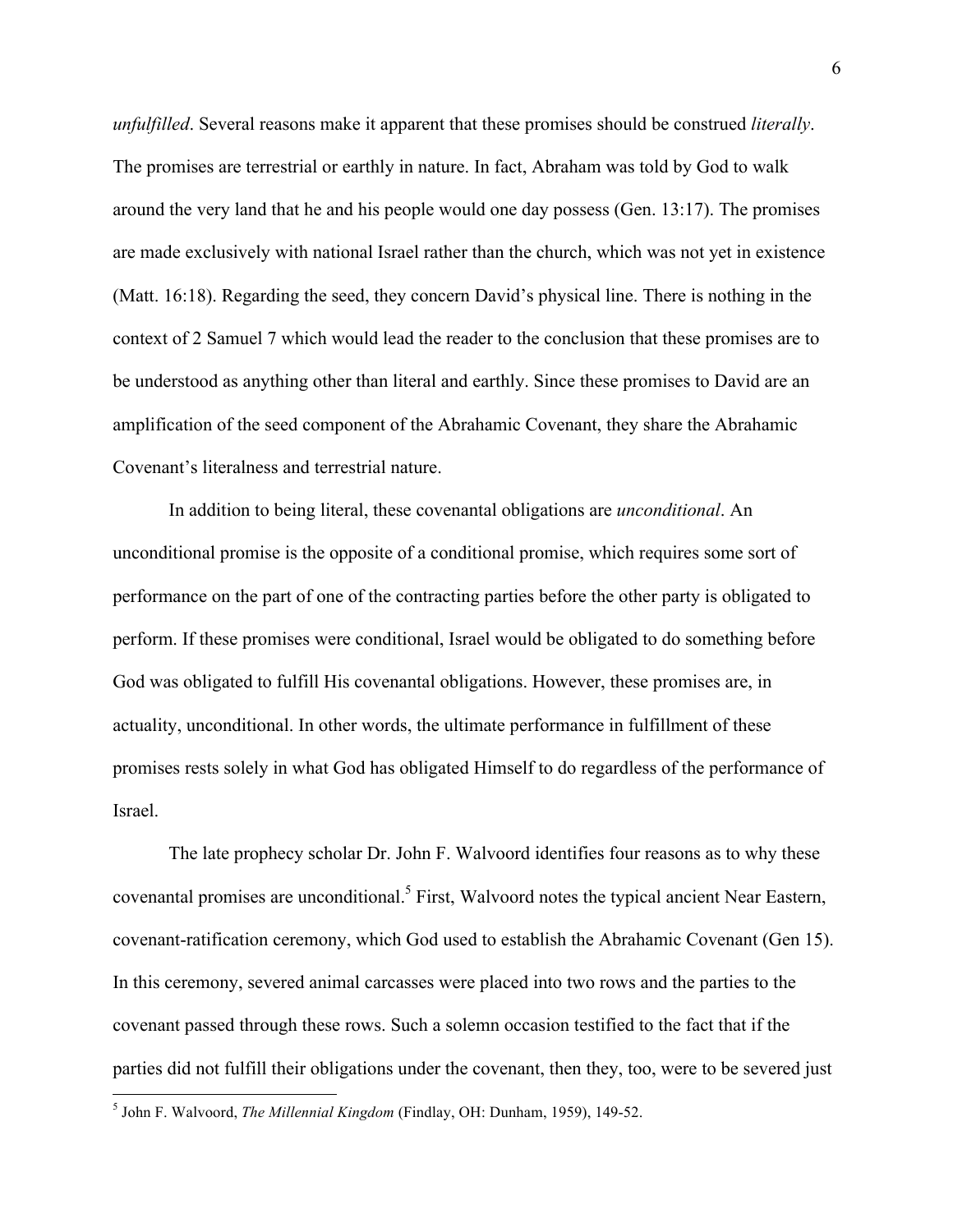as the animals had been (Jer. 34:8-10, 18-19). What is unique about the Abrahamic Covenant is that Abraham never passed through the severed animal pieces. After God put Abraham to sleep, He alone, as represented by the oven and the torch, passed through the animal pieces (Gen. 15:12, 17). This signifies that God alone will bring to pass all the promises in the Abrahamic Covenant unilaterally.

Second, there are no stated conditions for Israel's obedience in Genesis 15. If Israel had to do something before God could perform His obligations, such a condition would have been mentioned. Because there are no stated conditions for Israel to perform before God can perform, the covenant must solely rest upon God for performance. Third, the Abrahamic Covenant is called eternal (Gen. 17:7, 13, 19) and unchangeable (Heb. 6:13-18). Thus, the ultimate fulfillment of the covenant cannot rest upon the performance of fickle and sinful men. Because only God is eternal and unchangeable, He alone will bring the covenant promises into fulfillment. Fourth, the covenant is trans-generationally reaffirmed despite Israel's perpetual national disobedience. No matter how wicked each generation became, God kept on perpetually reaffirming the covenant to Israel (Jer. 31:35-37). If the covenant were conditioned upon Israel's performance, it would have been revoked long ago due to Israel's disobedience rather than continually reaffirmed.

In addition to being literal and unconditional, the covenant, even up to the present hour, remains *unfulfilled*. While some might make the argument that some parts of the covenant have achieved a past fulfillment, when construed literally, the bulk of the covenant remains unfulfilled thus awaiting a future realization. Some challenge the covenant's unfulfilled aspects by contending that it was fulfilled either in the days of Joshua (Josh. 11:23; 21:43-45) or during the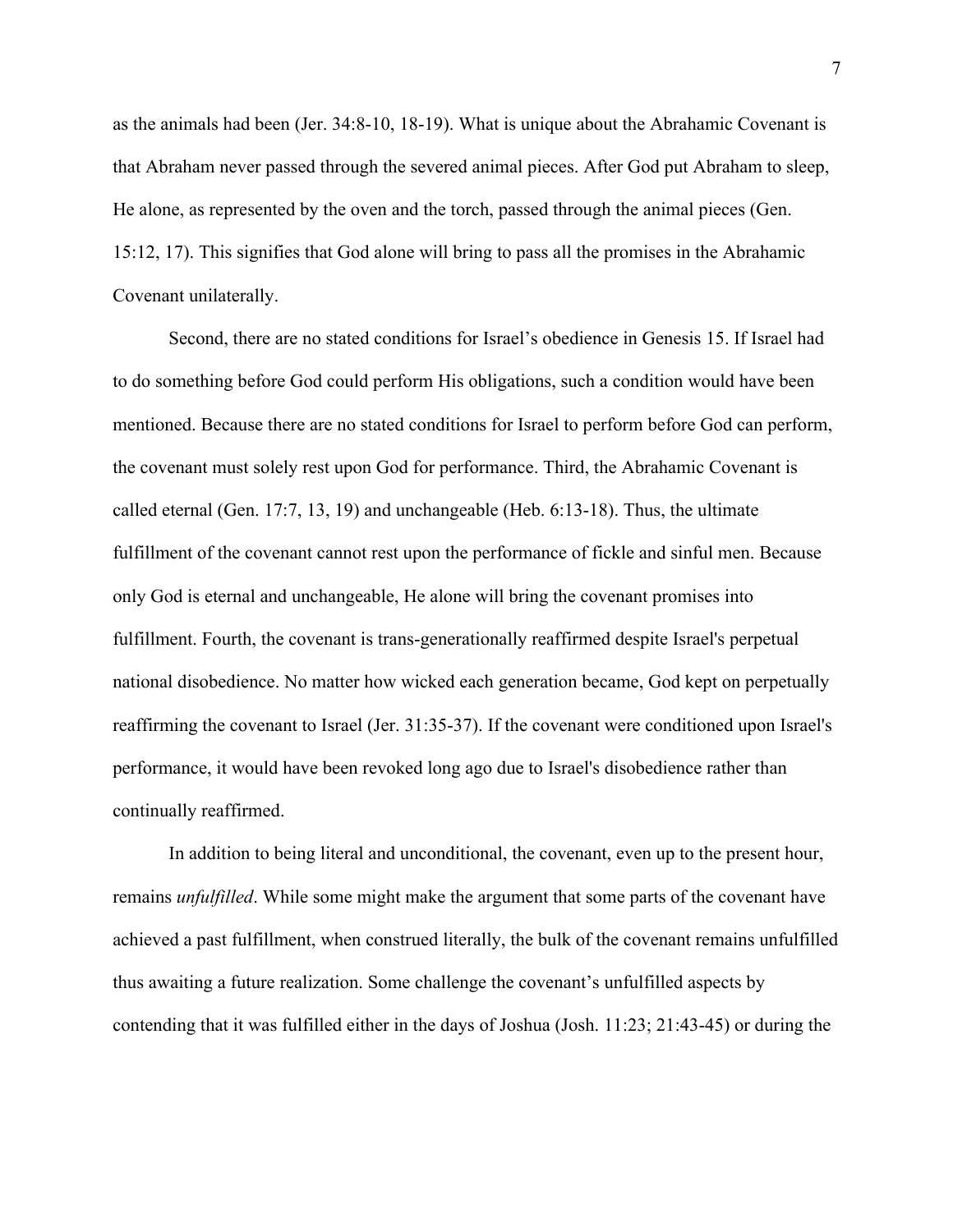prosperous portion of Solomon's reign  $(1 \text{ Kgs}, 4:20-21; 8:56)$ . However, several reasons make this interpretation suspect.<sup>7</sup> For example, the extended context indicates that the land promises were not completely satisfied in the days of Joshua (13:1-7; Judges 1:19, 21, 27, 29, 30-36). In addition, the land that Israel attained in the conquest was only a fraction of what was found in the Abrahamic Covenant.<sup>8</sup> Also, the land promises could not have been fulfilled in Joshua's day since Israel had not yet conquered Jerusalem (Josh. 15:63). The conquest of Jerusalem would have to wait another four hundred years until the Davidic reign (2 Sam. 5).

Although Solomon gained a large percentage of the land, his empire only extended to the border of Egypt (1 Kgs. 4:21) rather than to the promised river of Egypt (Gen. 15:18) according to what God initially promised Abraham.<sup>9</sup> Regarding the notion that the land promises were fulfilled under Solomon's reign, Constable observes:

This does not mean that the Abrahamic Covenant was fulfilled in Solomon's day (Gen. 15:18-20), for not all of this territory was incorporated into the geographic boundaries of Israel; many of the subjected kingdoms retained their identity and territory but paid taxes (tribute) to Solomon. Israel's own geographic limits were "from Dan to Beersheba" (1 Kings  $4:25$ ).<sup>10</sup>

Moreover, the Abrahamic Covenant promises that Israel would possess the land forever (Gen.

17:7-8, 13, 19). This eternal promise has obviously never been fulfilled due to Israel's subsequent eviction from the land a few centuries after Solomon's reign (2 Kgs. 17; 25). Furthermore, if the land promises were satisfied in Joshua's or Solomon's day, then why do subsequent prophets treat these promises as if they are yet to be fulfilled (Amos 9:11-15)?

<sup>&</sup>lt;sup>6</sup> Hank Hanegraaff, *The Apocalypse Code* (Nashville, TN: Nelson, 2007), 52-53, 178-79.<br><sup>7</sup> Arnold G. Fruchtenbaum, *Israelology: The Missing Link in Systematic Theology*, rev. ed. (Tustin, CA: Ariel,

<sup>1994), 521-22, 631-32;</sup> John F. Walvoord, *Major Bible Prophecies* (Grand Rapids: Zondervan, 1991), 82.<br><sup>8</sup> See the helpful map showing what was promised in the Abrahamic Covenant in comparison to what was attained in the conquest in Thomas L. Constable, "Notes on Numbers," online: www.soniclight.com, accessed 13 January 2012, 98.<br><sup>9</sup> Charles C. Ryrie, *The Ryrie Study Bible: New American Standard Bible* (Chicago: Moody, 1995), 533.

<sup>&</sup>lt;sup>10</sup> Thomas L. Constable, "1 Kings," in *The Bible Knowledge Commentary*, ed. John F. Walvoord and Roy B. Zuck (Colorado Springs, CO: Chariot Victor, 1985), 497.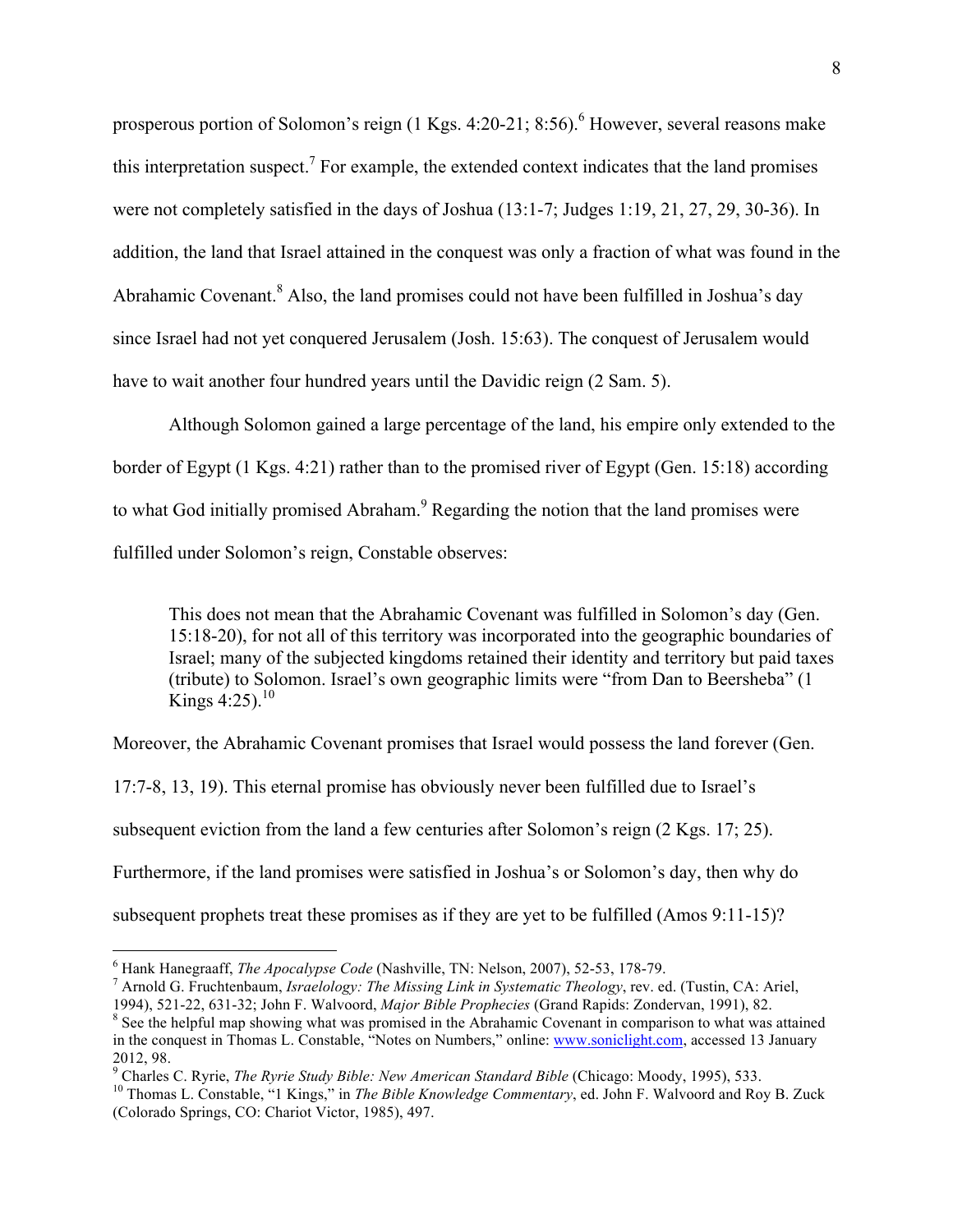Certainly the New Covenant's promise of God writing His laws upon the hearts of Israel has never been fulfilled. Israel's national disobedience is well chronicled in the pages of Scripture. In fact, Israel largely remains a Christ-rejecting nation to the present day.

The bottom line is that if the Abrahamic Covenant and its related sub-covenants are *literal* (interpreted in ordinary, earthly terms), *unconditional* (resting upon God alone for performance rather than Israel), and *unfulfilled* (never fulfilled historically thereby necessitating a future fulfillment), there must be a future time in history in which God will make good on what He has covenantally obligated Himself to do. God must do what He said He would do since it is contrary to His nature to lie, fabricate, or equivocate in any sense (Num. 23:19). Thus, such a future fulfillment of the Abrahamic Covenant and related sub-covenants heightens the biblical expectation of a future, earthly kingdom.

### **Mosaic Covenant**

The next major place in God's Word that speaks to the reality of a future, messianic kingdom is the revelation of the Mosaic Covenant that God gave exclusively to national Israel (Ps. 147:19-20) at Mount Sinai. Despite four hundred years of bondage in Egypt (Gen. 15:13-16), God graciously redeemed and liberated His people through the Exodus. He then brought His redeemed people to Sinai and entered into a new covenant with them called the "Mosaic Covenant." Note the occurrence of the term "kingdom" as God entered into this new covenant with Israel. "Now then, if you will indeed obey My voice and keep My covenant, then you shall be My own possession among all the peoples, for all the earth is Mine; and you shall be to Me a *kingdom* of priests and a holy nation. These are the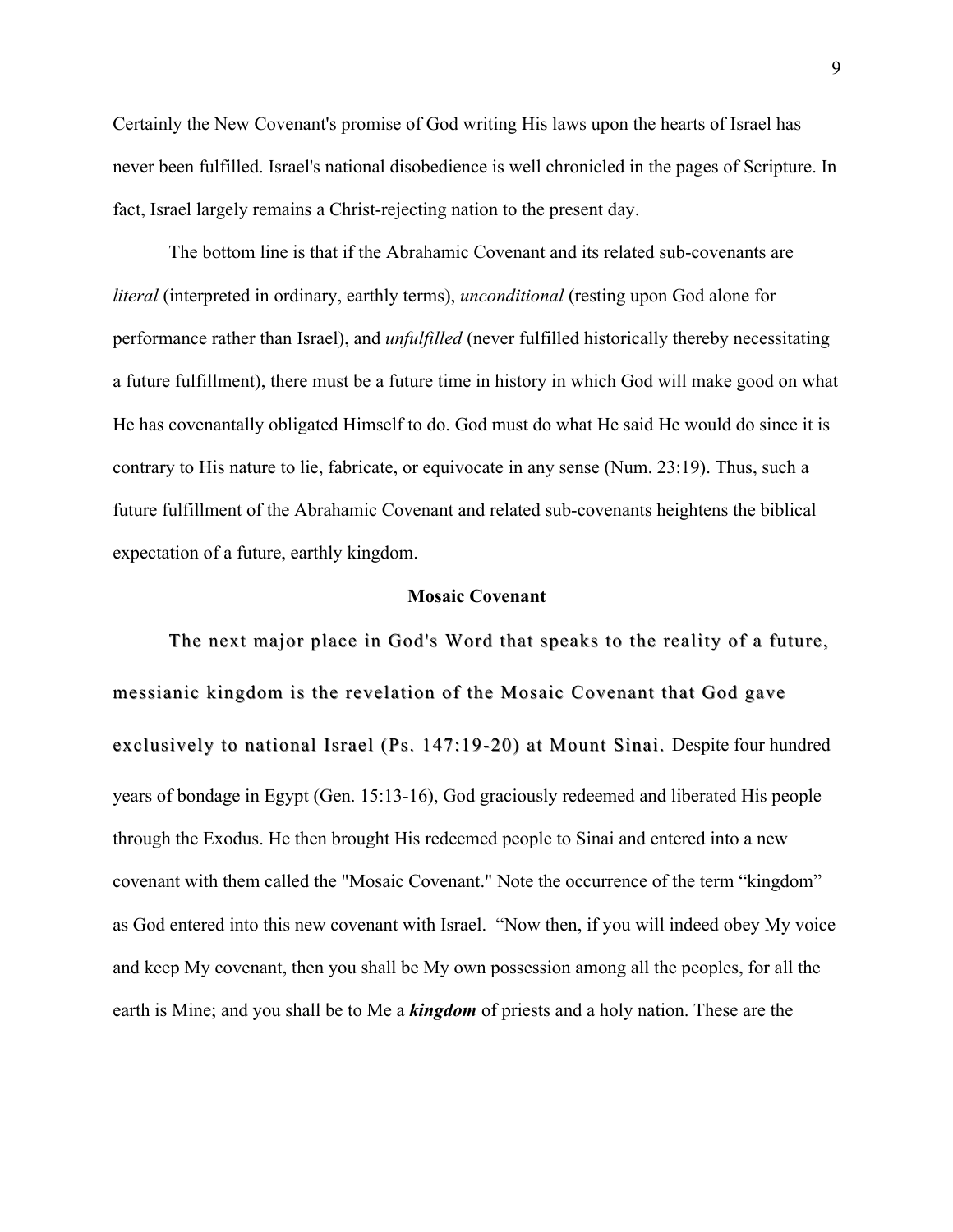words that you shall speak to the sons of Israel" (Exod. 19:5-6; emphasis mine).<sup>11</sup> Because this is the first reference to the term "kingdom" in relation to God's kingdom in all of the Bible, it is reasonable to conclude that the office of Theocratic Administrator that was lost in Eden was restored to the earth, at least in a limited sense, at Sinai. Just as God governed indirectly through Adam in Eden, God now began to rule indirectly over Israel through His Theocratic Administrator Moses. This theocratic arrangement covered most of Old Testament history as God, even after the time of Moses, governed Israel indirectly through Joshua, and then various judges, and finally Israel's kings. $12$ 

The Mosaic Covenant also introduced a new component to God's covenantal dealings with Israel. This new element must be understood in order to comprehend the divine blueprint concerning a future, earthly kingdom. As argued previously, the Abrahamic and Davidic Covenants are unconditional. In other words, they rest completely upon God rather than Israel's performance for their eventual fulfillment. By contrast, the Mosaic Covenant (Exod. 19‒24) is conditional. Notice the terms "if" and "then" in Exodus 19:5-6: "Now then, *if* you will indeed obey My voice and keep My covenant, *then* you shall be My own possession among all the peoples, for all the earth is Mine; and you shall be to Me a kingdom of priests and a holy nation" (emphasis mine). In other words, if Israel obeys the terms of the Mosaic Covenant, then God will bless the nation physically, materially, and spiritually.

The technical covenantal structure in the ancient Near East for this type of agreement is known as a Suzerain-Vassal Treaty. Here, the suzerain, or a superior, enters into an agreement with an inferior, or a vassal. The vassal promises to come under the protective custody of the suzerain. The suzerain, in turn, promises to bless or curse the vassal depending upon whether the

<sup>&</sup>lt;sup>11</sup> All scriptural citations taken from the NASB.<br><sup>12</sup> Stanley D. Toussaint, "The Kingdom of God," in *Tim LaHaye Prophecy Study Bible*, ed. Tim LaHaye (Chattanooga, TN: AMG, 2001), 1134.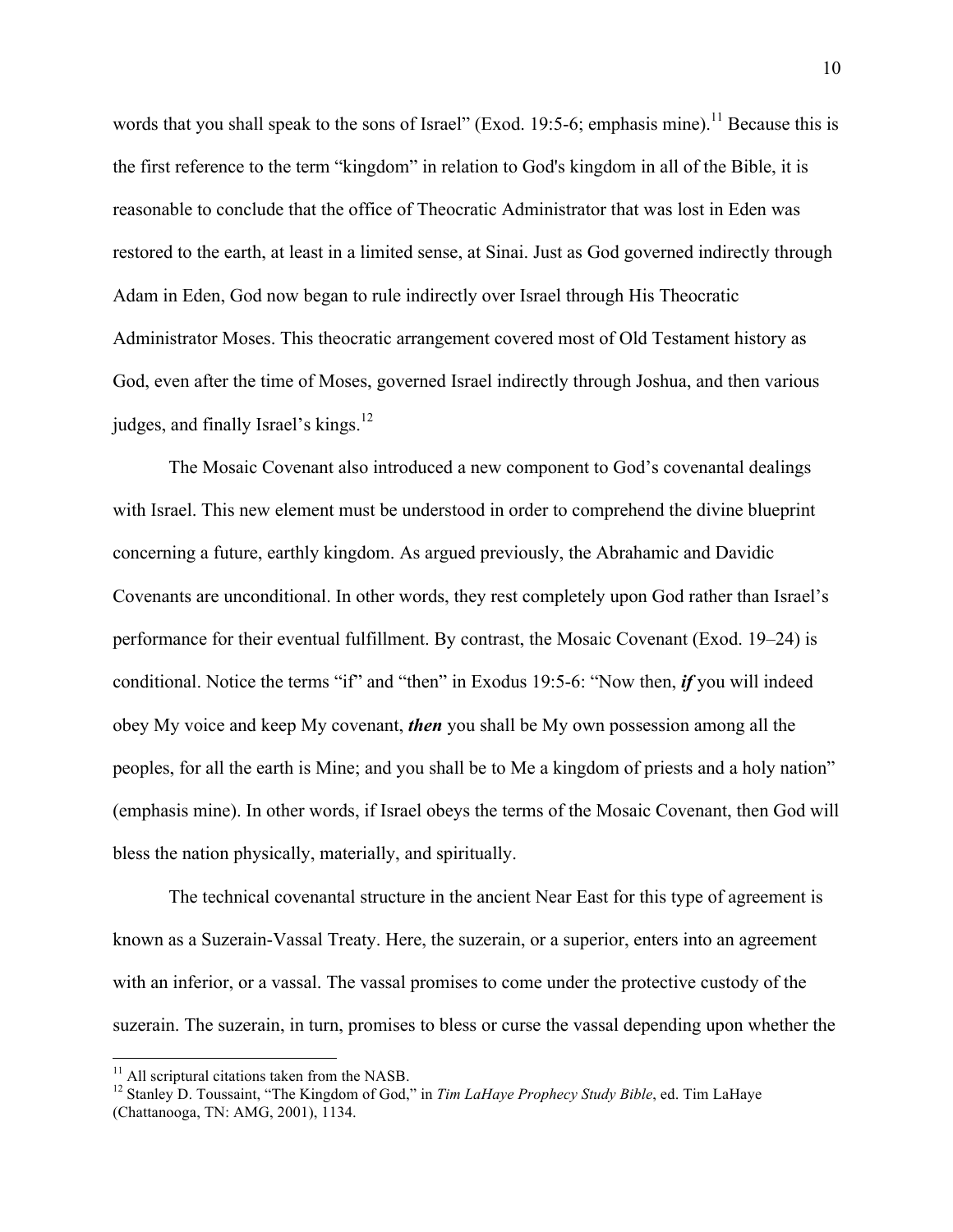vassal demonstrates loyalty or disloyalty to the suzerain by either obeying or disobeying the specific terms of the covenant text. In the case of the Mosaic Covenant, the suzerain is God, Israel is the vassal, the covenant text is the Ten Commandments and all of their applications as spelled out in the Mosaic Law (Exod.  $19-24$ ; Lev.; Deut.), and the blessings and curses for covenant obedience are found in Leviticus 26 and Deuteronomy 28. In contrast to this suzerainvassal arrangement, the afore-mentioned unconditional, Abrahamic Covenant represents an ancient Near East covenant known as a "Royal Grant Treaty" where a king promises to unconditionally reward a subject.

If the Abrahamic Covenant and its related sub-covenants are unconditional and the Mosaic Covenant is conditional, then how does God deal with Israel under both of these covenants? The answer lies in understanding the difference between *ownership* and *possession*. Suppose that someone owns a vacation home and yet they are too busy working to visit this home. At this point, this person *owns* the home but does not *possess* or enjoy it. In the same way, the Abrahamic covenant gives Israel unconditional *ownership* of its various promises. Due to the Abrahamic Covenant's unconditional nature, no amount of disobedience on Israel's part can remove her *ownership* of these blessings. While Israel can be severely disciplined by God for disobeying the terms of the Mosaic Covenant (Lev. 26:14-46; Deut. 28:15-68), even resulting in the nation's conquest by foreign powers (Deut. 28:49-50), she can never forfeit *ownership* of the promises spoken of in the Abrahamic Covenant.

However, before Israel can *possess* or enjoy what she owns, she must obey the terms of the Mosaic Covenant. Thus, any given generation within Israel must meet the conditions of the Mosaic Covenant in order to experience the blessings promised in the Abrahamic and Davidic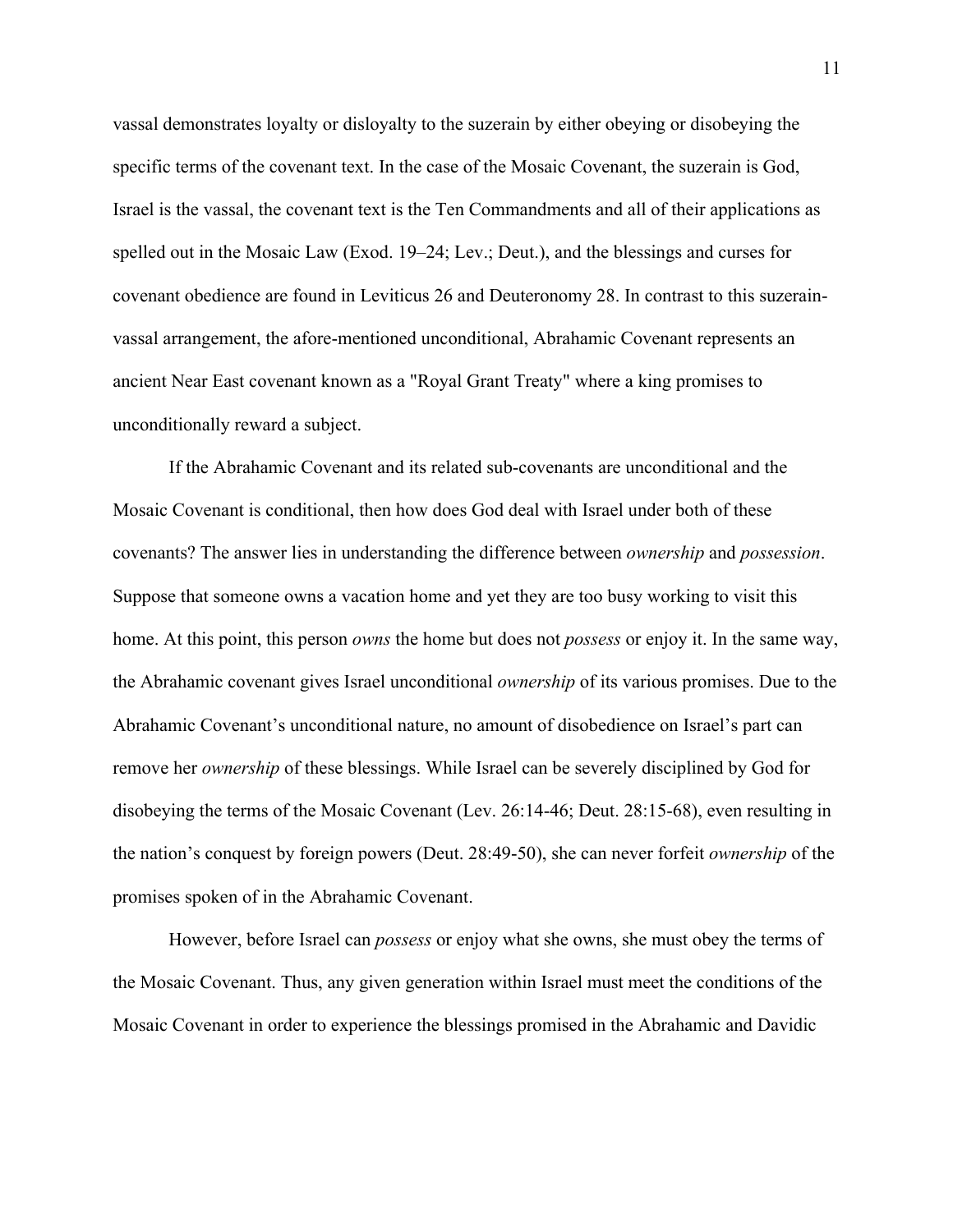Covenants.<sup>13</sup> An important provision of the Mosaic Covenant is that Israel must enthrone the king of God's own choosing (Deut. 17:15). Such an enthronement will thereby satisfy the condition of obedience found in the Mosaic Covenant thus allowing Israel *to possess* rather than merely *own* the Abrahamic Covenant's blessings. The Mosaic Covenant ultimately points toward Christ. In John 5:45-47, Jesus explained to the Jews of His day, "Do not think that I will accuse you before the Father; the one who accuses you is Moses, in whom you have set your hope. For if you believed Moses, you would believe Me, for he wrote about Me. But if you do not believe his writings, how will you believe My words?" Here is what the whole picture looks like: While Israel *owns* the covenantal blessings found in the Abrahamic Covenant and related subcovenants, she cannot *possess* or enter into these blessings until she complies with the condition found in the Mosaic Covenant. However, this condition can be satisfied through the nation's enthronement of the king of God's own choosing (Deut. 17:15), who is Christ (John 5:45-47).

How does all of this relate to the subject of a future earthly kingdom? Although the Abrahamic Covenantal promises and blessings are unconditionally guaranteed to come directly to Israel and indirectly to the entire world, these kingdom conditions will not manifest themselves until national Israel trusts Jesus Christ, her long-awaited King. Because, there has never existed a Jewish generation who has complied with this condition, the messianic kingdom remains in a state of postponement or abeyance up until the present hour. However, one day, a future generation of Jews will comply with this condition resulting in the establishment of the messianic kingdom of God on earth. It will take the events of the future Tribulation period to bring such a generation to faith in Christ thereby leading to the manifestation of the earthly, theocratic, messianic kingdom (Jer. 30:7; Dan. 9:24-27; Zech. 12:10; Matt. 23:37-39; 24:31; 25:31).

 <sup>13</sup> J. Dwight Pentecost, *Thy Kingdom Come* (Wheaton, IL: Victor Books, 1990), 86.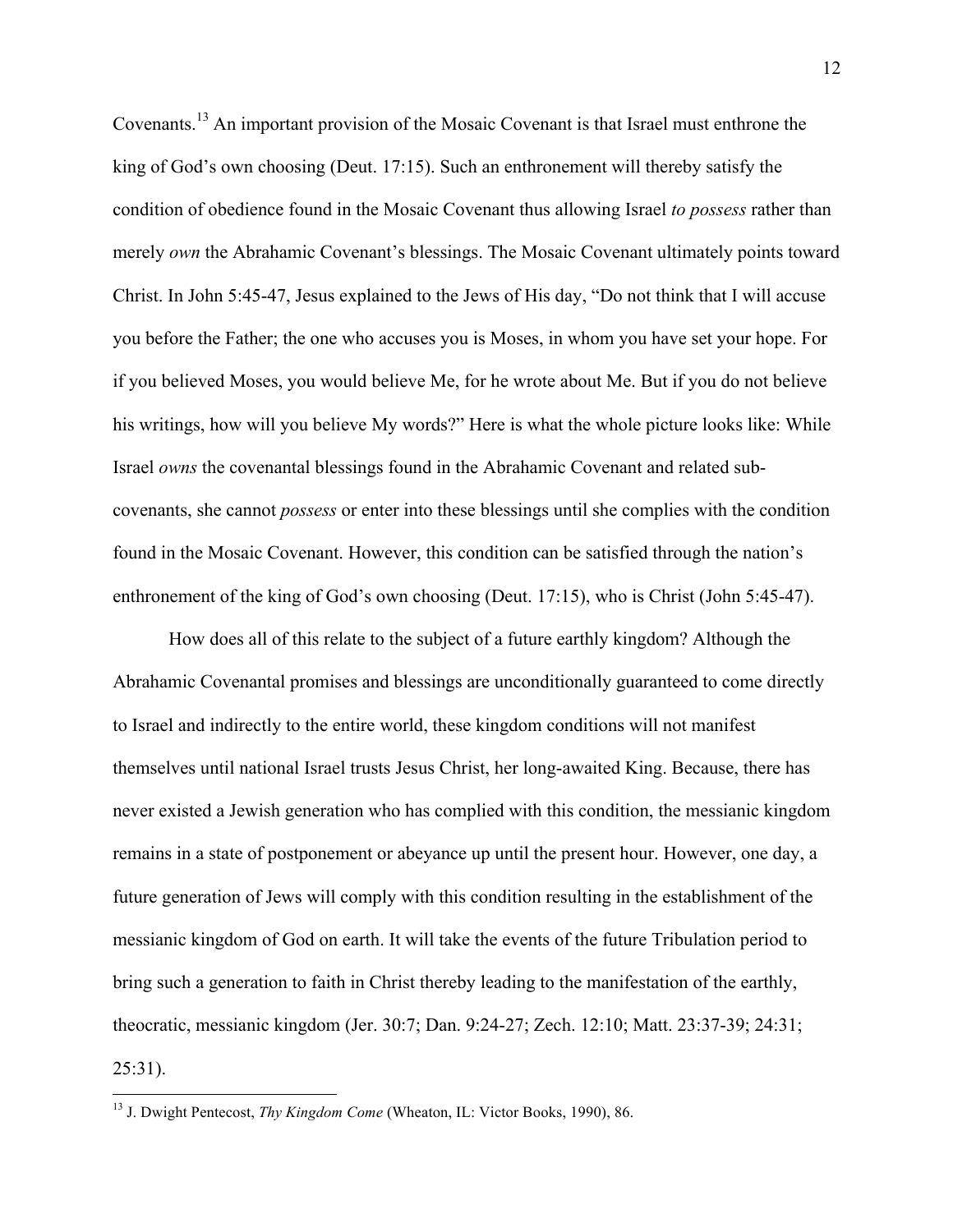## **Divided Kingdom**

The theocratic kingdom over Israel that God began through Moses at Sinai continued unabated through the reigns of the nation's first three kings, Saul, continued unabated through the reigns of the nation's first three kings, Saul, David, and Solomon. Unfortunately, the prosperity that characterized Solomon's forty year reign ended with covenant disobedience as Israel's third king amassed wealth and multiple wives  $(1 \text{ Kgs. } 11:1-8)$  in violation of the Mosaic Covenant (Deut. 17:16-17). Thus, God brought covenant discipline to the nation through the division of the kingdom  $(1 \text{ Kgs. } 12)$ . This division resulted in ten tribes forming the northern kingdom, or Israel, and the remaining two tribes forming the southern kingdom, or Judah. Two reasons made Judah in the south the focus of God's kingdom program. First, ancient messianic prophecy indicated that the nation's true king would one day be born into the tribe of Judah (Gen. 49:10). Second, the kings from David's line reigned over Judah only. These Davidic kings are significant regarding tracing God's kingdom program through Scripture since the previously described Davidic Covenant promised that through David's lineage would ultimately come an eternal dynasty and throne (2 Sam. 7:13-16). The kings over the northern kingdom continued in covenant rebellion. Such failure eventually led to maximum divine discipline (Deut. 28:49-50), in the form of the scattering of the northern kingdom by the Assyrians in 722 B.C. (2 Kgs. 17).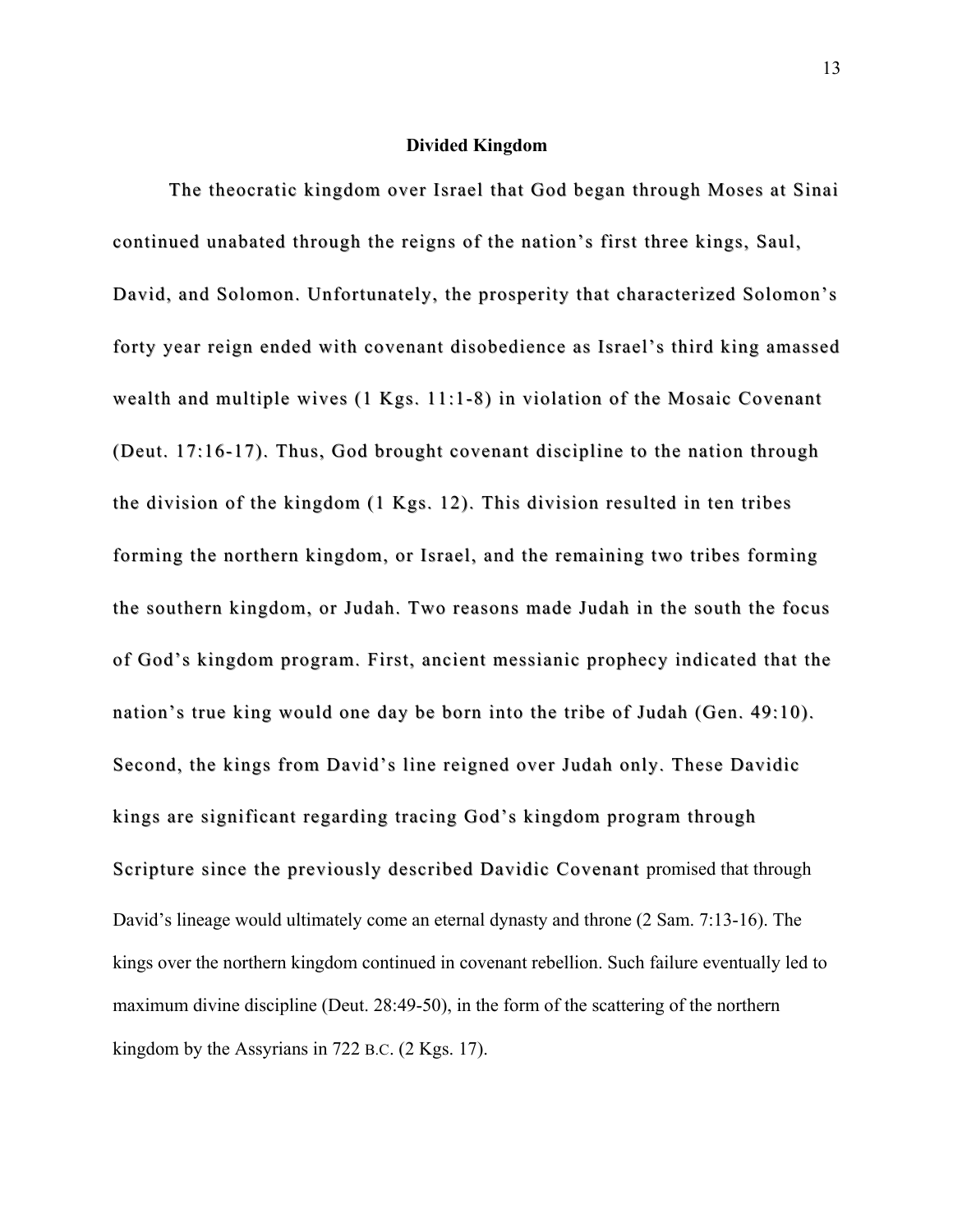Thus, from 722 B.C. until the Babylonian Captivity in 586 B.C., only the southern kingdom, Judah, remained as the earthly theocratic kingdom. Sadly, the southern kingdom imitated the covenant rebellion of the previously dispersed northern tribes, incurring more divine discipline (Deut. 28:49-50), by means of the Babylonian Captivity. When Nebuchadnezzar of Babylon destroyed Jerusalem and the Solomonic temple and took Judah away into captivity (2 Kgs. 25; Ezek. 33:21), the earthly theocracy terminated. In other words, God governed the nation indirectly through various Davidic kings until the deposing of Zedekiah, who was the last of the Davidic dynasty to reign from David's Throne. This termination of the earthly theocracy was signified through the departure of God's Shekinah glory from the temple (Ezek. 10:4, 18-19;  $11:23$ ).<sup>14</sup>

## **Times of the Gentiles**

This Babylonian Captivity initiated a dark time in Jewish history known as the "Times of the Gentiles" (Luke 21:24; Rev. 11:2). This era is defined as the period of time when the nation no longer has a Davidic king reigning on David's Throne. During this period, Judah would be trampled down by various Gentile powers. These powers include Babylon (605–539 B.C.), Medo-Persia (539–331 B.C.), Greece (331–63 B.C.), Rome (63 B.C.–A.D. 70), as well as the future, revived Roman Empire of the Antichrist (sometimes called "Rome Phase II"). Nebuchadnezzar, in a dream, saw this time period symbolized by a beautiful, dazzling statue. Each part of the statue represents a different Gentile power (Dan. 2). In his dream, Daniel saw the same period of time in the form of four grotesque beasts. Each beast pictured a different Gentile power (Dan. 7). To Nebuchadnezzar, who was the king of Babylon or the first Gentile power to trample down Judah, this period appeared beautiful. This perspective explains why

<sup>&</sup>lt;sup>14</sup> Toussaint, "The Kingdom of God," 1134.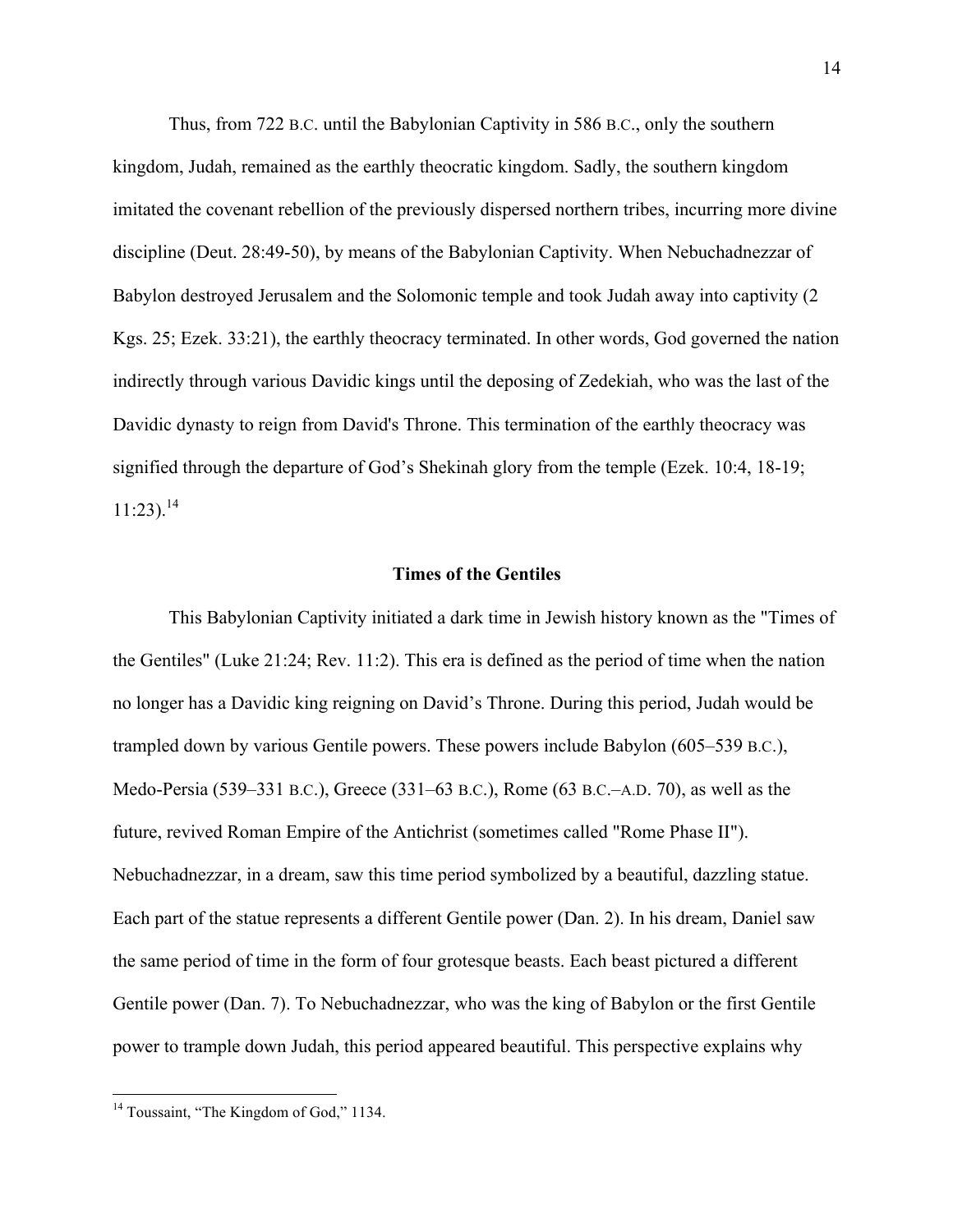Nebuchadnezzar perceived this era in the form of an attractive statue. To Daniel, a Jew, whose people would be trampled down by these Gentile powers, this period was dismal. This perspective explains why he saw the Times of the Gentiles as represented by various ferocious beasts.

Note, the Times of the Gentiles, which began with Nebuchadnezzar's deposing of Zedekiah and the Babylonian Captivity in 586 B.C., are marked by the following three characteristics: the termination of the earthly theocracy, the lack of a Davidic king reigning on David's Throne in Jerusalem, and Judah being trampled underfoot by a successive array of Gentile powers. The Times of the Gentiles will run their course and will eventually conclude with restoration of a rightful king reigning on David's Throne, and the return of the *shekinah* glory of God to the Millennial temple (Ezek. 43:1-5). This difficult period will end with the return of Jesus Christ to rule and reign from David's Throne in Jerusalem (Dan. 2:34-35, 44-45; Matt. 25:31). While the Times of the Gentiles began with Nebuchadnezzar's deposing of Zedekiah, it will be terminated at the return and enthronement of Christ thus inaugurating the long-awaited messianic kingdom.

Thus, only after the final kingdom of man (the revived Roman Empire of the Antichrist) has been terminated by Christ, will the Davidic kingdom then be established on earth (Dan. 2:34- 35; 43-45; 7:23-27). This fact alone should deter interpreters from finding a premature manifestation of the kingdom in the present Church Age. Unfortunately, "kingdom now" theologians ignore this chronology by arguing for a present, spiritual form of the kingdom, despite the fact that the kingdoms of man have not yet run their course, the Antichrist and his kingdom have not yet been overthrown, and the Second Advent has not yet occurred. This Danielic chronology causes Unger to conclude: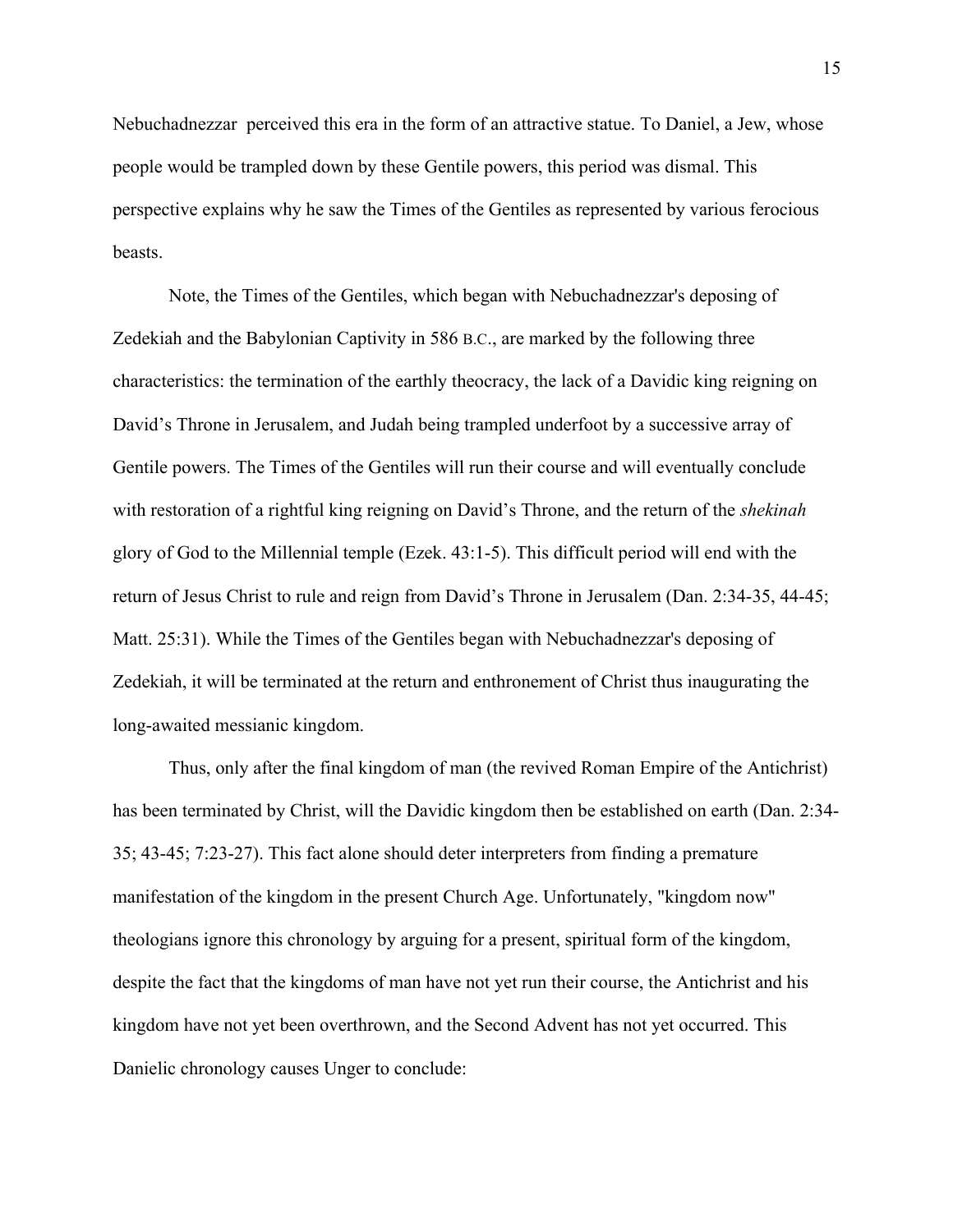...Daniel *neither* in the image prophecy of chapter 2 *nor* in the beast prophecy of chapter 7 *deals with the present age of the calling out of the church*, the period during which Israel is temporarily in national rejection...Daniel was given the prophetic vision of Rome up to the time of Christ's death (the two legs). The vision resumed with *the resumption of the divine dealing* with national Israel (after the completion of the church at the rapture) during the period between glorification of the church and the establishment of the Kingdom over Israel (Acts 1:6). Hence, the iron kingdom with its feet of iron and clay (cf. 3:33-35, 40, 44) and the nondescript beast of 7:7-8 envision not only Gentile power (1) as it was at the first advent, but (2) also the form in which it will exist *after the church period*, when God will resume His dealing with the *nation* Israel. How futile for conservative scholars to ignore that fact and to seek to find literal fulfillment of those prophecies in history or in the church, when those predictions refer to events yet future and have no application whatever to the church.<sup>15</sup>

# **Old Testament Prophets**

Throughout the dark years of national disobedience, Gentile dominion, and kingdom postponement, the Old Testament prophets held out hope for the nation and the world by faithfully speaking of a coming generation of Jews who would return to Yahweh thereby ushering in kingdom blessings. On account of this ray of spiritual light that the prophets provided in the midst of spiritual darkness, Peter refers to prophecy as, " . . . the prophetic word *made* more sure, to which you do well to pay attention as to a lamp shining in a dark place, until the day dawns and the morning star arises in your hearts" (2 Pet. 1:19). While it would take multiple volumes to adequately portray all that the Old Testament prophets revealed concerning the coming kingdom,<sup>16</sup> a few predictions from the prophet Isaiah will suffice. According to Isaiah  $2:1b-4:$ 

 <sup>15</sup> Merill F. Unger, *Unger's Commentary on the Old Testament* (Chicago: Moody, 1981; reprint, Chatanooga, TN: AMG, 2002), 1643.

<sup>16</sup> For example, see J. Dwight Pentecost, *Things to Come: A Study in Biblical Eschatology* (Findlay, OH: Dunham, 1958; reprint, Grand Rapids, Zondervan, 1964), 481-90.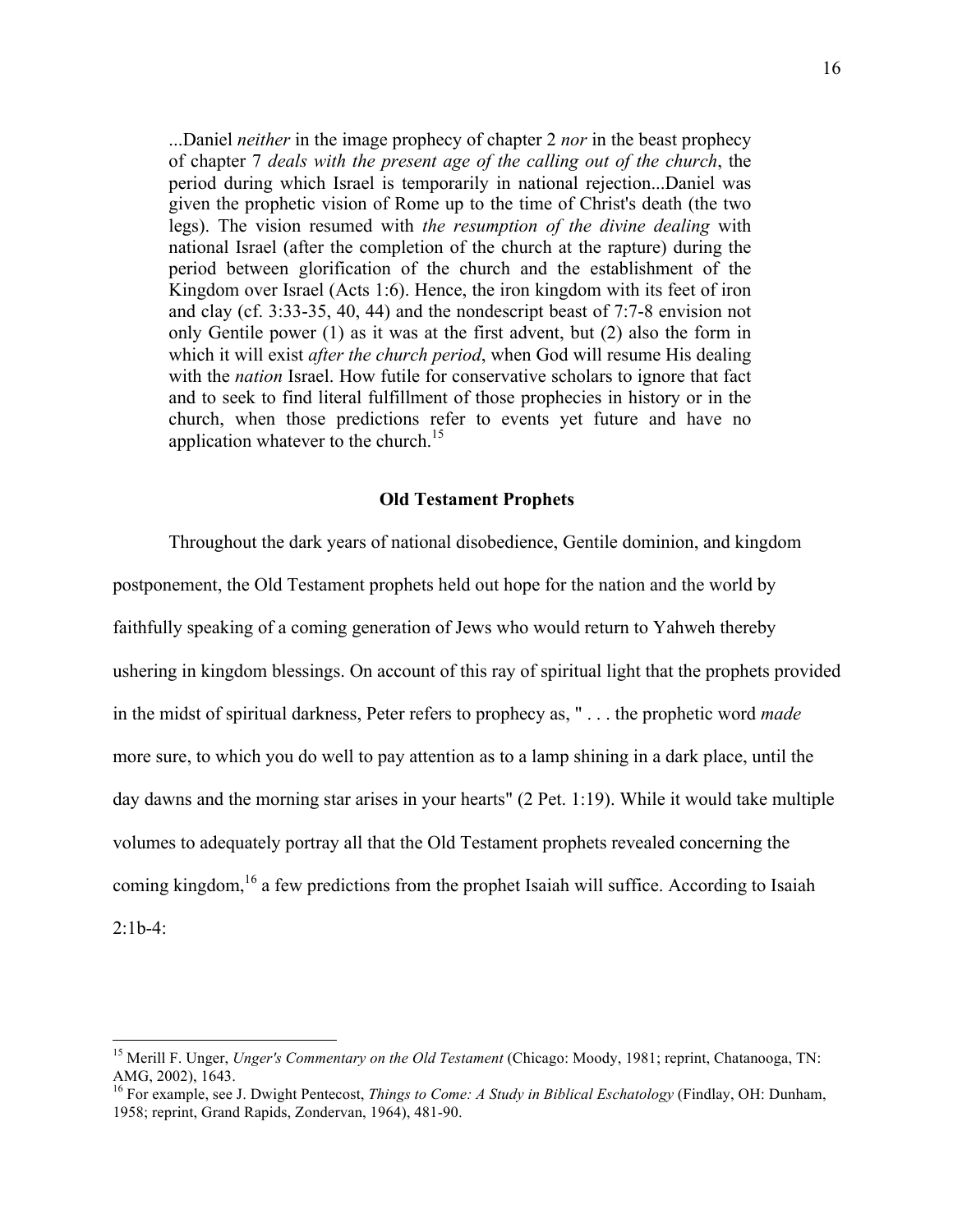Now it will come about that In the last days The mountain of the house of the LORD Will be established as the chief of the mountains, And will be raised above the hills; And all the nations will stream to it. And many peoples will come and say, "Come, let us go up to the mountain of the LORD, To the house of the God of Jacob; That He may teach us concerning His ways And that we may walk in His paths." For the law will go forth from Zion, And the word of the LORD from Jerusalem. And He will judge between the nations, And will render decisions for many peoples; And they will hammer their swords into plowshares and their spears into pruning hooks. Nation will not lift up sword against nation, And never again will they learn war.

Isaiah 11:6-9 similarly says:

And the wolf will dwell with the lamb, And the leopard will lie down with the young goat, And the calf and the young lion and the fatling together; And a little boy will lead them. Also the cow and the bear will graze, Their young will lie down together, And the lion will eat straw like the ox. The nursing child will play by the hole of the cobra, And the weaned child will put his hand on the viper's den. They will not hurt or destroy in all My holy mountain, For the earth will be full of the knowledge of the LORD As the waters cover the sea.

According to these wonderful predictions, when the messianic kingdom materializes,

Jerusalem will be the center of world spiritual and political authority. This authority will result in perfect justice, world peace, cessation of conflict with and among the animal kingdom, and universal, spiritual knowledge. These glorious conditions await a future Jewish generation's enthronement of the king of God's own choosing (Deut. 17:15). Such enthronement will make Israel not only the owner but also the possessor of all that is promised in Israel's covenants. As these covenantal blessings come upon Israel in that future day, the entire world will be blessed as well (Rom. 11:12, 15).

## **Kingdom Offer**

Following the Babylonian Captivity in 586 B.C., the prophesied seventy years of national, divine discipline had run their course (Lev. 25:1-7; 2 Chron. 36:20-21; Jer. 25:11; 29:10). The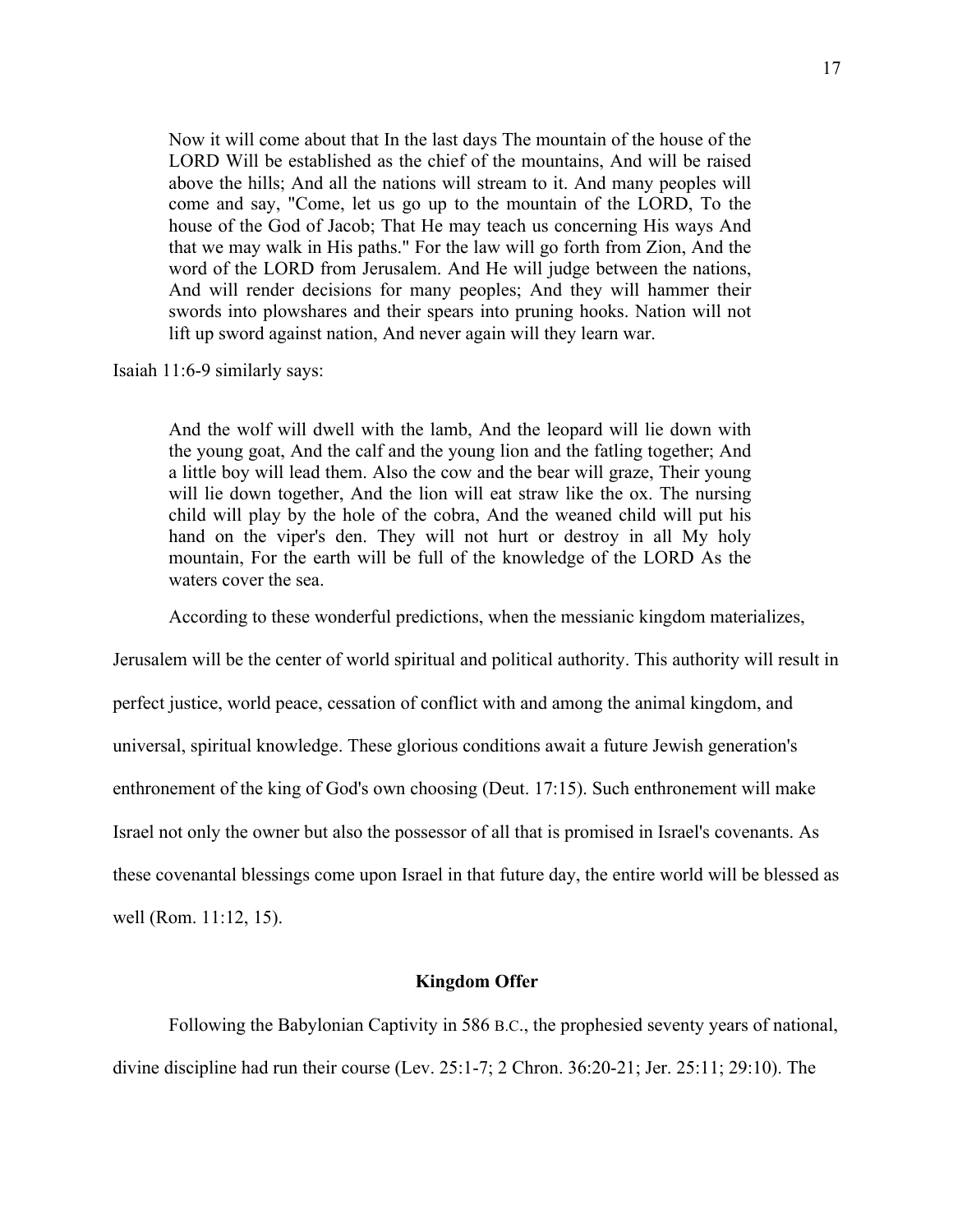newly inaugurated Persian government allowed God's people to return to their homeland (Ezra; Neh.). Thus, by the time of Christ, the nation had been back in the Promised Land for over five centuries. However, such long residency in the land did not mean that the Times of the Gentiles had concluded. During all of this time, Israel still had no reigning king upon David's Throne. Moreover, as Daniel predicted (Dan. 2; 7), Israel continued to be under the domination of various Gentile powers. Those powers included Persia, which was followed by Greece, and finally Rome. By the time Christ was born, the Roman Empire occupied the Promised Land, placed Israel under an enormous tax burden, and usurped from the Jews the right to execute their own criminals. Beyond this, the nation had gone through four hundred years of silence when God was not directly speaking to His people through prophetic oracles.

Against the backdrop of such silence and bondage entered Jesus Christ, the rightful heir to David's Throne. The Gospel accounts identify and affirm Jesus Christ as the long-awaited Davidic Descendant prophesied in both the Abrahamic and Davidic Covenants. For example, Matthew's Gospel connects Christ genealogically to both Abraham and David (Matt. 1:17). Matthew also routinely associates Christ with the title "Son of David" (Matt. 9:27). Luke similarly shows Jesus to be the rightful Heir to God's promises to David (Luke 1:32-33, 68-69).

As noted earlier, when the Abrahamic Covenant and related sub-covenants are considered in harmony with the Mosaic Covenant, Israel's covenantal structure can best be described as an unconditional covenant with a conditional blessing. In other words, any Jewish generation must satisfy the conditional Mosaic Covenant before they can enter into the Abrahamic Covenant's unconditional blessings. Such a condition can be satisfied if Israel enthrones the king of God's own choosing (Deut. 17:15). Thus, it was incumbent upon first-century Israel to enthrone Christ in order to enter into all of her covenantal blessings.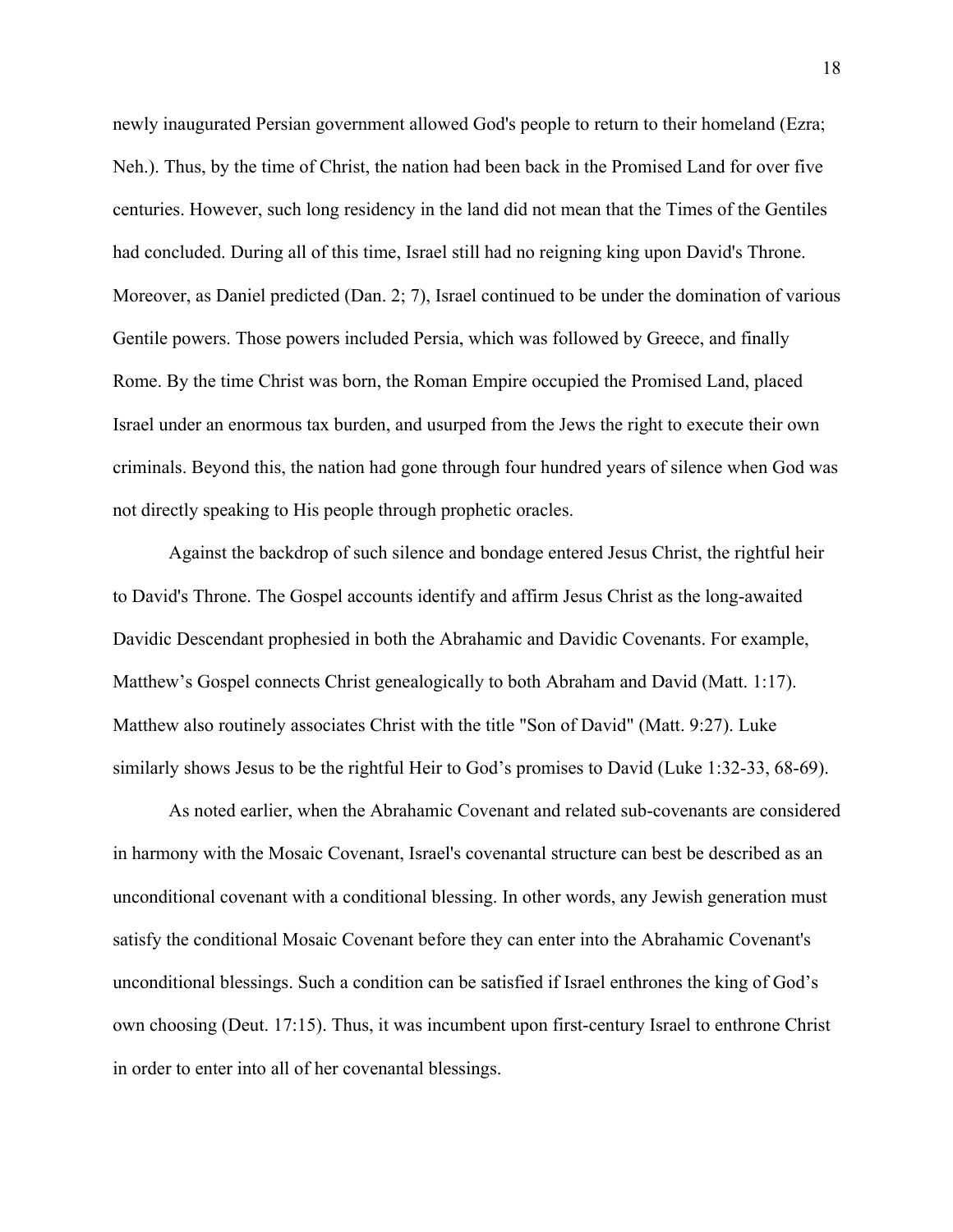The opportunity for first-century Israel to enthrone Christ and consequently experience all these blessings is known as "the offer of the kingdom." This idea is captured in the expression "Repent, for the kingdom of heaven is at hand" as proclaimed to the nation by John the Baptist (Matt. 3:1-2), Christ (Matt. 4:17), the Twelve (Matt. 10:5-7), and the Seventy (Luke 10:1, 9). What this expression means is that the unchallenged rulership that God experiences in heaven had drawn near to the earth in the person of Jesus Christ, the long-awaited Davidic king. It is also called "the kingdom of heaven" since the kingdom will be inaugurated by the "God of heaven." Notice how Daniel connects this "God of heaven" with His coming kingdom: "In the days of those kings the *God of heaven* will set up a *kingdom* which will never be destroyed..." (Dan. 2:44). Because the king was present, the opportunity to enthrone Him was a reality for firstcentury Israel. However, the expression "at hand" does not mean that the kingdom had arrived. Rather, the kingdom was near or in a state of imminence or immediate expectation since the presence of the king allowed first-century Israel to make a bonafide choice to enthrone Christ and thus enter into her covenantal blessings.

Notice that the word "kingdom" in the expression "Repent, for the kingdom of heaven is at hand" is left undefined by John the Baptist, Christ, the Twelve, and the Seventy. This lack of a New Testament definition shows that the notion of the kingdom was understood by how the concept had already been developed in the Old Testament. As we have learned, the Old Testament portrays a coming earthly, messianic kingdom. This kingdom is anticipated in the office of Theocratic Administrator that was lost in Eden, in the biblical covenants, in the earthly theocracy governing Israel from the time of Moses to Zedekiah, and in the predictions of the Old Testament prophets. Had first-century Israel enthroned Christ, this earthly kingdom would have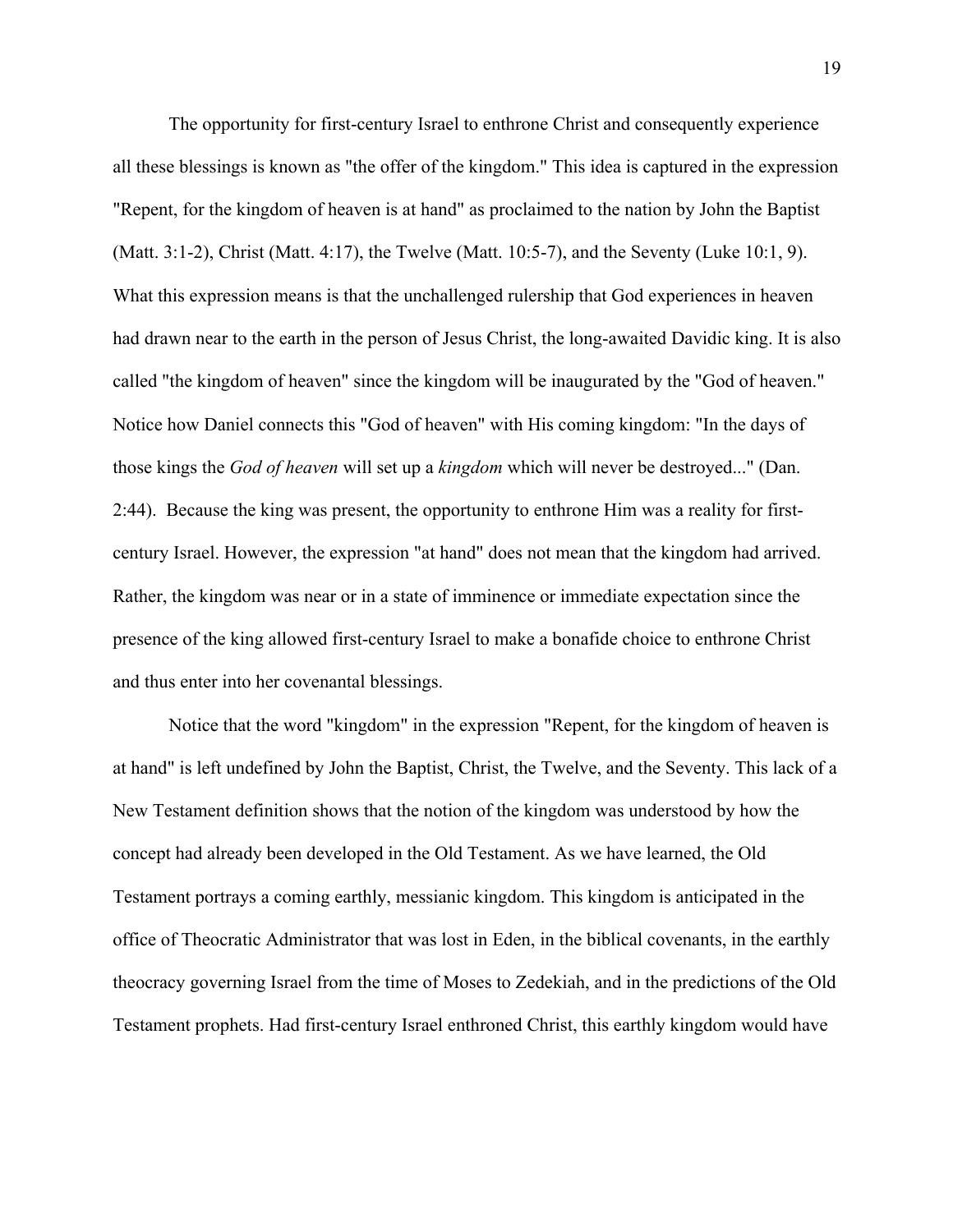become a reality not only for the nation but also for the entire world. Israel's covenants would have been fulfilled, and the Times of the Gentiles would have terminated.

## **Rejection of the Kingdom Offer**

Despite the unprecedented opportunity for the establishment of the messianic kingdom due to the presence of the king among the first-century Jews, tragically, Israel rejected the kingdom offer. Why did the Israel of Christ's day reject the opportunity to establish the kingdom? At least two reasons can be given. First, Christ emphasized in the Sermon on the Mount that the kingdom was not only physical and political but also moral and spiritual (Matt. 5‒7). Here, Christ reiterated what the Old Testament had already revealed that while the kingdom would certainly be earthly and terrestrial it would also be moral and ethical (Ezek. 37:23-24). Thus, citizens of Christ's kingdom had to exhibit certain moral qualities (Matt. 5:3- 12). Because Israel was far more interested in a physical and political kingdom that would overthrow an oppressive Rome than they were in a spiritual and moral kingdom (John 6:15, 26), Christ's emphasis upon the moral characteristics of His kingdom set the stage for Israel's ultimate rejection of the kingdom offer.

Second, Israel pursued righteousness by way of self-effort rather than by accepting the imputed or transferred righteousness offered by Christ (Matt. 5:20). Israel's works-oriented Pharisaical system (Mark 7:13) caused the nation to stumble over Christ's simple message that righteousness can only be gained by faith alone (John 6:28-29). Romans 9:30-32 explains, "What shall we say then? That Gentiles, who did not pursue righteousness, attained righteousness, even the righteousness which is by faith; but Israel, pursuing a law of righteousness, did not arrive at *that* law. Why? Because *they did* not *pursue it* by faith, but as though *it were* by works. They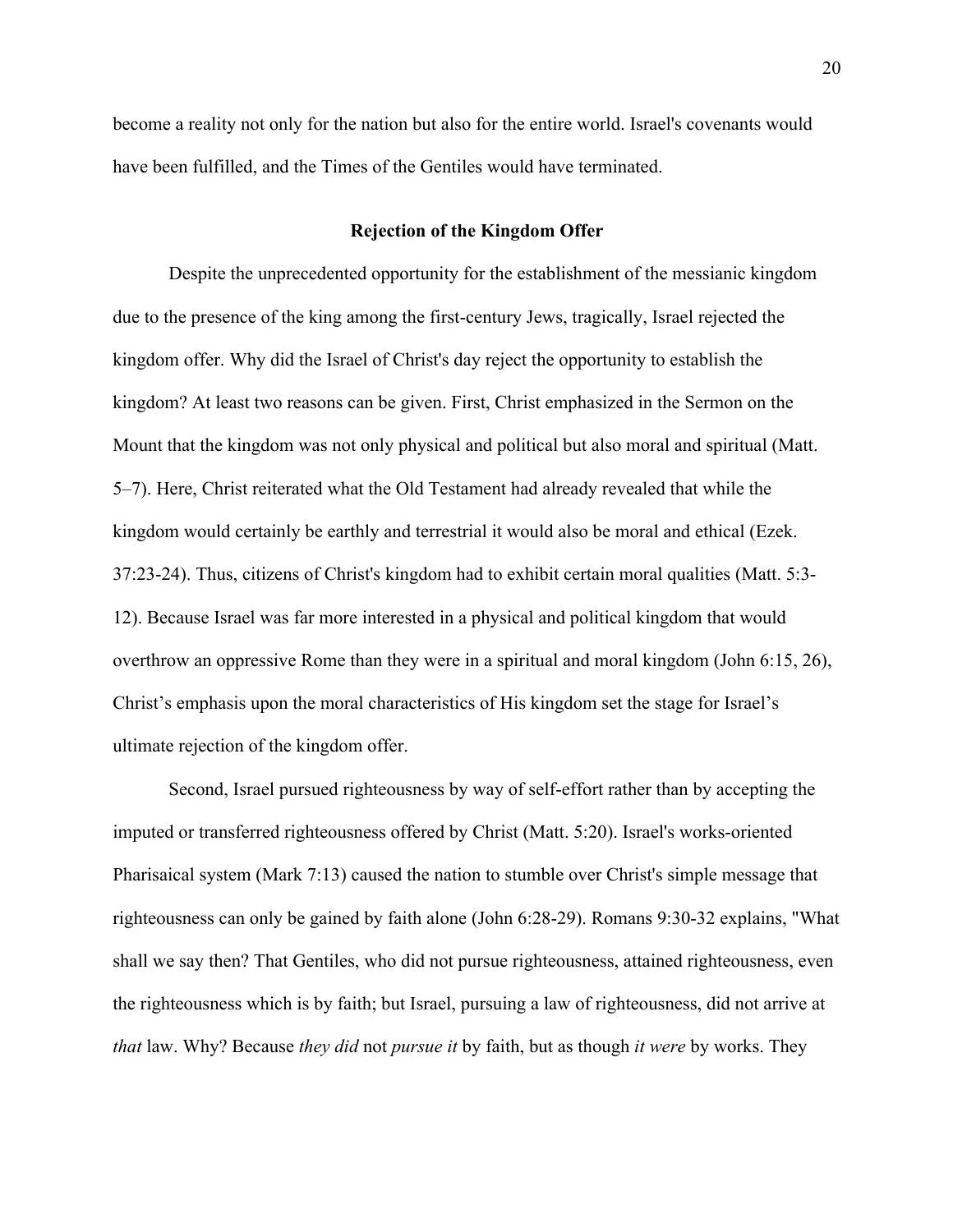stumbled over THE STUMBLING STONE." While a small Jewish remnant did accept Christ's message, the crux of the nation as well as the nation's leadership stumbled over it.

The Gospels carefully reveal Israel's rejection of the kingdom offer. The turning point is found in Matt. 12:24. When the Pharisees were unable to explain away one of Christ's many miracles, they instead attributed the miracle's performance to Satanic powers. At this point, the expression "Repent, for the kingdom of heaven is at hand" virtually disappears from Matthew's Gospel. The phrase does not resurface until the offer is re-extended to a distant generation of Jews during the future Tribulation period (Matt. 24:14). Such an absence signifies that God took the kingdom offer off the table when the Pharisees demonstrated unbelief when confronted by Christ's miracles. This rejection of the offer was ratified at Christ's triumphal entry into Jerusalem as well as by the nation's decision to hand Christ over to the Romans for crucifixion (Matt. 21–23; 26–27). Israel's rejection of the kingdom offer is also represented in the following statement by the nation's religious leaders to Pilate: "Pilate said to them, 'Shall I crucify your King?' The chief priests answered, 'We have no king but Caesar'" (John 19:15). Thus, John well summarizes: "He came to His own, and those who were His own did not receive Him" (John 1:11).

Because Israel rejected the offer of the kingdom, the messianic kingdom was *not* established at Christ's First Advent. Instead of inheriting His rightful kingdom, Christ never became king over the nation and consequently was "cut off" and inherited "nothing" (Dan. 9:26a). While the unconditional Abrahamic Covenant prevents Israel from forfeiting *ownership* of the covenanted promises, first-century Israel's lack of response to the offer of the kingdom prevented the nation from *possessing* these blessings. From the time of Christ up to the present hour Israel remains only the *owner* rather than the *possessor* of the covenanted promises.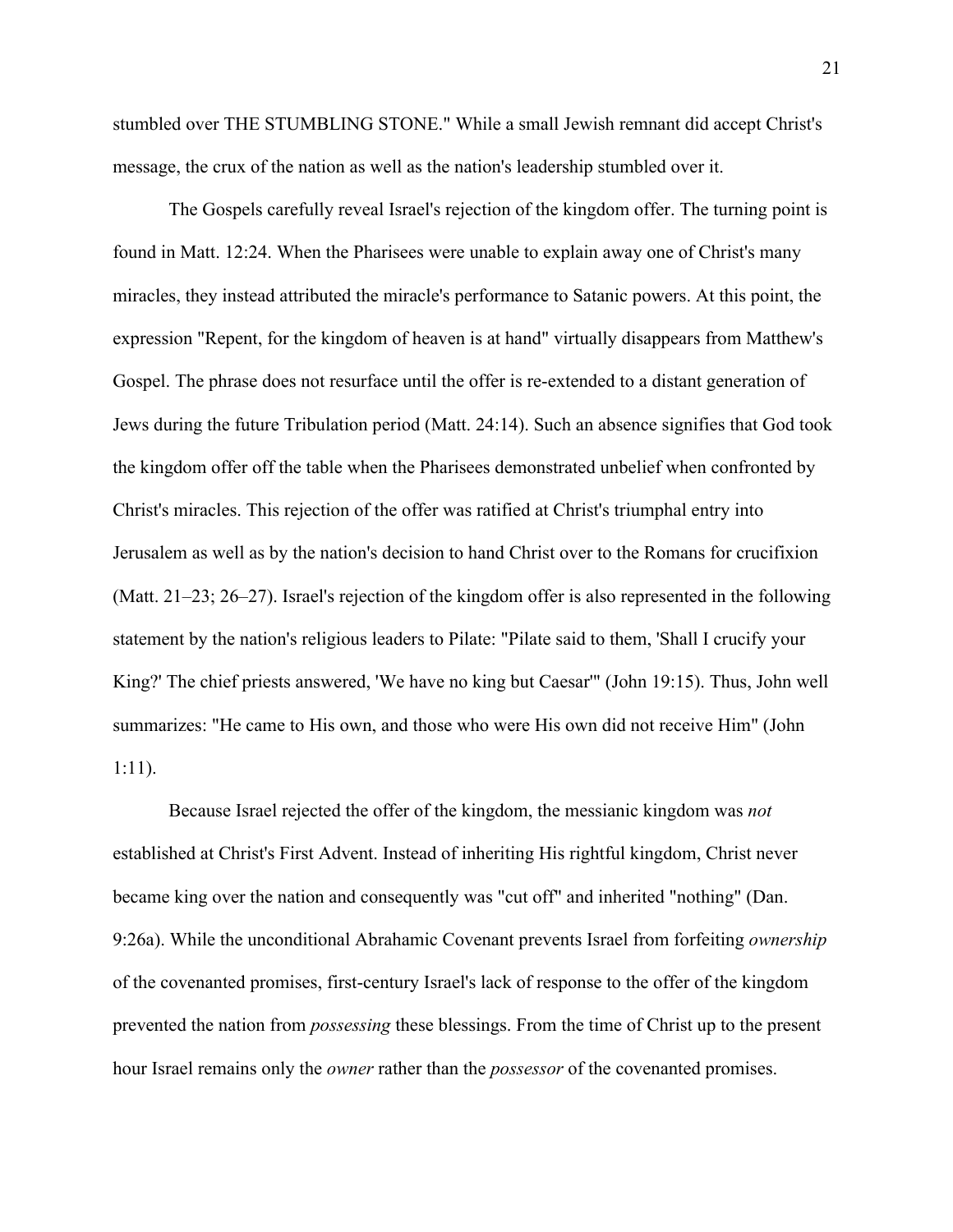Although not *cancelled*, the messianic kingdom remains in a state of *postponement*. Just as past generations of Jews were disciplined for Mosaic Covenant violations (2 Kgs. 17; 25), Christrejecting first-century Israel also experienced divine discipline (Deut. 28:49-50) by means of the destruction of Jerusalem and the temple resulting in over a million Jewish deaths when Titus of Rome invaded Israel thirty-eight years after the time of Christ in the horrific events of A.D. 70 (Dan. 9:26b; Matt. 24:1-2; Luke 19:41-44).

#### **Interim Age**

Due to Israel's rejection of the kingdom offer resulting in the messianic kingdom's postponement, Christ began to explain the spiritual conditions that would prevail during the kingdom's absence. This interim program includes His revelation of the kingdom mysteries (Matt. 13) and the church (Matt. 16:18). Before describing these spiritual realities, a few preliminary remarks must be made about this new interim age.

First, this interim age is intimately linked to the word "mystery" (Matt. 13:11; Eph. 3:9). "Mystery" simply means a previously unknown truth now disclosed. Vine explains, "In the N.T, it [*mystērion*] denotes, not the mysterious (as with the Eng. word), but that which, being outside the range of unassisted natural apprehension, can be made known only by Divine revelation, and is made known in a manner and at a time appointed by God, and to those who are illumined by His Spirit."<sup>17</sup> In other words, both the kingdom mysteries and church are unrevealed in the Old Testament.

Second, the notion that the present, interim age came about as a consequence of Israel's rejection of the kingdom offer in no way implies that it is an afterthought or less important in God's mind in comparison to His program with national Israel. On the contrary, according to

 <sup>17</sup> W. E. Vine, *Vine's Complete Expository Dictionary of the Old and New Testament Words* (Nashville: Nelson, 1996), 424.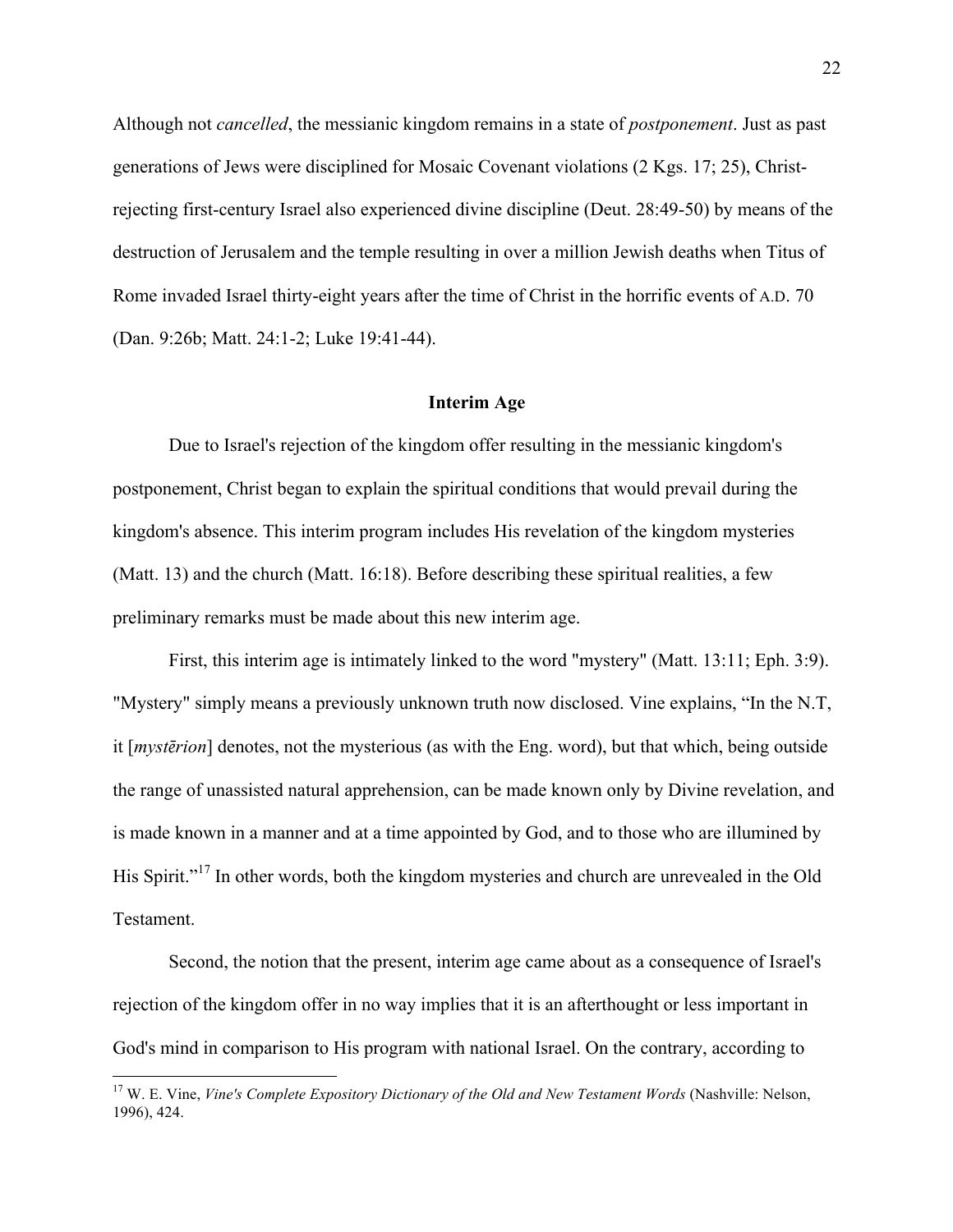Ephesians 3:11, the church was "in accordance" with God's "eternal purpose." In other words, God always knew and purposed that He would create and work through the church. Although Israel's program is revealed in the Old Testament, the church's program is unrevealed. However, this distinction does not mean that God's unrevealed program for the church is of less importance than His revealed program for Israel. Furthermore, although the church represents an interruption or parenthesis between God's past and future dealings with Israel, this in no way implies that the church is of lesser importance than God's past or future dealings with national Israel. The dictionary definition of a parenthesis simply conveys the idea of an interval rather than something of less importance. Thus, understanding the church as a parenthetical break in this manner in no way suggests that the church represents "plan B" in relation to God's purposes for Israel.

## **Kingdom Mysteries**

The first aspect of this interim phase is the kingdom mysteries (Matt. 13:1-52). These represent the course of events to be experienced by the kingdom's heirs or the "sons of the kingdom" (13:38) between Israel's rejection and future acceptance of the kingdom offer. Thus, these mysteries cover the time period between Israel's formal rejection of the kingdom and the Second Advent (13:40-42, 49-50). The kingdom mysteries represent new truths concerning the kingdom that were undisclosed in the Old Testament. Jesus made this point clear when He said, "To you it has been granted to know the mysteries of the kingdom of heaven, but to them it has not been granted... But blessed are your eyes, because they see; and your ears, because they hear. For truly I say to you that many prophets and righteous men desired to see what you see, and did not see *it,* and to hear what you hear, and did not hear *it*" (Matt. 13:11, 16-17).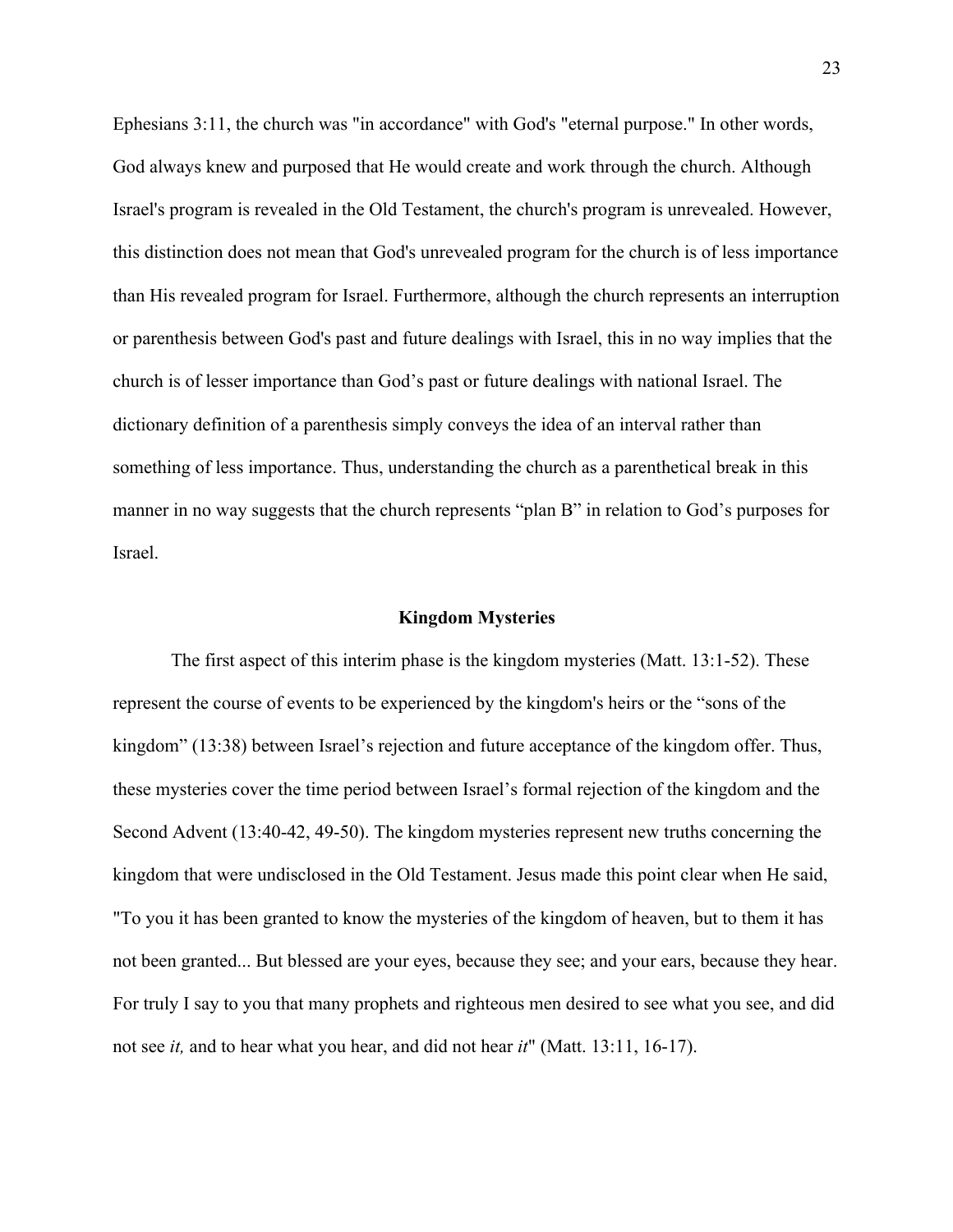When the eight parables of Matthew 13 are understood harmoniously, they reveal a complete picture of this "mystery age." First, the parable of the **sower** teaches that the gospel will be preached throughout the course of the mystery age with varying responses based upon how the heart has been prepared. Responders to the truth will be given additional revelation (13:1-9, 18-23). Second, the parable of the **wheat and tares** teaches that it will be difficult to distinguish between the saved and unsaved within professing Christendom throughout the mystery age. The separation between believer and unbeliever will not be made until the Second Advent (13:24-30, 36-43). Third, the parable of the **mustard seed** teaches that Christendom will experience great numerical and geographical expansion from a small beginning (13:31-32). Fourth, because leaven in Scripture typically represents something pernicious or evil (Exod. 12; Lev. 2:11; 6:17; 10:12; Matt. 16:6, 12; Mark 8:15; Luke 12:1; 1 Cor. 5:6-8; Gal. 5:9), the parable of the **leaven** working its way through the meal teaches that professing Christendom will experience increasing moral and doctrinal corruption as the age progresses (Matt. 13:33). This parable predicts increasing apostasy throughout the present age. Unfortunately, "kingdom now" interpreters miss this crucial point by interpreting the leaven as something good rather than evil. Walvoord explains:

What does the leaven represent? Postmillenarians and amillenarians...usually assume dogmatically that leaven cannot represent evil in the parable, although it is universally used to represent evil in both the Old and New Testaments…It is more evident than ever in the last third of the twentieth century that the gospel has not permeated the world and that evil tends to permeate the entire professing church, which is exactly what Matthew 13 teaches. In the Old Testament leaven is consistently used to represent evil…In the New Testament, leaven was used by Christ of the externalism of the Pharisees, of the unbelief of the Sadducees, and of the worldliness of the Herodians, and in general of evil doctrine (Mt 16:6-12; Mk 8:14-21). In Paul's letters, likewise, leaven represents evil, as in 1 Corinthians 5:6-8 and Galatians 5:7-10. In the parable, the meal represents that which is good…The professing church, however, is permeated by evil doctrine, externalism,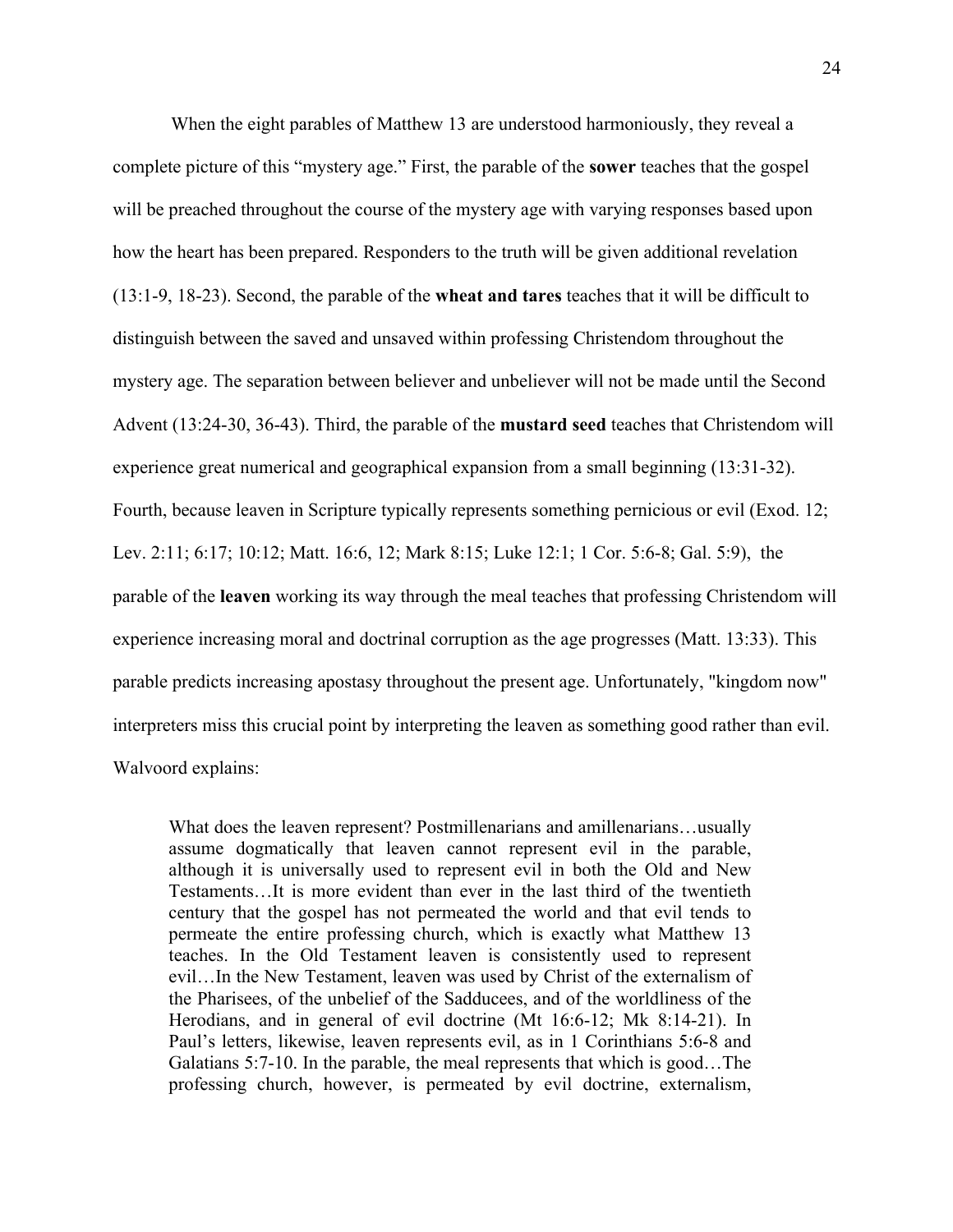unbelief, and worldliness, which tends to inflate the church and make it larger in appearance, even as the leaven inflates the dough but actually adds nothing of real worth. The history of the church has all too accurately fulfilled this anticipation, and the professing church in the world, large and powerful though it may be, is permeated by the leaven of evil which will be judged in the oven of divine judgment at the end of the age…To some extent, evil will extend even to…the body of true believers in the church as well as those that come to Christ after the rapture…even true believers fall far short of perfection and can embrace to some extent worldliness, externalism, and bad doctrine. $18$ 

Toussaint similarly notes:

The discussion revolves around the significance of the word "leaven" (*zyme*). Many contend that leaven is used here in a good sense and pictures the spread of the gospel throughout the earth. Others state that the word represents evil and is used to illustrate the growth of evil within the group which professes to inherit the kingdom. This latter interpretation has the stronger support. It is consistent with the doctrine of Scripture concerning the evil character of the end of the church age and the tribulation (1 Timothy 4; 2 Timothy 3; Jude; 2 Peter 3; Revelation 6–19). One of the greatest supports for the interpretation that leaven speaks of evil is the use of the word in Scripture. Invariably leaven pictures sin (Exodus 12; Leviticus 2:11; 6:17; 10:12; Matthew 16:12; Mark 8:15; Luke 12:1; 1 Corinthians 5:6-8; Galatians 5:9). Finally the verb used here, "to hide"…is very unusual if leaven represents good. It is a much more fitting word if leaven is to have a sinister effect. This is similar to the idea in the parable of the wheat and the darnel. The way the woman hides the leaven in the meal parallels very closely the manner in which the enemy sowed darnel by night. This parable reveals the fact that evil will run its course and dominate the new age. But it also indicates that when the program of evil has been fulfilled, the kingdom will come.<sup>19</sup>

Thus, the present age represents a period when the gospel is preached resulting in the

salvation of some. However, a counterfeit sowing will also take place. Despite God's work

throughout this age, Christendom will experience an increasing corruption. This teaching

concerning the increasing apostasy of the present mystery age can be found not only in the

epistolary material (1 Tim. 4; 2 Tim. 3; 2 Pet. 3; Jude) but also in the Matthew 13 parables.

<sup>&</sup>lt;sup>18</sup> John F. Walvoord, *Matthew: Thy Kingdom Come* (Chicago: Moody, 1974), 102-4.<br><sup>19</sup> Stanley D. Toussaint, *Behold the King: A Study of Matthew* (Grand Rapids, Kregel, 2005), 182.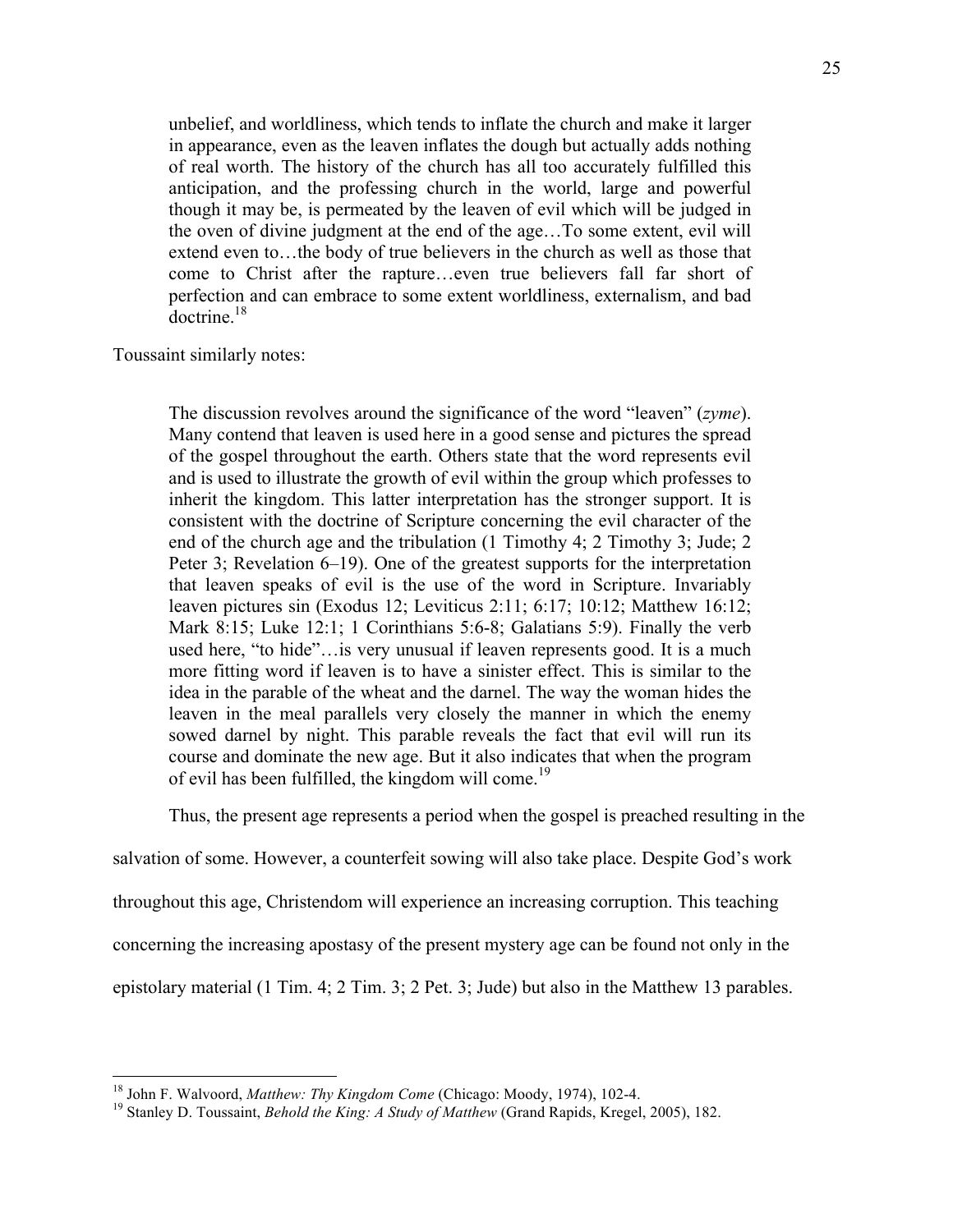This teaching on the apostasy of the church does not mean that God cannot sovereignly send refreshing waves of revival and reformation, as He has done at various times. However, these refreshing seasons are not the norm but rather occur only intermittently throughout church history. A proper understanding of this apostasy represents a worldview that is diametrically opposed to "kingdom now" theology, which is the idea that the church will gradually Christianize the world thereby ushering in long-term cultural progress. The only way "kingdomnow" theology can be defended from Scripture is to ignore what the New Testament predicts concerning apostasy in the present mystery age.

Fifth, because Scripture refers to Israel as God's special treasure (Exod. 19:5), the parable of the **earthen treasure** teaches that Christ came to purchase Israel. However, Israel will remain in unbelief throughout the course of the mystery age and will not be converted until the age's conclusion (Matt. 13:44). Sixth, the parable of the **pearl of great price** refers to Christ's death that redeems members of the church throughout this age allowing the Lord to gain a treasure from among the Gentiles (13:45-46). Seventh, the parable of the **dragnet** teaches the coexistence of the righteous and the wicked throughout the age only to be separated by Christ at the age's conclusion (13:47-50). Eighth, the parable of the **householder** teaches that these kingdom mysteries must be considered alongside Old Testament kingdom truth if one is to understand the totality of God's kingdom agenda (13:51-52). In sum, when these eight parables are taken together, the Lord reveals the spiritual conditions that will prevail in the world during an interim period when the kingdom is not present.

A mistake typically made even by dispensational, premillennial interpreters is to contend that the Matthew 13 parables reveal a present spiritual form of the kingdom known as the "mystery form of the kingdom." While not contending that the Davidic kingdom is present, they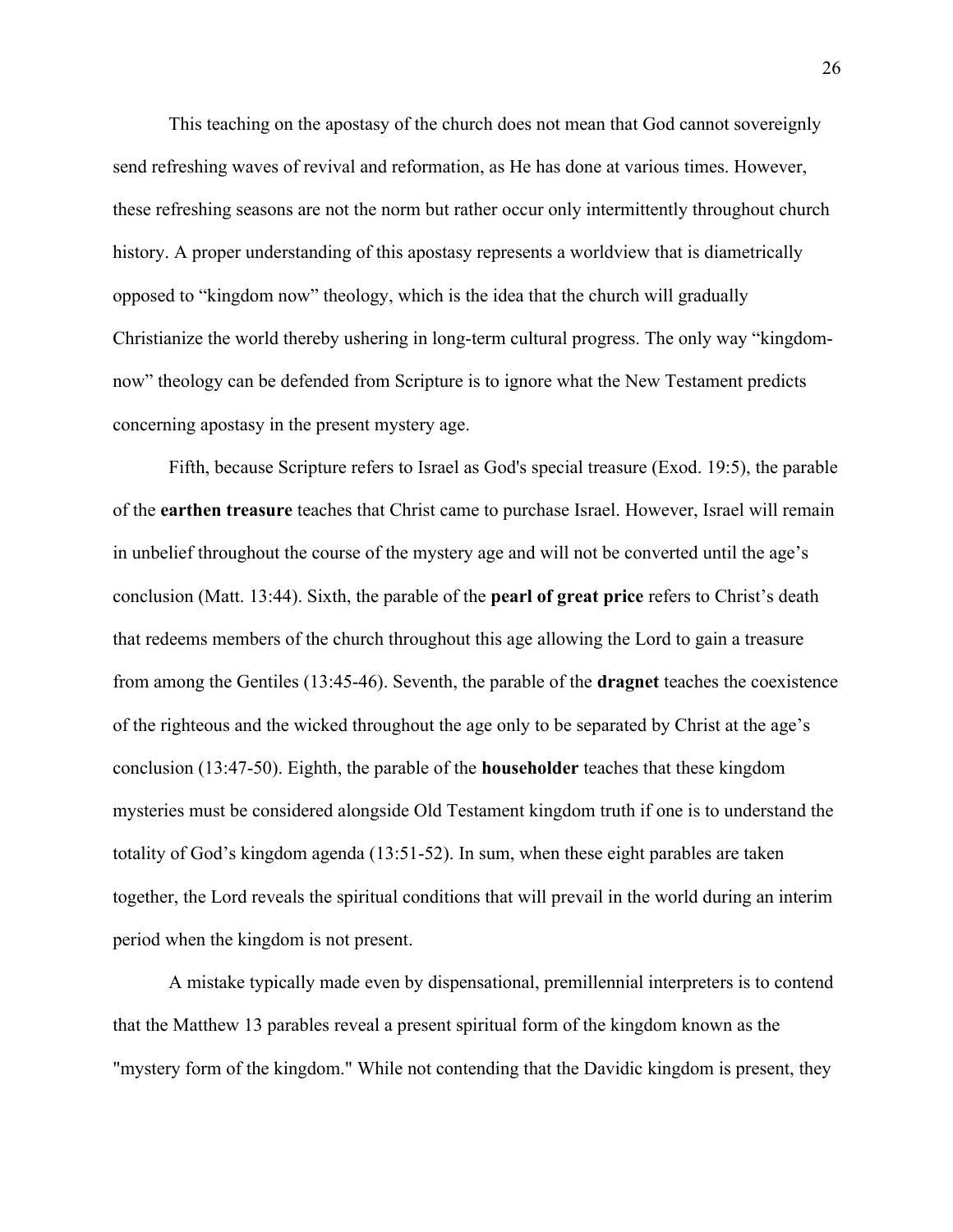instead believe that the kingdom is spiritually present in mystery form only.<sup>20</sup> However, even this

is to read too much into the text of Matthew 13 than is actually there. Toussaint notes:

It is often alleged that the Lord predicted a form of the kingdom for the Church age in His parables, particularly those in Matthew 13. For many years dispensationalists have referred to these parables as teaching a mystery form or a new form of the kingdom...However, nowhere in Matthew 13 or anywhere does the Lord Jesus use the term mystery form. Rather, He refers to the "mysteries of the kingdom of heaven" (v. 11); that is, the Lord in these parables is giving to His disciples new truths about the kingdom that were hitherto unknown. It is strange that so many dispensationalists claim a new form of the kingdom is introduced in Matthew 13. Dispensationalists argue strenuously for a literal, earthly kingdom that is the fulfillment of the Old Testament when John, Jesus, and His disciples announced its nearness. Then suddenly these dispensationalists change the meaning in Matthew  $13<sup>21</sup>$ 

McClain similarly observes:

The fiction of a present "kingdom of heaven" established on earth in the Church, has been lent some support by an incautious terminology sometimes used in defining the "mysteries of the kingdom of heaven" (Matt. 13:11). The parables of this chapter, it is said carelessly by some, describe the kingdom of heaven as now existing in "mystery form" during the Church age. Now it is true that these parables present certain conditions related to the Kingdom which are contemporaneous with the present age. But nowhere in Matthew 13 is the establishment of the Kingdom placed within this age. On the contrary, in two of these parables the setting up of the Kingdom is definitely placed at the end of the "age" (vss. 39 and 49 ASV, with 41-43).<sup>22</sup>

As these citations explain, there are at least three problems associated with equating the

"kingdom mysteries" of Matthew 13 with a present spiritual form of the kingdom in "mystery

form." First, although Christ uses the expression "mysteries of the kingdom of heaven" (v. 11),

Matthew 13, or any other place in Christ's teachings for that matter, fails to employ the

expression "mystery form of the kingdom." These words must be read into the text. Second, the

<sup>&</sup>lt;sup>20</sup> Pentecost, *Thy Kingdom Come* , 215-28.<br><sup>21</sup> Stanley D. Toussaint, "Israel and the Church of a Traditional Dispensationalist," in *Three Central Issues in Contemporary Dispensationalism*, ed. Herbert W. Bateman(Grand Rapids: Kregel, 1999), 237. <sup>22</sup> McClain, *The Greatness of the Kingdom*, 440-41.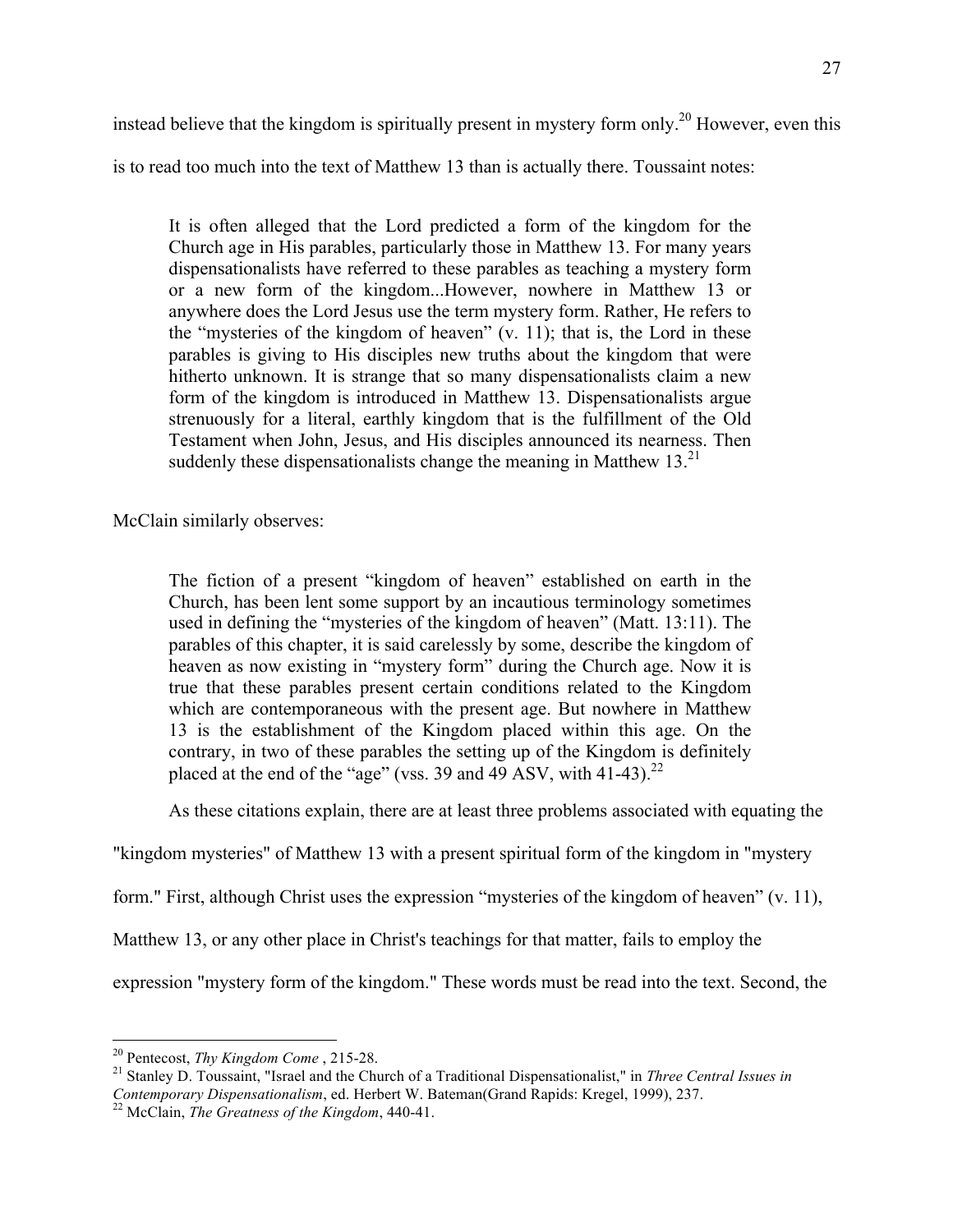word "kingdom" or *basileia* must be interpreted inconsistently in Matthew's Gospel in order to justify the existence of a present mystery form of the kingdom. While premillennial dispensationalists interpret the word "kingdom" in reference to the future earthly reign of Christ in most of Matthew's uses of the word (Matt. 3:2; 4:17; 6:10; 7:21; 8:11; 10:7; 24:14; 25:1, 34; 26:29), they inconsistently attach a spiritualized and allegorized meaning to the same word in Matthew 13.

Third, according to the revelation of the Times of the Gentiles as given to the prophet Daniel (Dan. 2; 7), the earthly theocracy terminated with the deposing of Zedekiah in 586 B.C. and will not return until the Second Advent (Matt. 25:31). As explained earlier, during this period known as the Times of the Gentiles, Judah will be trampled down by various Gentile powers. Only after the final kingdom of man (the revived Roman Empire of the Antichrist) has been terminated by Christ, will God's kingdom be established on earth (Dan. 2:34-35; 43-45; 7:23-27). Thus, during the Times of the Gentiles, no spiritual form of the kingdom on earth is predicted by Daniel. This omission includes allusions to any spiritual form of the kingdom whatsoever, whether it be a spiritual form of the Davidic Kingdom, an "already but not yet" present manifestation of the Davidic Kingdom, a mystery form of the kingdom, or any other sophisticated vocabulary "kingdom now" theologians choose to employ. The lack of any reference to an earthly kingdom prior to Christ's Second Advent in Daniel's prophecies should deter interpreters from finding a premature spiritual manifestation of the kingdom in the present Church Age. Unfortunately, those promoting a "mystery form of the kingdom" ignore this Danielic chronology by arguing for a present, spiritual form of the kingdom, despite the fact that the kingdoms of man have not yet run their course, the Antichrist and his kingdom have not yet been overthrown, and the Second Advent has not yet occurred.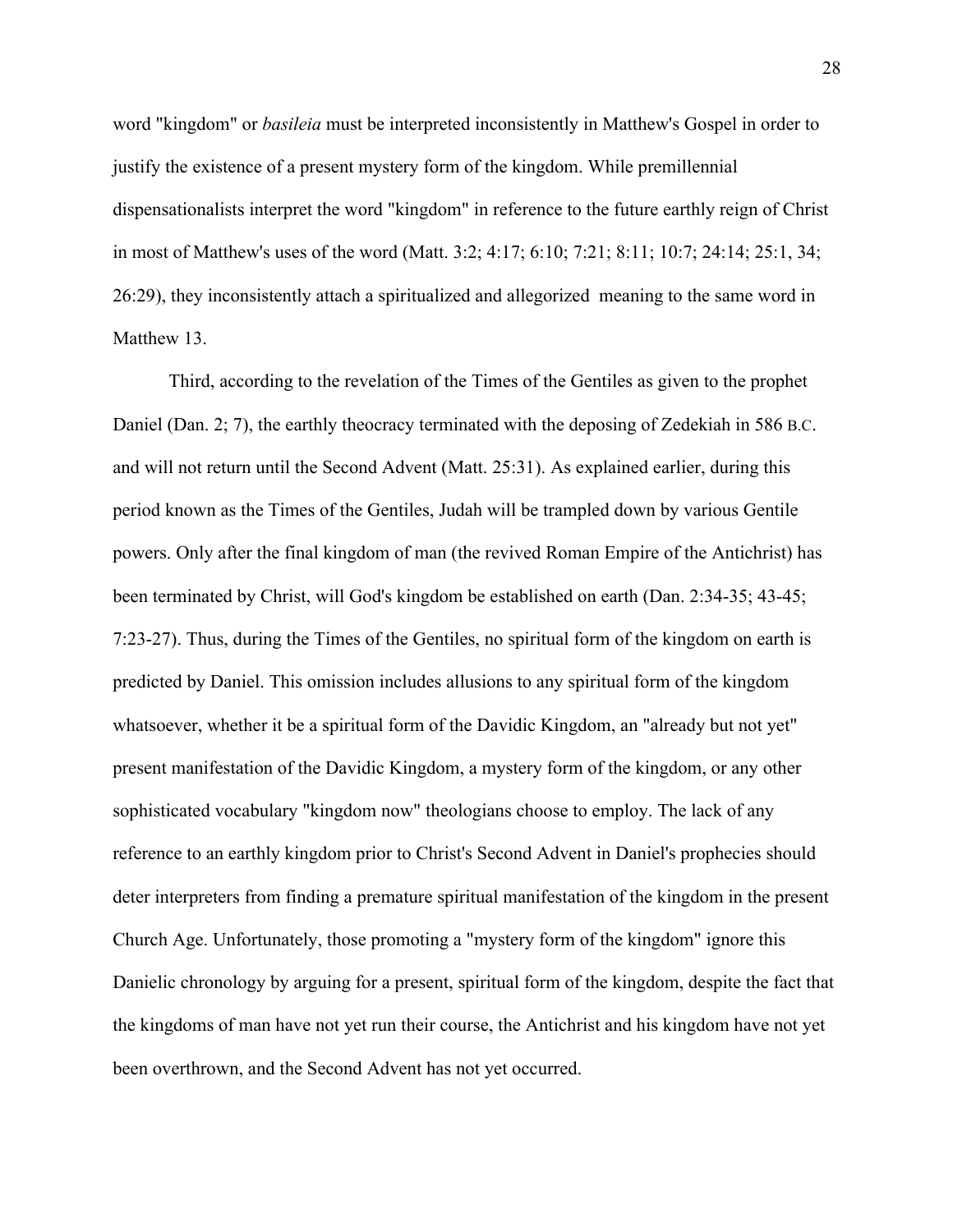## **Church Age**

The second aspect of the interim phase during the Messianic kingdom's postponement is Christ's revelation of the church (Matt. 16:18). The church consists of all people, including both the Jewish remnant as well as Gentiles, who have trusted in the very Messiah Israel rejected. Unlike Israel, which was a national identity, the church is a spiritual organism consisting of all nations and ethnicities (Gal. 3:28; Rom. 10:19; Eph. 2:14). The Church Age began on the Day of Pentecost in Acts 2 and will conclude with the future rapture of the church from the earth. Lewis Sperry Chafer, founder of Dallas Theological Seminary, used the expression "intercalation" to describe God's work in the present Church Age.<sup>23</sup> This phrase simply means an interruption, interpolation, or interval. This concept best describes what God is presently doing through the church. He is not currently fulfilling Israel's kingdom promises in any sense. He will fulfill these promises in the future kingdom. Rather, in the present, He is doing an entirely new work through the church that interrupts God's past dealings and future dealings with national Israel.

There are at least four reasons for believing that the church began in Acts  $2^{24}$  First, the initial reference to the church is found in Christ's prophecy in Matthew 16:18, which says, "I will build My church." Interestingly, the verb translated "I will build" (*oikodomeo*) is in the future tense, thereby indicating that the church did not exist either contemporaneously with or before He made the statement. In other words, the church was destined to come into existence in the future and therefore did not exist in either the Old Testament era or during the time of Christ.

Second, the concept of the church, or a new spiritual organism consisting of both believing Jews and Gentile as co-heirs with equal spiritual status, is categorized by the New Testament as a mystery (Eph. 2:14-15; 3:9). This word "mystery" simply means a previously

<sup>23</sup> Lewis Sperry Chafer, *Systematic Theology*, (Dallas: Dallas Seminary, 1948), 4:41. <sup>24</sup> Ryrie, *Basic Theology*, 463, 466.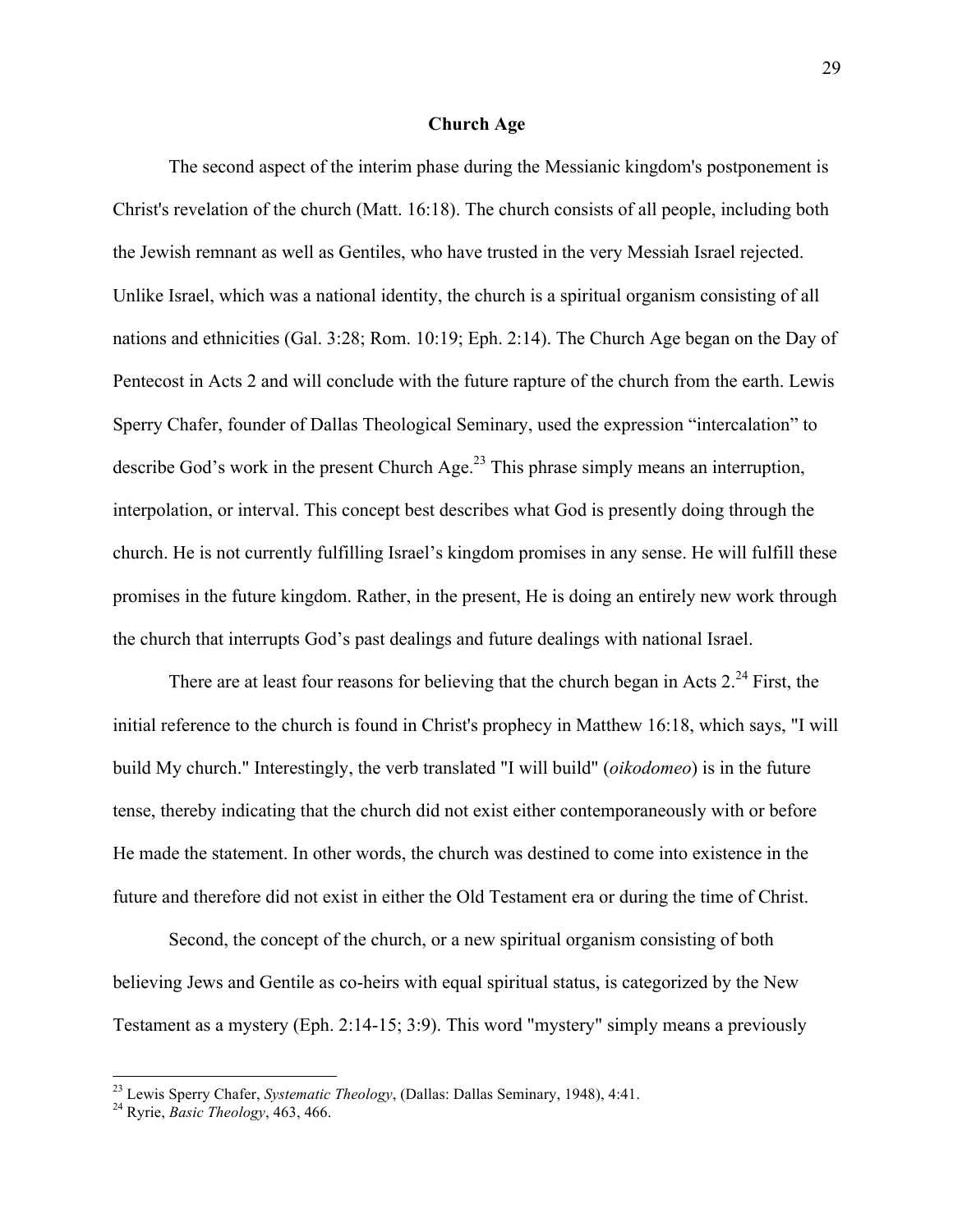unknown truth now disclosed (Rom. 16:25-26; Col. 1:26). Vine explains, "In the N.T, it [*mysterion*] denotes, not the mysterious (as with the Eng. word), but that which, being outside the range of unassisted natural apprehension, can be made known only by Divine revelation, and is made known in a manner and at a time appointed by God, and to those who are illumined by His Spirit."<sup>25</sup> Because the church itself is a mystery, it is something that could not have existed in previous eras. Thus, Paul designated the church as a "new man" (Eph. 2:15).

Third, the church could not have existed prior to Christ's Ascension (Acts 1). Christ is the head of the church (Eph. 5:23). He did not assume this position until after His Resurrection and Ascension (Eph. 1:20-22). Thus, the church could not have existed prior to His Ascension. If the church had existed prior to this point in time, it would have been functioning with no head. Similarly, the gifts of the Holy Spirit are necessary in order for the church to experience edification (1 Cor. 12:7; 14:26b). Yet, these gifts did not come into existence until after the Ascension (Eph. 4:7-11). Had the church existed before this point, it would have existed without the means of being built up and edified. Thus, when all the data is considered, it is easy to see why the church could not have existed prior to Acts 1.

Fourth, the baptizing ministry of the Holy Spirit began in Acts 2. This ministry involves the Spirit's work in taking men and women at the point of personal faith in Christ and uniting them with the body of Christ, the church. First Corinthians 12:13 says, "For by one Spirit we were all baptized into one body, whether Jews or Greeks, whether slaves or free, and we were all made to drink of one Spirit." The verb baptize (*baptizo*) simply means to identify. Such spiritual identification is not something that the believer must seek. Rather, it is something that the Spirit has already performed in the believer's life at the moment of conversion.

 <sup>25</sup> Vine, *Vine's Complete Expository Dictionary of the Old and New Testament Words*, 424.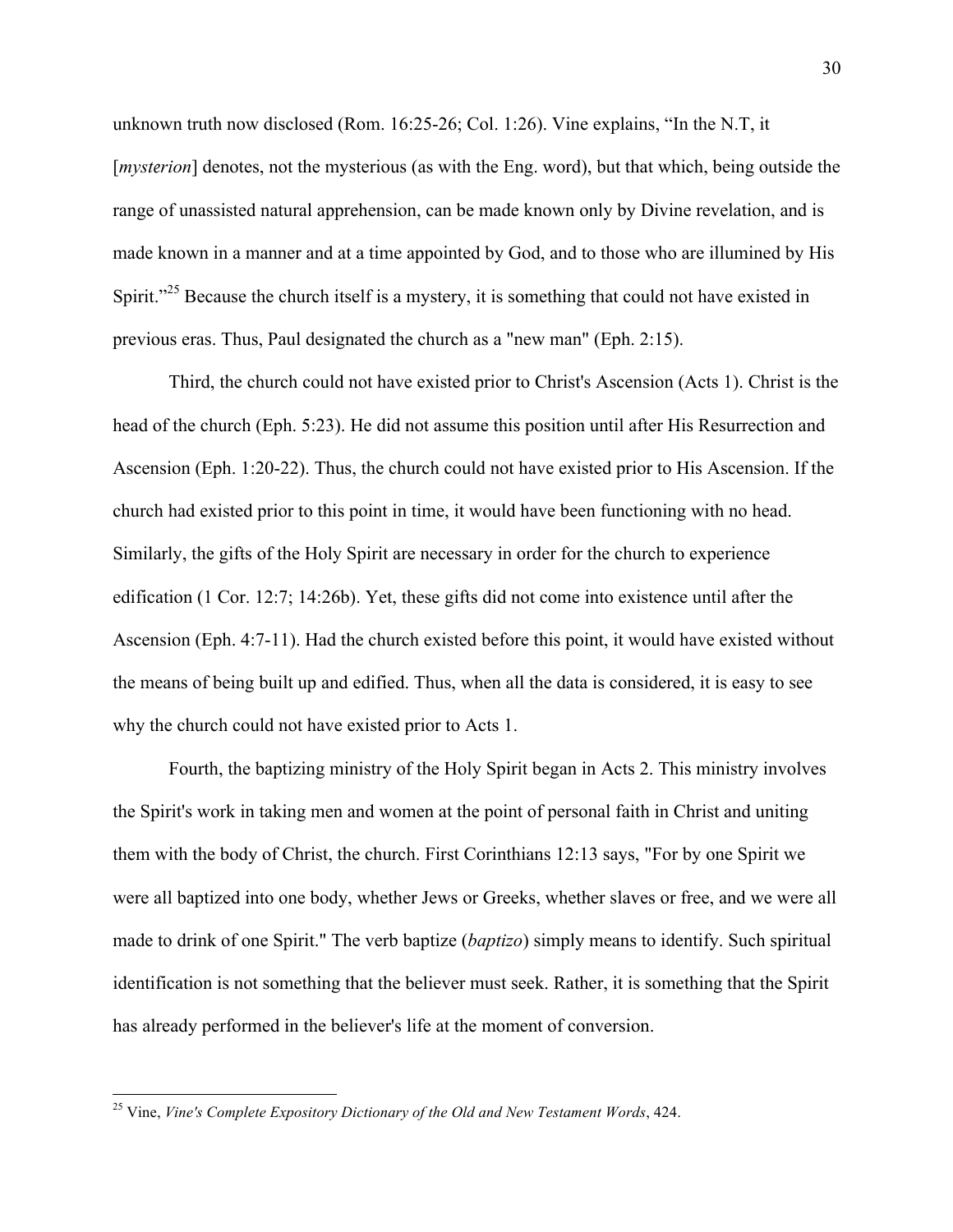If we can pinpoint when the Spirit's work of uniting Christians with Christ's body, the church, began, we can similarly identify when the church or the body of Christ began. In other words, when did the Spirit begin to form the body of Christ and initiate His work of uniting believers with this new spiritual body called the church? This work must have started some time after the Ascension. Just before He ascended, Christ put the baptizing work of the Spirit into the future. He explained to the disciples, "for John baptized with water, but you will be baptized with the Holy Spirit not many days from now" (Acts 1:5). The church also must have started some time prior to Acts 11:15-16. Here, Peter put the launching of the Spirit's baptizing ministry into the past. In Acts 11:15-16, while seeking to validate the conversion of Cornelius, the first Gentile believer (Acts 10), he testified to the Jerusalem church, "And as I began to speak, the Holy Spirit fell upon them just as *He did* upon us at the beginning. And I remembered the word of the Lord, how He used to say, 'John baptized with water, but you will be baptized with the Holy Spirit.'"

Thus, the Spirit's baptizing ministry began some time after Acts 1:5 but before Acts 11:15-16. The only event between these two verses that could logically describe the Spirit's baptizing ministry is Acts 2. Here, the Spirit descended upon the disciples (Acts 2:1-4), and about three thousand people were saved (Acts 2:37-41). When all of the Scripture is considered, we can surmise that the church, the body of Christ, began on the Day of Pentecost as recorded in Acts 2. It is at this specific point in time that the Spirit began taking believers in Christ and uniting them into a new spiritual organism called the body of Christ or the church.

The church, which began in Acts 2, exists for three specific, divinely-ordained reasons. First, the church exists to glorify God (Eph. 3:21). Second, the church exists to edify or build up its members. God has placed spiritual gifts in the body of Christ for the purpose of being faithfully employed so that the church members can be built up, become spiritually mature, and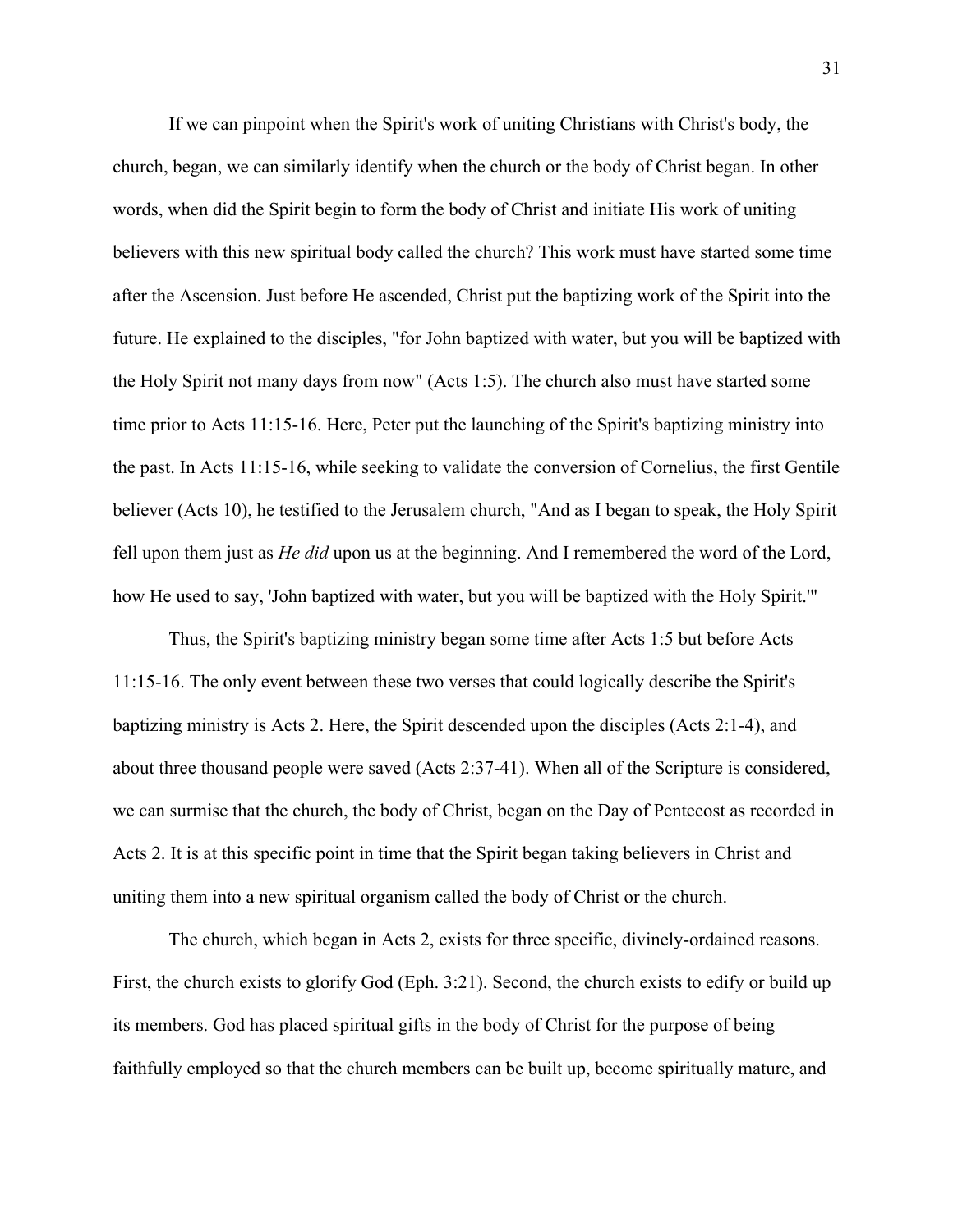reach unity (Eph. 4:11-16). Third, the church exists for the purpose of accomplishing world evangelism (Mark 16:15) and to fulfill the Great Commission (Matt. 28:18-20). During this present Church Age, which has lasted roughly two thousand years so far, the church, rather than national Israel, comprises the preeminent servants of God on earth. During this time, God is busy "...taking from among the Gentiles a people for His name" (Acts 15:14).

What is critical to understand is that God's present work in and through the church is not to be confused with God's program concerning the coming kingdom. Several reasons lead us to this conclusion.<sup>26</sup> First, Christ is nowhere directly called the king of the church. Although He is referred to as the head of His body the church (Eph. 1:22; 4:15; 5:23; Col. 1:18) or the groom of His bride the church (Eph. 5:25), He is never specifically designated as the king of His church. Second, there exists a lack of correspondence between what Scripture predicts concerning the coming kingdom and the present spiritual realities in the Church Age. For example, during the kingdom, Christ will rule the world with a rod of iron (Ps. 2:9; Rev. 12:5) resulting in immediate justice against any sin or wrong doing (Zech. 14:16-18; Rev. 20:7-10). The Church Age, by contrast, is often characterized by carnality and a low standard of Christian living (1 Cor. 3:1-3). Hebrews 5:12 describes the reality of such prolonged carnality: "For though by this time you ought to be teachers, you have need again for someone to teach you the elementary principles of the oracles of God, and you have come to need milk and not solid food." Interestingly, of the seven churches mentioned in Revelation 2–3, Christ rebuked all but two of them for their backslidden condition. Walvoord capsulizes this lack of correspondence between the prophesied kingdom and the present church age: "The Christian era has been no golden age of righteousness nor has the church conquered the world. It is more accurate to recognize that the world has to a

<sup>&</sup>lt;sup>26</sup> Kevin Quick, "The Glory of the Kingdom," online: www.kevinquick.com, accessed 10 August 2012, 718-27.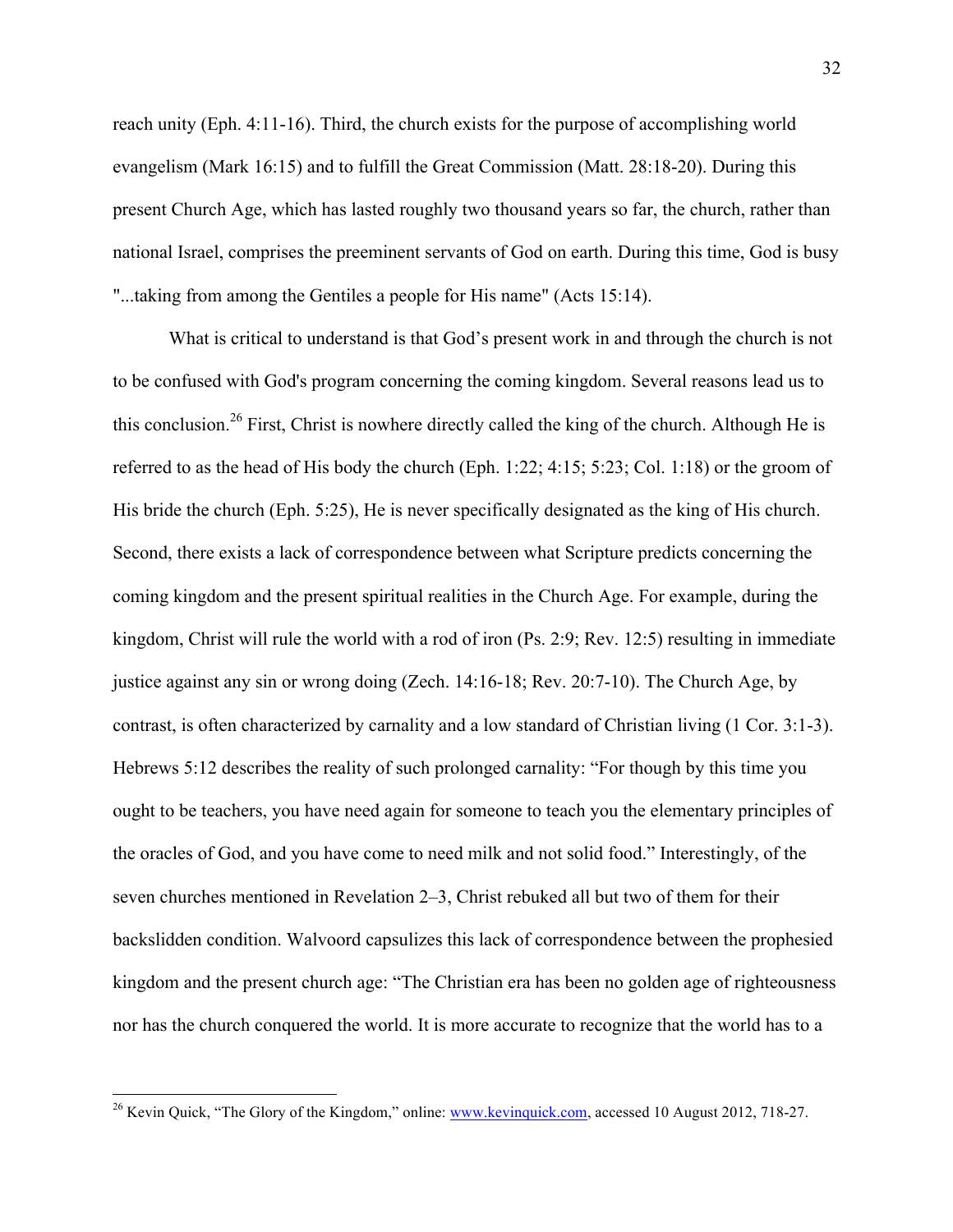large degree possessed the church."<sup>27</sup> Some contend that the church is the kingdom since Christ is reigning in our hearts. However, the spiritual reign of Christ in the heart of the believer is not identical to the terrestrial kingdom promises found throughout Scripture (Gen. 15:18-21; Rev. 5:10). Besides, does Christ perfectly reign in the hearts of the believer today? If so, why are there consistent commands given in the New Testament against grieving (Eph. 4:30) and quenching the Holy Spirit (1 Thess. 5:19)? The mere existence of these commands implies that believers have the capacity to commit these sins and consequently inhibit the reigning influence of God in their hearts.

Third, the inauguration of the kingdom is preceded by the proclamation to Israel "repent, for the kingdom of God is at hand" (Matt. 3:2; 4:17; 10:5-7; 24:14). Such a proclamation bears little resemblance to the church's gospel, which is for all to believe on the name of Jesus Christ in order to experience God's grace (Acts 16:30-31). Pentecost explains, "The new command of Christ, 'Ye shall be witnesses unto me both in Jerusalem, and in all Judea, and in Samaria, and unto the uttermost part of the earth' (Acts 1:8) does not coincide with the gospel of the kingdom which must precede the institution of the kingdom."<sup>28</sup> Feinberg similarly notes, "When men are invited to receive the grace of God in salvation today, they are not urged, 'Repent ye, for the kingdom of heaven is at hand."<sup>29</sup>

Fourth, the New Testament consistently portrays the church as an heir of the coming kingdom as opposed to a ruler in a present existing kingdom (Acts 14:22; 2 Thess. 1:5; 2 Tim. 4:18; 2 Pet. 1:11). James 2:5 says, "Listen, my beloved brethren: did not God choose the poor of this world *to be* rich in faith and *heirs of the kingdom* which He promised to those who love

<sup>&</sup>lt;sup>27</sup> Walvoord, *The Millennial Kingdom*, 53.<br><sup>28</sup> Pentecost, *Things to Come: A Study in Biblical Eschatology* , 469.<br><sup>29</sup> Charles Feinberg, *Millennialism: The Two Major Views* (Winona Lake, IN: BMH, 1985), 266.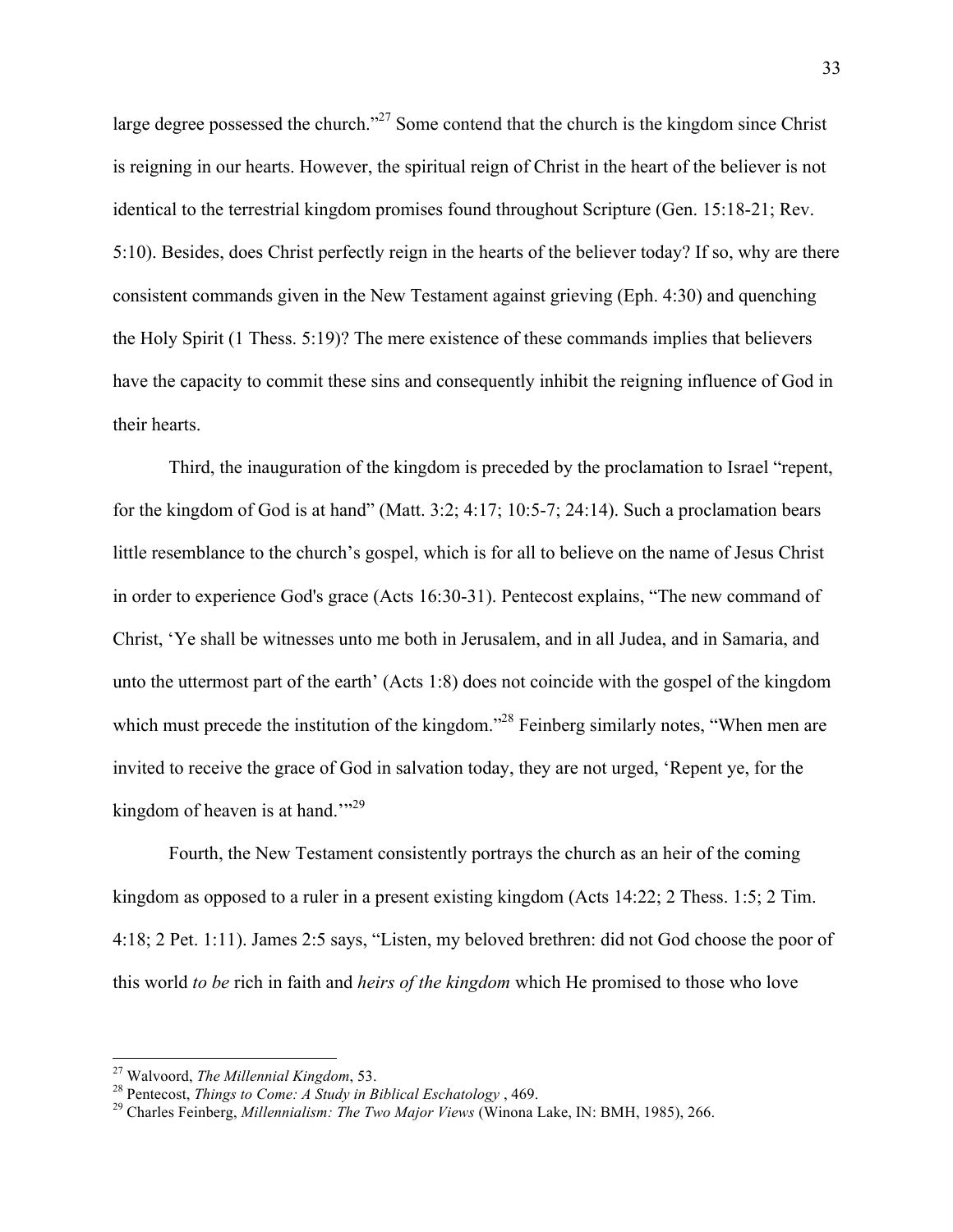Him?" (italics added). Premillennial scholar Peters asks, "If the church is the Kingdom, and believers are now in it, why designate them 'heirs,' etc., of a Kingdom."<sup>30</sup>

Fifth, rather than reigning in kingdom glory, the Scripture predicts the church's present posture as suffering within a hostile world system (John 15:18-19; Rom. 13:12; 2 Tim. 3:12). Peters explains, "The church, instead of being represented as a Kingdom, is held up to us as a struggling, suffering people."<sup>31</sup> Sixth, the kingdom will be a time in history where there will be no Satanic influence. In fact, the devil will be incarcerated throughout this glorious age (Rev. 20:2-3). Such a scenario hardly fits the consistent New Testament description of Satan's repeated influence against and within the church (1 Thess. 2:18; 1 Cor. 7:5; Eph. 4:26-27; 6:12; Rev  $2:10$ ).

Another reason that the church should not be confused with the kingdom is that the kingdom program revolves around national Israel. The New Testament never designates the church as "Israel." In fact, the word Israel is found seventy-three times in the New Testament and it always refers to the physical descendants of Abraham, Isaac, and Jacob.<sup>32</sup> Sometimes Israel in the New Testament refers to Jews in faith and sometimes it refers to Jews in unbelief. However, the term Israel in the New Testament always refers to those who are physical Jews. This word never refers to Gentiles, the Church, or even a group that is a mixture of both Jews and Gentiles. This generalization even holds true with respect to the oft cited Galatians 6:16 passage. Exegetically, the expression "Israel of God" found in Galatians 6:16 only refers to believing Jews within the Galatian churches.<sup>33</sup>

<sup>&</sup>lt;sup>30</sup> George N. H. Peters, *The Theocratic Kingdom*, vol. 1 (New York: Funk & Wagnalls, 1884; reprint, Grand Rapids: Kregel, 1952), 1:600.<br><sup>31</sup> Ibid., 1:617.

<sup>&</sup>lt;sup>32</sup> Fruchtenbaum, *Israelology: The Missing Link in Systematic Theology*, 684-90.<br><sup>33</sup> S. Lewis Johnson, "Paul and the 'Israel of God': An Exegetical and Eschatological Case-Study," in *Essays in Honor of J. Dwight Pentecost*, ed. Stanley D. Toussaint and Charles H. Dyer(Chicago: Moody, 1986), 181-96.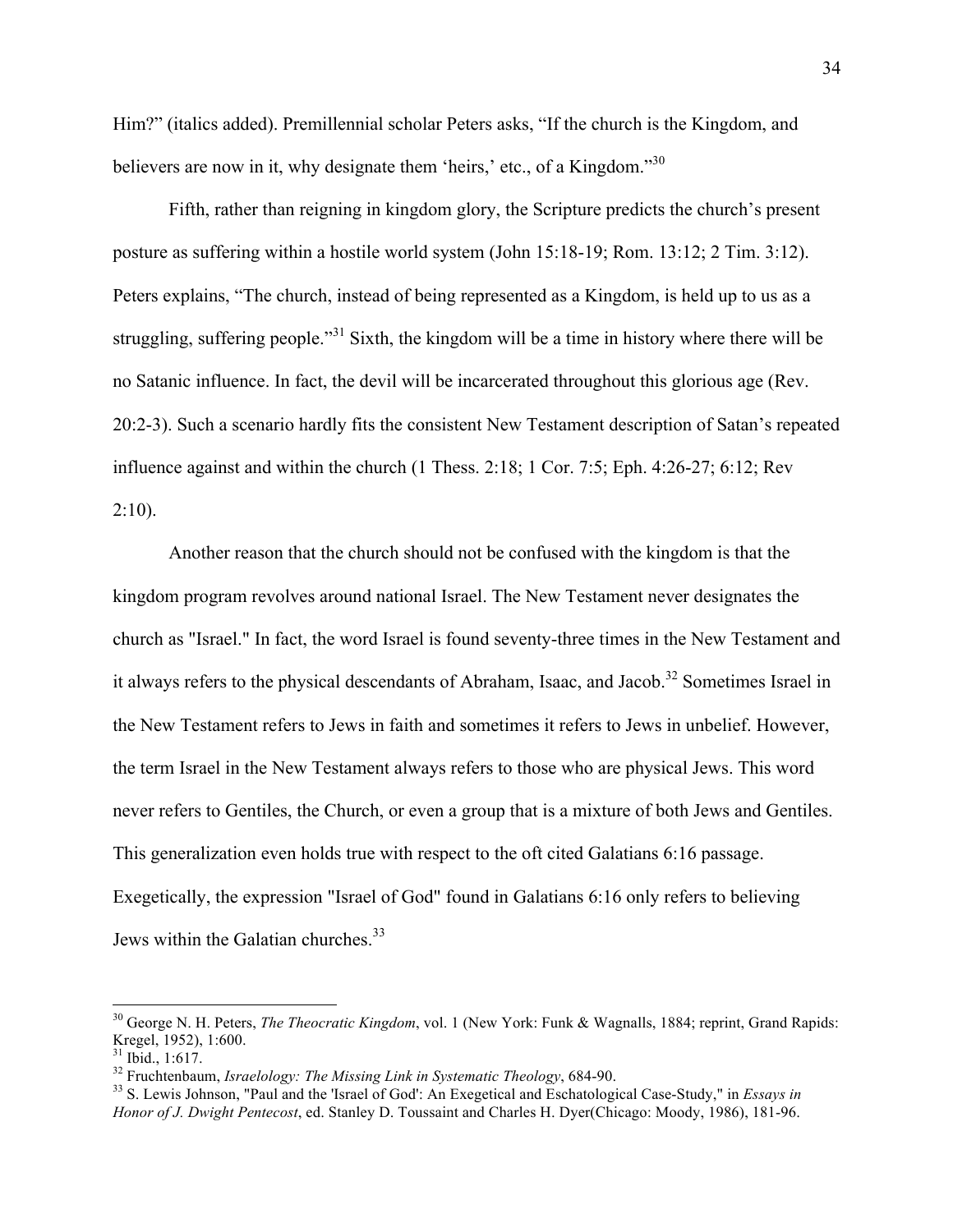An additional reason that Israel is not the church is due to the fact that the church and Israel represent separate programs of God. They are two trains running on separate railroad tracks. Theologian and founder of Dallas Theological Seminary, Lewis Sperry Chafer, noted twenty-four differences between Israel and the church.<sup>34</sup> Here are a few from Chafer's list and a few of my own.

First, Israel is the wife of Jehovah (Isa. 54:5) while the church is the bride of Christ (Eph. 5:22-33). Second, Israel gave birth to Christ (Rev. 12:1-5) whereas Christ gave birth to the church (Matt. 16:18). Third, Christ will return to rescue Israel upon her national conversion at the end of the Tribulation period (Matt. 23:37-39). Conversely, He will return to rescue the church at the rapture (John 14:1-3). Fourth, king-subject imagery is used to depict God's relationship to Israel (Isa. 33:22) while head and groom imagery is used to depict Christ's relationship with His church (Eph. 5:22-33). Fifth, God's program through Israel began in Genesis 12, and His program through the church began in Acts 2 (Matt. 16:18; 1 Cor. 12:13; Acts 1:5; 11:15-16).

Sixth, while four-fifths of the Bible pertains to Israel, only one-fifth of it deals with the church. Seventh, although Israel was a direct party to the biblical covenants (Jer. 31:31-32), the church was not a party to these covenants since the church was not yet in existence when these covenants were made. The church's relationship to these covenants can best be described as one of a third-party beneficiary rather than a direct party to them. Therefore, the church benefits from the covenants as opposed to being a direct party to them. Eighth, Israel is a nation (Ps. 147:20). As such, she is always biblically portrayed as an independent nation with borders and a capital. Even today Israel is among the nations of the earth, just like Japan, Argentina, Canada, or any other country. By contrast, the church is not a nation (Rom 10:19) but rather is comprised of

 <sup>34</sup> Chafer, *Systematic Theology*, 4:47-53.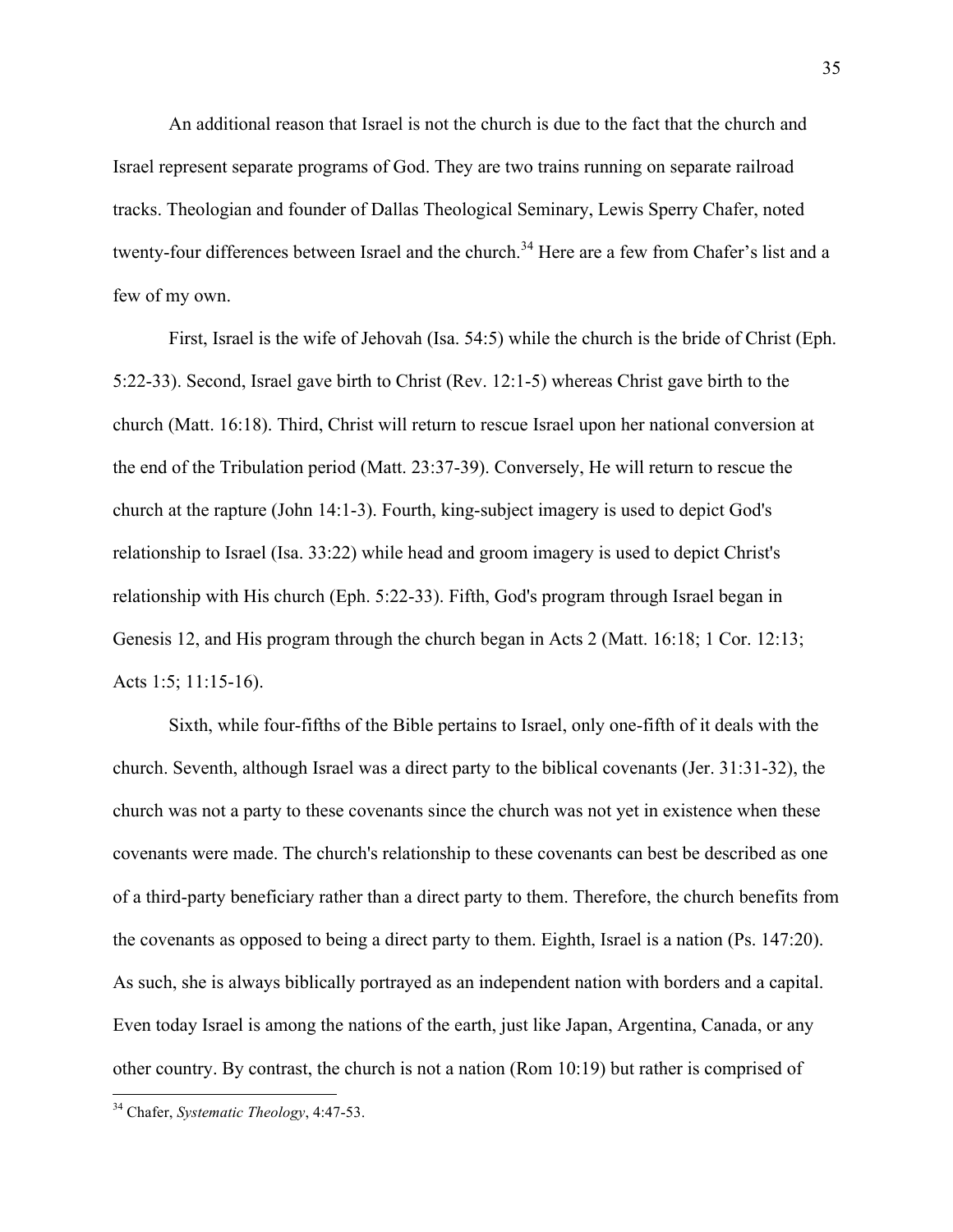people from all nations (Gal. 3:28; Eph. 2:11-22; 3:6, 15). Rather than taking her seat among the nations of the earth, the church is a mere pilgrim in the world system (1 Pet. 2:11).

Ninth, while Israel fought physical wars with various enemies such as the Philistines, the church is engaged in spiritual warfare with angelic enemies (Eph. 6:10-20). Tenth, the Scripture assigns numerous *a quo* and *ad quem* statements to Israel (Gen. 15:13-16; Jer. 25:11; 29:10; Ezek. 4:5-7; Dan. 9:24-27). These are timing statements with a specific beginning and ending point for each period. One searches the New Testament in vain to find comparable timing statements for the church. Eleventh, Israel had a priesthood with all her priests coming from the tribe of Levi and the line of Aaron (Exod. 28:1). By contrast, the church does not have a priesthood because it is a priesthood (Rev. 1:6). The New Testament teaches the priesthood of all believers (1 Pet. 2:5, 9). Every Church Age believer is a priest with direct access to God the Father through God the Son (Heb. 4:16).

Twelfth, while Israel will be resurrected at the beginning of the millennial kingdom (Dan. 12:2; John 11:23-24; Rev. 20:4-5), Church Age believers receive their resurrected bodies at the point of the rapture (1 Thess. 4:13-18; 1 Cor. 15:50-58). Thirteenth, Israel's judgment will take place on earth, at the end of the Tribulation period, in the wilderness (Ezek. 20:33-44). By contrast, the only judgment the New Testament reveals for the church is the Bema Seat judgment of rewards in heaven following the rapture (Rom. 14:10; 1 Cor. 3:10-15; 2 Cor. 5:10). Fourteenth, although the gates of the New Jerusalem are named after the twelve tribes (Rev. 21:12), who were the foundation of Israel (Matt. 19:28), the foundations of the eternal city are named after the twelve apostles (Rev. 21:14), who are the foundation of the church (Eph. 2:20). Fifteenth, people become members of the commonwealth of Israel through physical birth. By contrast, membership in the church is only attained by spiritual birth (John 3:1-9; Titus 3:5).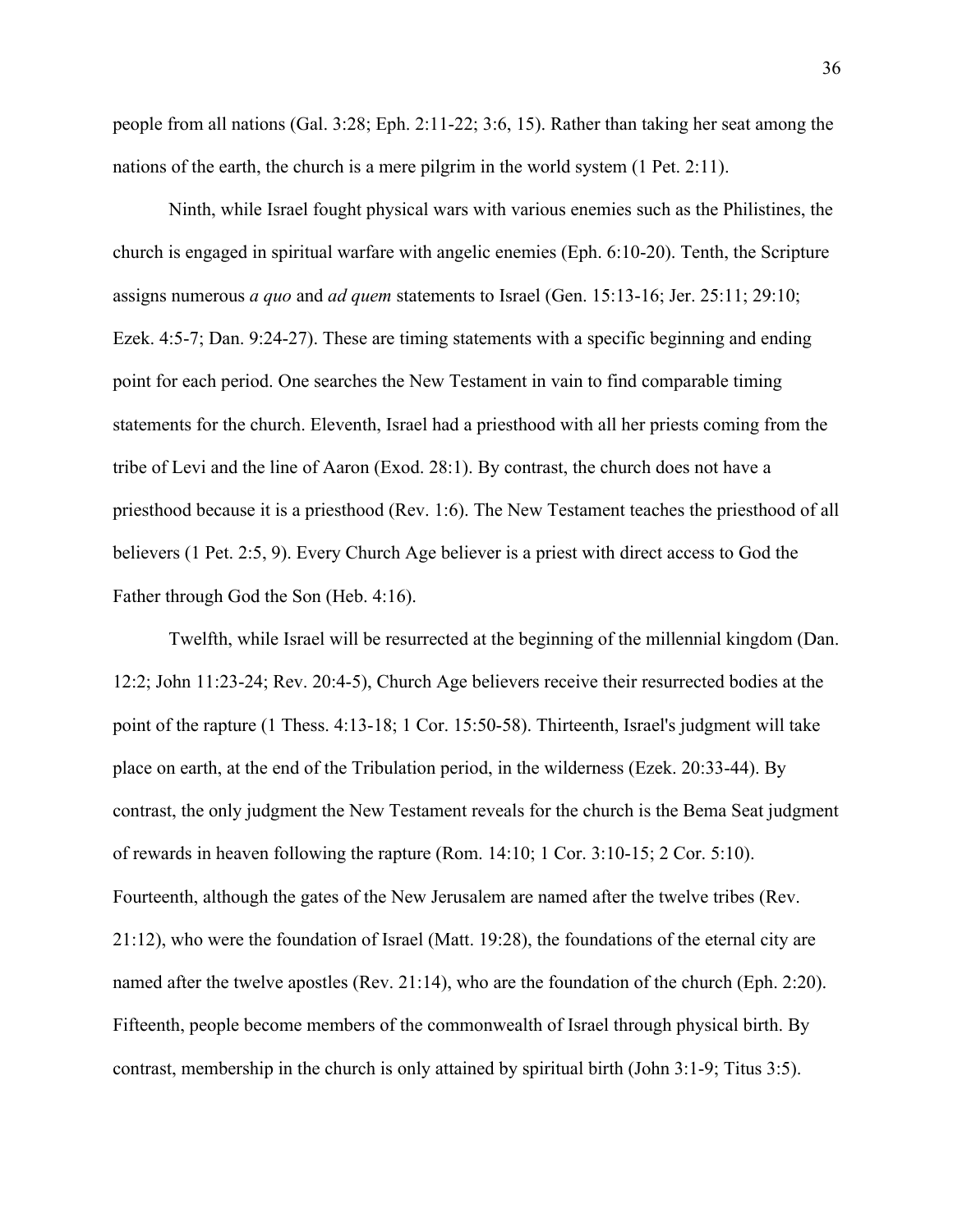Sixteenth, Israel was directly governed by the Mosaic Law (Ps. 147:19-20). By contrast, the controlling authority for the church is New Testament revelation. While all Scripture is *for* the church (2 Tim. 3:16; Rom. 15:4), only the New Testament's epistolary literature is directly *about* the church. Seventeenth, the Holy Spirit indwelt and filled Old Testament Jews selectively (Joel 2:28), temporarily (1 Sam. 16:14; Ps. 51:11), and subsequent to salvation in order to enable them to accomplish a special purpose (Exod. 31:3). By contrast, the Holy Spirit indwells all Church-Age believers (1 Cor. 12:13) permanently (John 14:16) and at the point of salvation (Rom. 8:9). Thus, the Spirit's work in and through Israel cannot be used as a pattern to depict the believer's normative experience with the Holy Spirit in the present age (John 7:37-39; 14:16-17; Acts 1:5). Eighteenth, while Christ's farewell address to Israel (Matt. 24:15, 20) is recorded in the Olivet Discourse (Matt.  $24-25$ ), His farewell address to the church (John 16:12-13) is found in the Upper Room Discourse (John  $13-17$ ). Nineteenth, although Israel is referred to as God's first-born son (Exod. 4:22), the church is never given this same designation or title. Twentieth, while Israel's program is revealed in the Old Testament, the church's program was unknown in Old Testament times. Because the church is a New Testament mystery (Eph. 3:3-6), or something previously hidden and now unveiled (Rom. 16:25-26), Church Age doctrine comes exclusively from the New Testament (Matt.  $16:18$ ; John  $13-17$ ) rather than the Old Testament. Noting such differences should caution us against taking prophecies and promises that are specifically aimed at God's kingdom program through Israel and misapplying them to the present dispensation of the Church Age.

## **Re-Offer of the Kingdom**

However, one day the church's mission on the earth will be completed (Rom. 11:25b) resulting in the church's removal through the rapture. Then God, who is not forgetful of His prior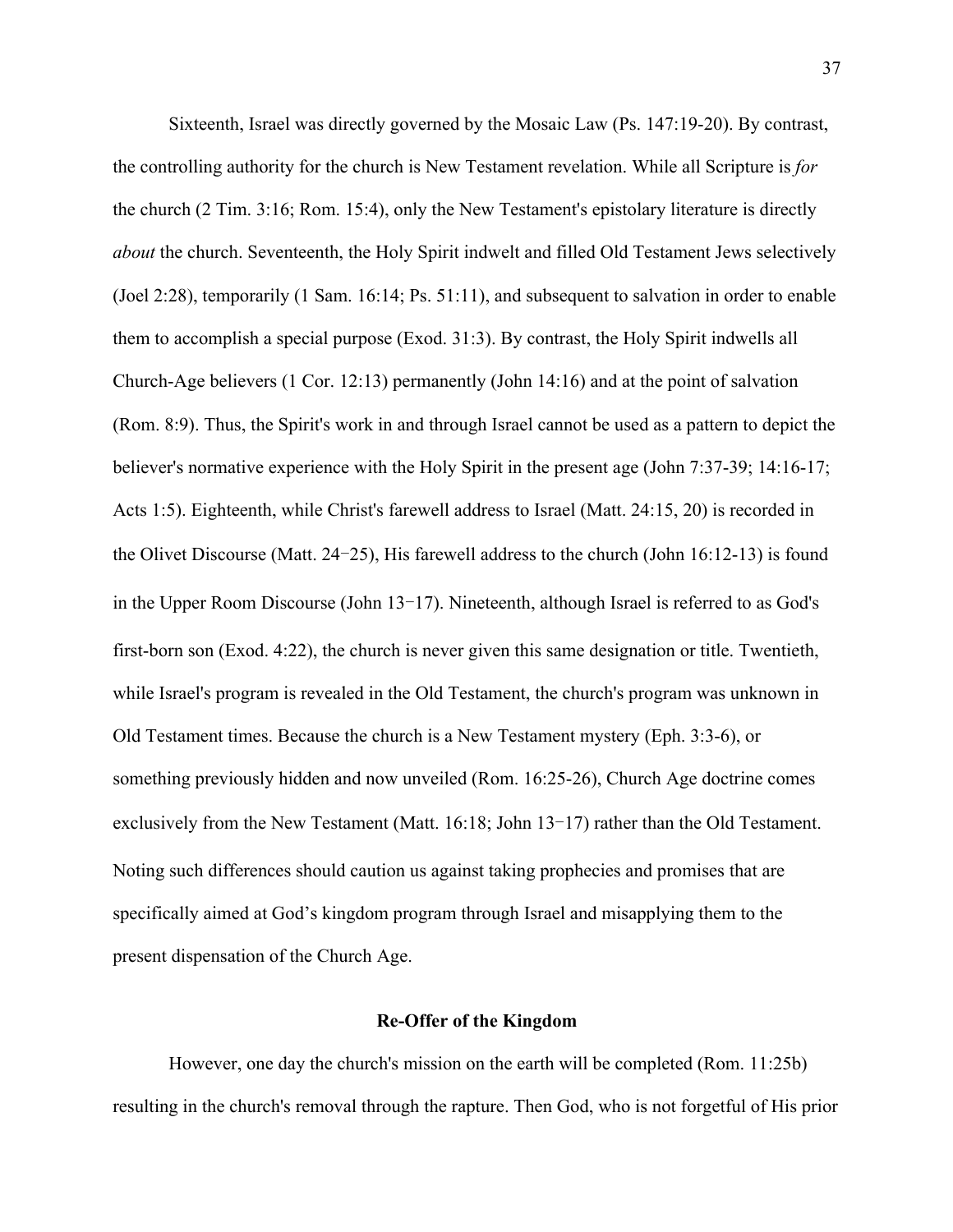unconditional covenants with Israel (Exod. 2:24; Ezek. 36:22), will re-extend the offer of the kingdom to national Israel in the midst of the coming Great Tribulation. As noted earlier, when the Abrahamic Covenant is considered alongside of the Mosaic Covenant, Israel's covenantal structure can best be understood as an unconditional covenant with a conditional blessing. Once the nation fulfills the condition of enthroning Christ, she will then become the possessor or enjoyer of what she unconditionally owns. This coming time of unparalleled distress is the means by which God's covenanted nation will become not just the *owner* but also the *possessor* of the covenanted blessings. Just as God today oftentimes brings people to Himself through tribulation, God will use the events of the coming Great Tribulation period to make Israel aware of her need for her Messiah (*Yeshuah* or Jesus). During this time, He will draw Israel to Himself. Thus, Jeremiah 30:7 predicts, "'Alas! for that day is great, There is none like it; And it is the time of Jacob's distress, But he will be saved from it."

Once Israel trusts in Christ as her Messiah, she will have fulfilled the long unfulfilled condition found in the Mosaic Covenant. Once this condition is satisfied, that future generation of Jews will then enter into the unconditional covenantal promises thus ushering in the earthly kingdom not only for Israel but the whole world. This covenantal structure shows why Christ conditioned His Second Advent upon Israel properly responding to Him as her Messiah. Christ explained this condition to the Jewish people in Matthew 23:37-39. He said, "Jerusalem, Jerusalem, who kills the prophets and stones those who are sent to her! How often I wanted to gather your children together, the way a hen gathers her chicks under her wings, and you were unwilling. Behold, your house is being left to you desolate! For I say to you, from now on you will not see Me until you say, 'BLESSED IS HE WHO COMES IN THE NAME OF THE LORD!'" In other words, first-century Israel's failure to fulfill this condition resulted in the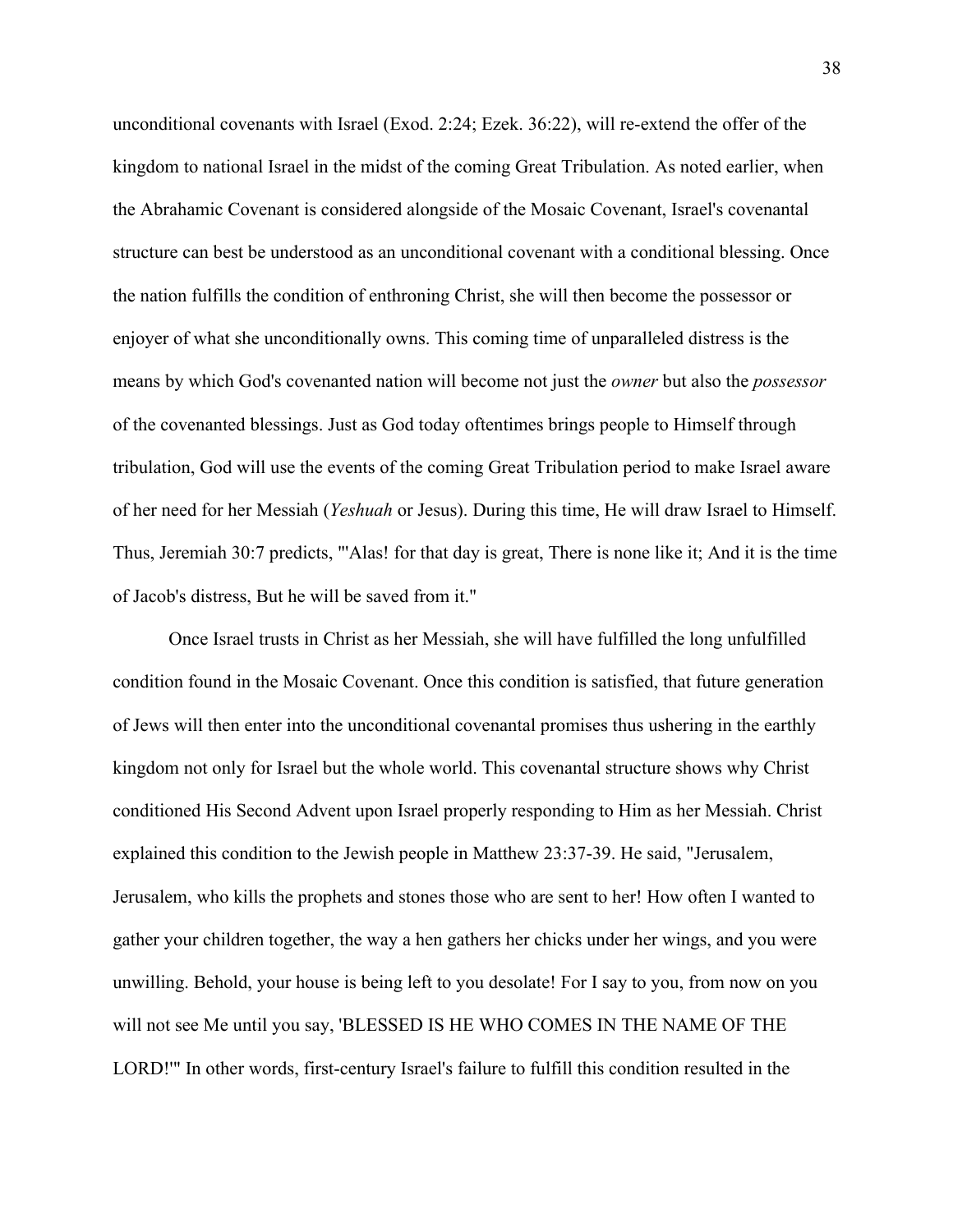kingdom not being established as well as the imposition of covenantal discipline in A.D. 70 (Deut. 28:49-50). Conversely, future Israel's fulfillment of the condition will be evidenced by the nation's citation of the phrase "BLESSED IS HE WHO COMES IN THE NAME OF THE LORD!" This phrase comes from Psalm 118:26, which is a Messianic psalm (Matt. 21:9). Once this condition is met, Christ will return to rescue Israel and establish His kingdom through her (Matt. 24:30-31; 25:31).

Therefore, the fact that the Davidic Covenant is not being fulfilled in the present day in no wise negates its future fulfillment. When the disciples inquired as to when the kingdom would be restored to Israel, Christ never challenged the idea of an eventual fulfillment. Rather, He simply challenged the disciples' presupposition of its immediate fulfillment (Acts 1:6-7). In the future Tribulation period, the offer of the kingdom will once again be extended to Israel (Matt. 24:14). Unlike at the First Advent (Matt. 23:37-38), this time the offer will be accepted leading to Christ's return (Matt. 24:30-31) and subsequent earthly kingdom (Matt. 25:34; Rev. 20:1-10).

#### **Transfer of Kingdom Authority**

Thus, one of the dominant themes of the Book of Revelation is how this world is transferred from the grasp of Satan to the earthly Messianic kingdom predicted in the pages of the Old Testament. In other words, Revelation explains how the world will eventually transition from the rule that Satan has had on the world ever since the Fall in Eden (Luke 4:5-8; 2 Cor. 4:4; Eph. 2:2; 1 John 5:19) to the future time in history when God and His people "will reign upon the earth" (Rev. 5:10b). Revelation 11:15 captures this theme when it says, "The kingdom of the world has become *the kingdom* of our Lord, and of His Christ; and He will reign forever and ever."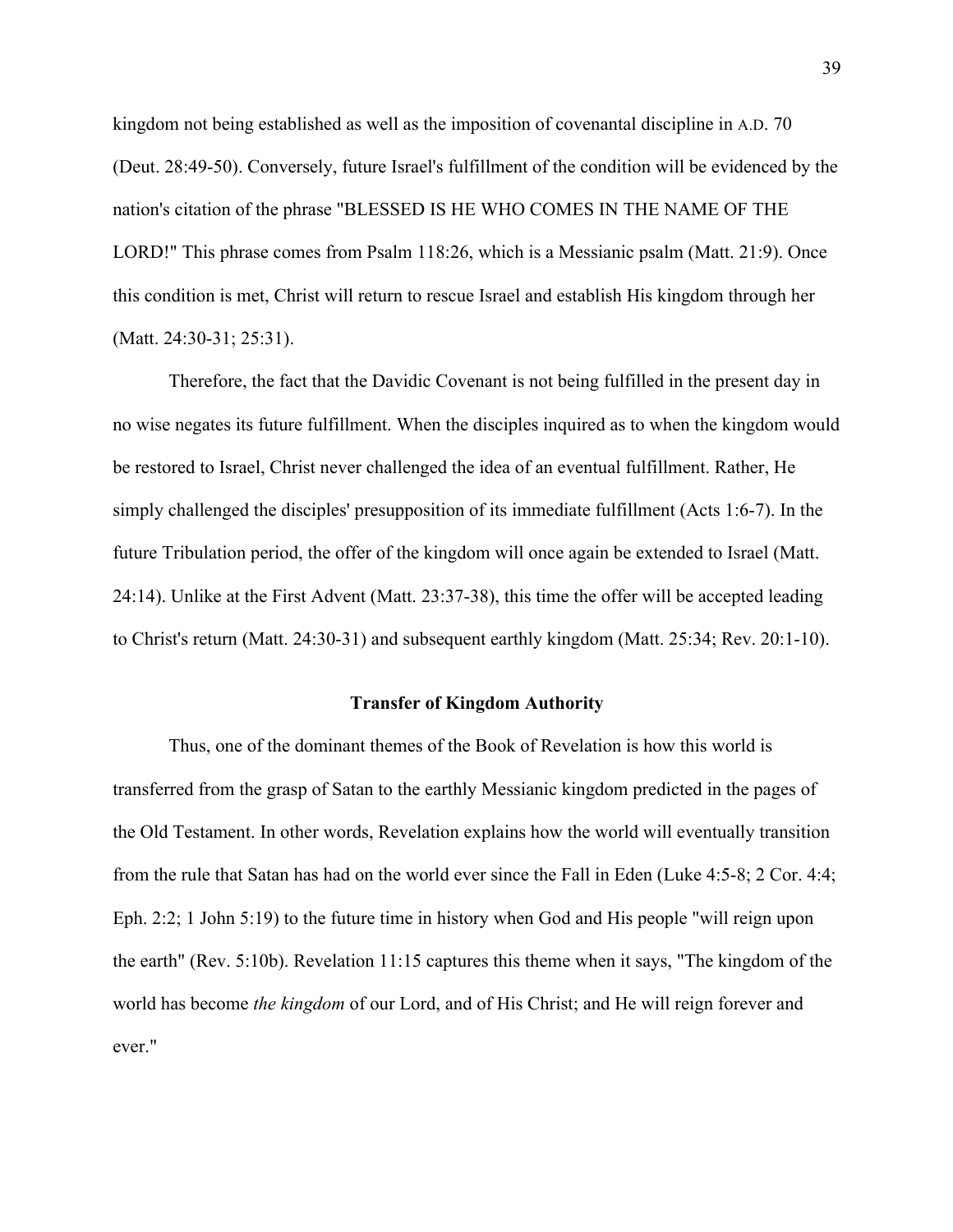The mechanism for this transition of authority is the seven-sealed scroll in Revelation, which represents the title deed of the earth.<sup>35</sup> As each of the seals is broken, another divine judgment comes upon the world thereby progressively loosening the grip that Satan has had on the planet ever since the Fall of Man. This reality explains why so many of Revelation's judgments bear a striking resemblance to the ten plagues of the Exodus. For example, the sores of the sixth plague (Exod. 9:8-12) resemble the first bowl judgment (Rev. 16:1-2). The rivers to blood of the first plague (Exod. 7:19-21) resemble the third bowl judgment (Rev. 16:4-7). The darkness of the ninth plague (Exod. 10:21-23) resembles the fifth bowl judgment (Rev. 16:10- 11). The hail of the seventh plague (Exod. 9:22-26) resembles the seventh bowl judgment (Rev. 16:17-21).

What is the point of these similarities? God took His people out of four hundred years of Egyptian bondage (Gen. 15:13) in the Exodus. In Revelation, God will perform the ultimate Exodus by taking the entire world out of the Satanic bondage it has been under since the Fall. Each Exodus plague progressively weakened Pharaoh's resolve to hold Israel in captivity. Pharaoh's will was ultimately broken through the death of his first born as expressed in the tenth plague. In the same way, each divine judgment in Revelation will progressively weaken Satan's grip on the planet until finally the entire world will be transferred into the glorious Messianic Kingdom. The death of God the Father's "first born" son laid the groundwork for Satan's ultimate defeat (Rev. 5:9). Satan's sentence will finally be imposed as the scroll is progressively opened by God the Son.

## **Kingdom Establishment**

 <sup>35</sup> Renald Showers, *Maranatha Our Lord, Come!* (Bellmawr: FOI, 1995), 88.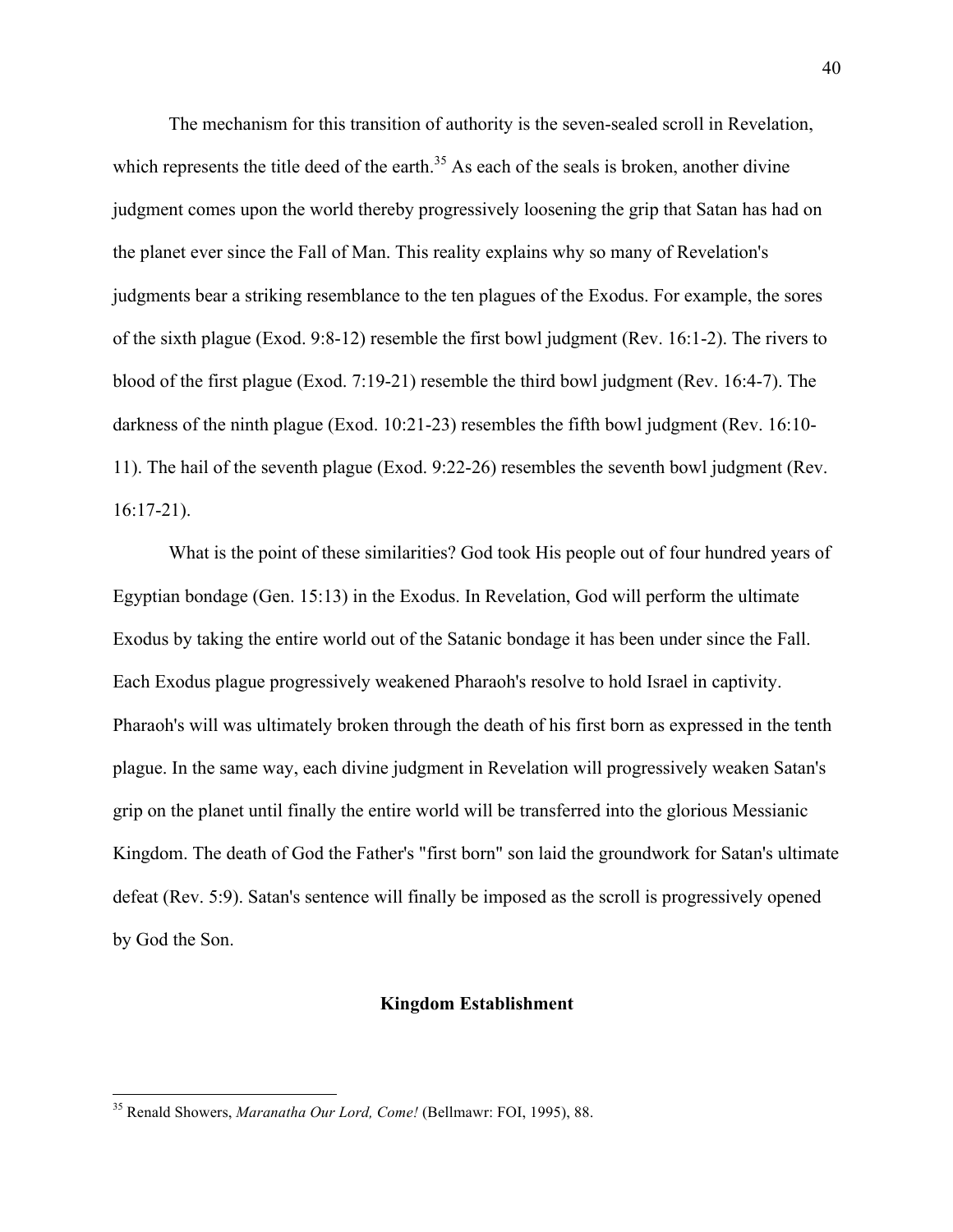As mentioned earlier, one of the significant purposes of the "Great Tribulation Period" is to bring Israel into a right relationship with her Messiah so that the Messianic kingdom can come to planet earth. As previously stated, unlike at the First Advent, this time the offer will be accepted leading to Christ's return (Matt. 23:37-39) and subsequent earthly reign (Matt. 25:34; Rev. 20:1-10). During this glorious one-thousand year era, everything that was promised in the Abrahamic and Davidic Covenants will find a literal fulfillment when Christ will rule the world from David's Throne (Matt. 25:31) in Jerusalem (Zech. 14:16-18). This time period represents the restoration of the office of Theocratic Administrator lost in Eden. God the Father will govern the last Adam, or God the Son, who in turn will govern the world on the Father's behalf.

Israel's covenants will find their fullest expression during this Age. All that God intended for the earthly theocracy of the Old Testament era will come to fruition not only for Israel, but also for the entire world. The Times of the Gentiles will be brought to an end as Israel will be head again over the nations (Isa. 14:1-2; 60:10, 12, 14, 16). All of the kingdom truths predicted by the Old Testament prophets will become a reality. All that Christ wanted to do for Israel at His first Advent (Matt. 23:37) will come to pass at the Second Advent (Matt. 24:31). With Satan bound during this period (Rev. 20:1-3), the earth will finally be exonerated from the long bondage it has suffered under since the Edenic Fall. The passage that typically comes to mind when discussing Christ's millennial reign is Revelation 20:1-10. As explained throughout, most of the information regarding the conditions of the millennial kingdom have already been anticipated and explained in prior Scripture, especially the Old Testament. Yet, Revelation 20:1- 10 provides an important detail since it is the only passage that specifies the kingdom's duration of one-thousand years.

# **Eternal State**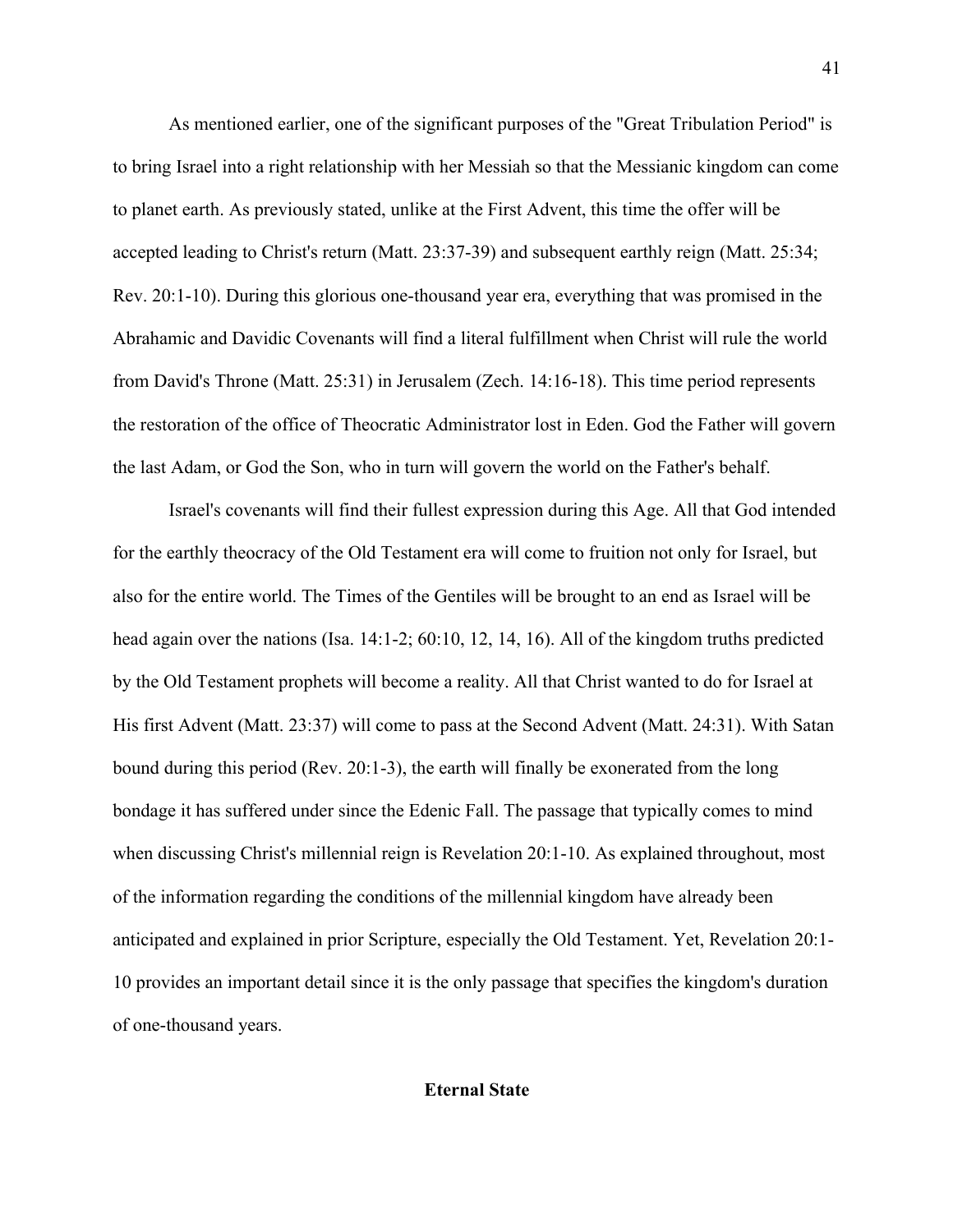A chronological approach to the Book of Revelation reveals that the Millennial kingdom will be followed by the Eternal State. Thus, it becomes necessary to trace God's kingdom program beyond Christ's one-thousand year earthly reign. Chafer observes that the transition from the Messianic kingdom to the Eternal kingdom (Rev. 21–22) will be marked by seven events. They include:

1. the release of Satan from the abyss, 2. the revolt on earth with judgments upon Satan and his armies, 3. the passing of the old heaven and old earth, 4. the great white throne judgment, 5. creation of a new heaven and new earth, 6. the descent of the bridal city from God out of heaven, and 7. the surrender of the mediatorial aspect of Christ's reign and adjustment to the eternal state immediately following.<sup>36</sup>

Only after the defeat of Satan (Rev. 20:10) will God destroy the present earth and replace it with the new heaven and earth (Rev 21:1). Why such a precise chronology? This order relates to a point that was brought out early on. According to Ryrie, "Because He must be triumphant *in the same arena* where He was seemingly defeated. His rejection by the rulers of this world was on this earth...His exaltation must also be on this earth."<sup>37</sup> In other words, because the office of Theocratic Administrator was lost to this world it must be restored to this world. Yet, with the accomplishment of the earthly, one-thousand-year reign of Christ, this divine prerogative has been fulfilled. Thus, God is now free to start anew. He does so with the destruction of the present heavens and earth and the creation of the new heaven and earth.

## **Early Church Views**

This paper has carefully articulated the coming reality of a future, earthly reign of Christ drawn explicitly and exclusively from the entire Bible. If this biblical interpretation is clear, then it stands to reason that the earliest church fathers also held to a belief of a future, earthly reign of Christ. While the writings of these church fathers should not be elevated to the same level as the

<sup>36</sup> Chafer, *Systematic Theology*, 5:359. <sup>37</sup> Ryrie, *Basic Theology* , 511.